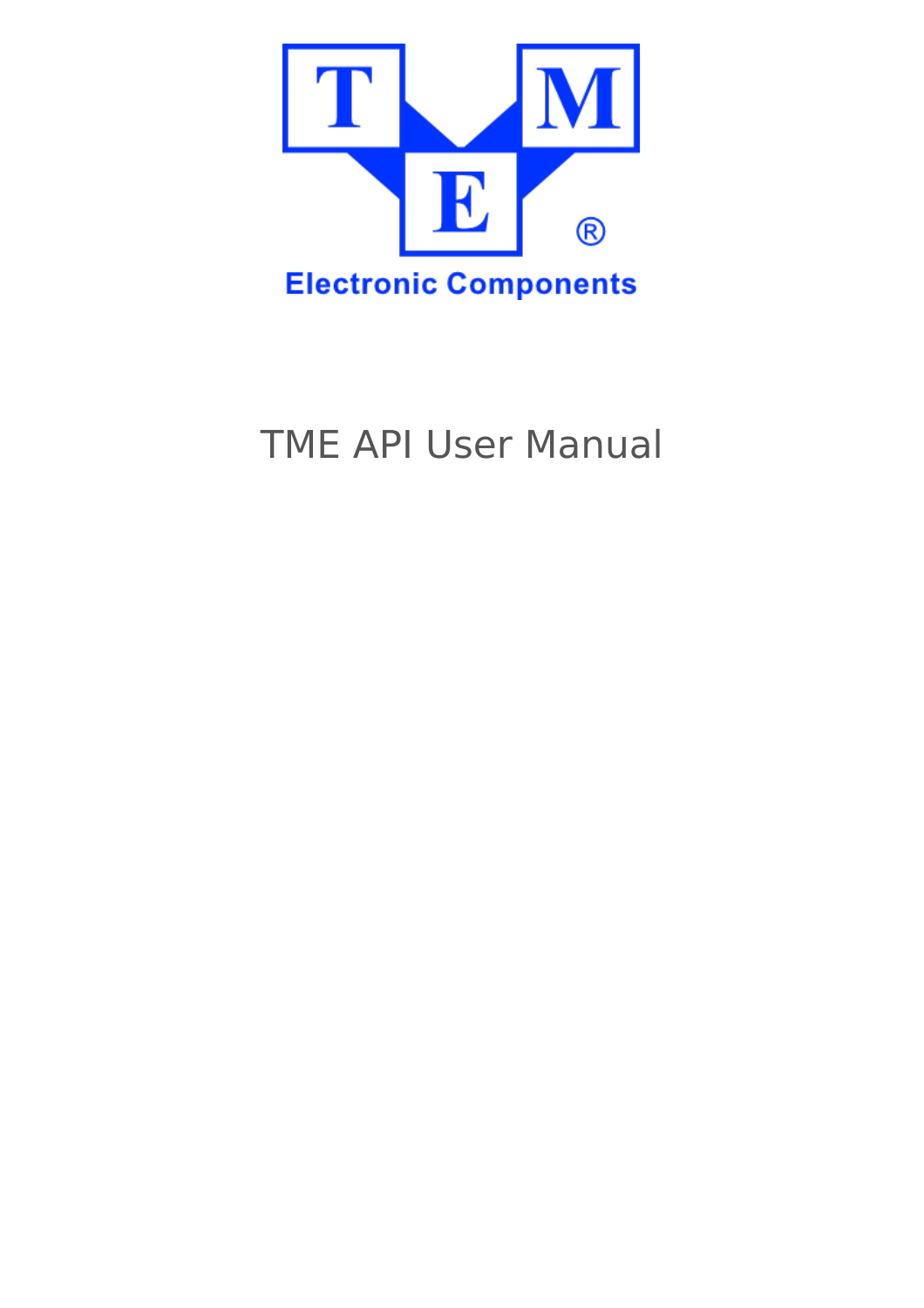<span id="page-1-0"></span>

| Table of contents                                                 | 2              |
|-------------------------------------------------------------------|----------------|
| <b>API Changelog</b>                                              | 4              |
| Introduction                                                      | 6              |
| <b>Notices</b>                                                    | 6              |
| Authentication                                                    | 6              |
| Introduction                                                      | 6              |
| API tokens                                                        | 7              |
| Anonymous token                                                   | $\overline{7}$ |
| Private token                                                     | $\overline{7}$ |
| <b>Application Secret</b>                                         | $\overline{7}$ |
| Authentication using token                                        | 7              |
| Security information                                              | $\overline{7}$ |
| Anonymous token                                                   | 8              |
| Suggested solution                                                | 8              |
| Private token                                                     | 8              |
| Suggested solution                                                | 8              |
| Application secret                                                | 9              |
| Recommended solutions                                             | 9              |
| Safe communication                                                | 9              |
| Advantages of using encrypted communication                       | 9              |
| Usage                                                             | 9              |
| API communication                                                 | 9              |
| URL address                                                       | 10             |
| Sample URL addresses for API calls<br>_________________________   | 10             |
| Data                                                              | 10             |
| Response formats                                                  | 10             |
| Incorrect request                                                 | 10             |
| -------------------------------------<br>Common response statuses | 11             |
| <b>Connection limits</b>                                          | 11             |
| Signature in TME API<br>.                                         | 11             |
| Generating signature                                              | 12             |
| Signature basis                                                   | 12             |
| An example at TME API                                             | 13             |
| TME API, code snippets                                            | 14             |
| A key to signature                                                | 14             |
| <b>HMAC</b> implementation                                        | 14             |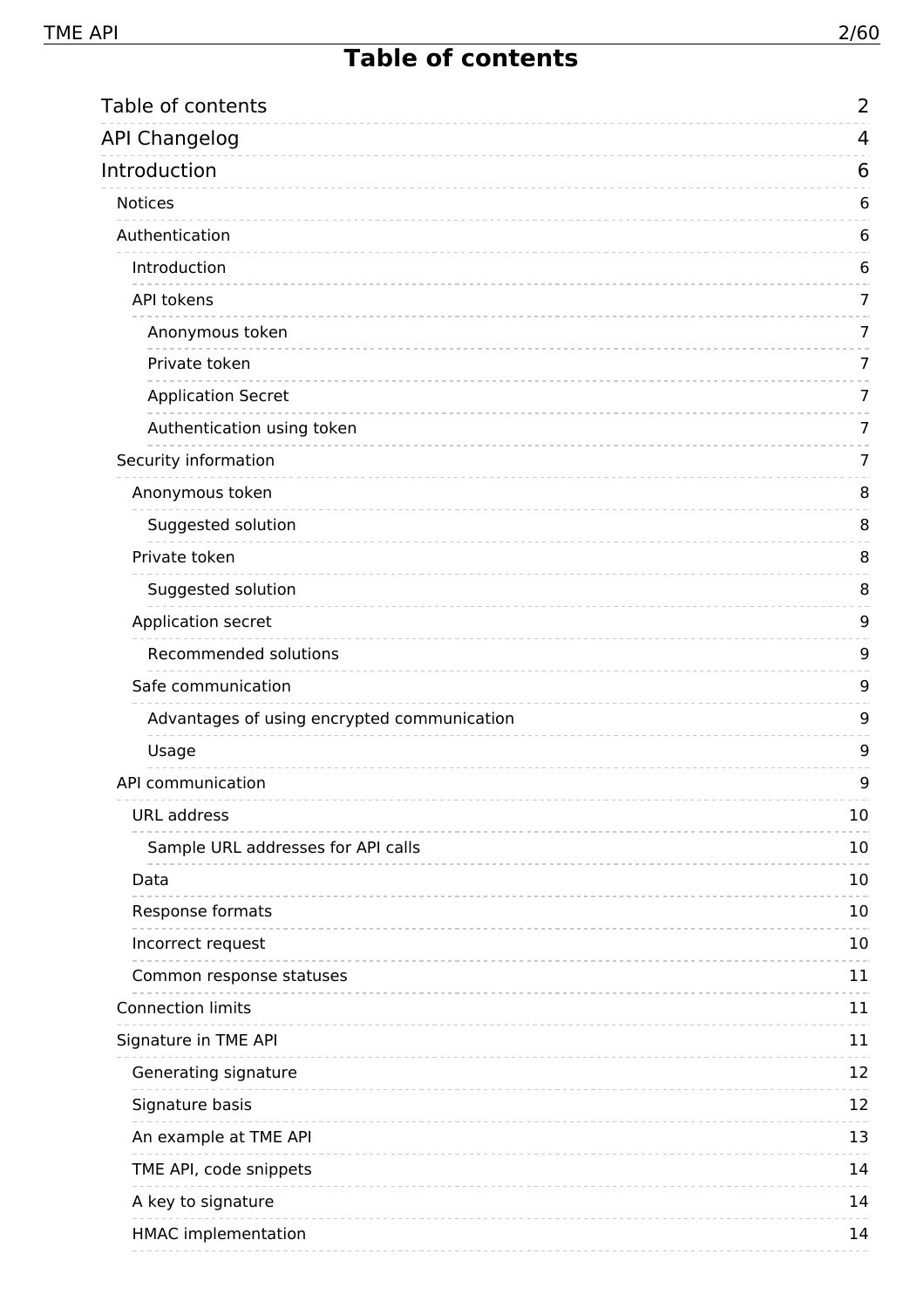| TME API                            | 3/60 |
|------------------------------------|------|
| TME customers authentication       | 15   |
| Auth/Init                          | 16   |
| Auth/GetNonce                      | 18   |
| Getting information about products | 19   |
| Products statuses returned by API  | 20   |
| Products/Search                    | 22   |
| Products/SearchParameters          | 26   |
| Products/Autocomplete              | 28   |
| Products/GetCategories             | 31   |
| Products/GetDeliveryTime           | 33   |
| <b>Products/GetPrices</b>          | 35   |
| Products/GetParameters             | 38   |
| Products/GetPricesAndStocks        | 40   |
| Products/GetProducts               | 43   |
| Products/GetProductsFiles          | 46   |
| Products/GetStocks                 | 50   |
| Products/GetSymbols                | 52   |
| Products/GetSimilarProducts        | 53   |
| Products/GetRelatedProducts        | 56   |
| Other methods                      | 57   |
| <b>Utils/GetCountries</b>          | 58   |
| Utils/GetLanguages                 | 59   |
| Utils/Ping                         | 60   |
|                                    |      |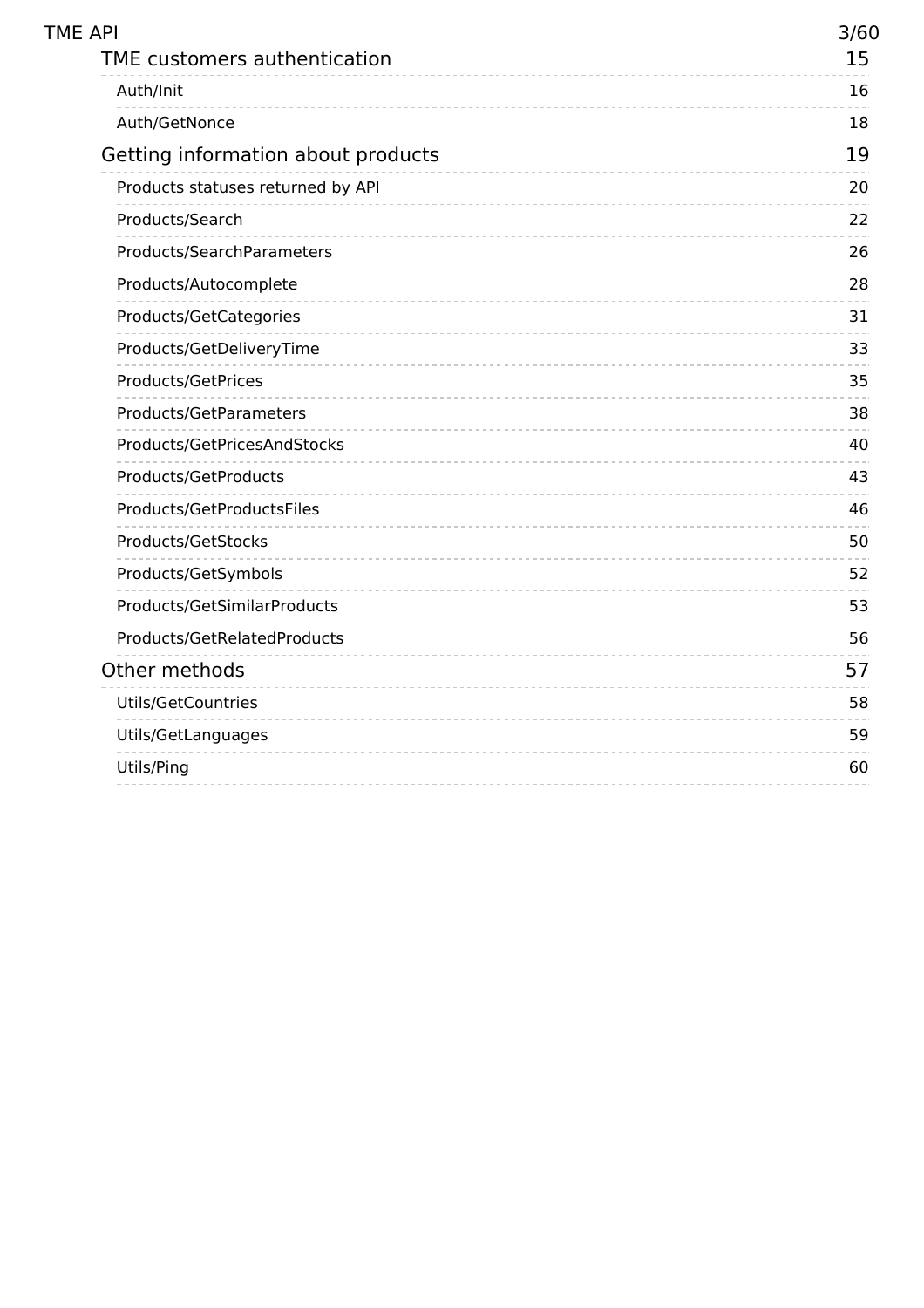# <span id="page-3-0"></span>**API Changelog**

**1.21.0** (2016-10-03)

NEW: Separate paragraph about errors which can be returned by every action.

NEW: New Action "Products/Autocomplete"

CHANGE: Updated and extended action "Products/Search"

NEW: New Action "Products/SearchParameters"

- **1.20.0** (2016-07-07) NEW: Action "Products/GetProductsFiles" contains images for products parameters in "ParametersImages"
- **1.19.0** (2016-06-21)

CHANGE: Deleted list of supported currencies which is available under Utils/GetCountries action

**1.17.0** (2016-04-28)

NEW: Action "Products/GetDeliveryTime" returns additional field "Date" for DS\_DATE\_AS\_WEEK status

**1.16.0** (2016-03-30)

NEW: Action: Products/GetPricesAndStocks and Products/GetPrices - anonymous token can request for gross prices

NEW: Action: Products/GetProductsFiles - now contains more products photos under "AdditionalPhotoList" key

NEW: Action: Products/GetPricesAndStocks and Products/GetPrices - added tax type and value data

**1.13.0** (2015-12-04)

NEW: Action: Products/GetProductsFiles - now returns list of available thumbnails, high resolution photos and presentations

**1.12.0** (2015-07-04)

NEW: Actions: Products/GetProducts, Products/Search - now contains additional data about product warranty

**1.10.3** (2015-05-12)

FIX: Value in "Multiples" is identical as in "MinAmount"

**1.10.0** (2015-04-16)

NEW: Action "Products/GetDeliveryTime" returns additional field "Year" for DS\_DATE\_AS\_WEEK status

**1.9.1** (2015-03-05)

FIX: "Photo" and "Thumbnail" fields are "null" rathen than "empty string" when no product photo

**1.8.7** (2015-02-17)

CHANGE: Products/GetProductsFiles action now gives files in all avaiable languages with it's language and filesize info.

FIX: Products statuses: fixed DANGEROUS and others

**1.6.0** (2014-12-08)

FIX: Occasionally empty response bugfix for prices actions

CHANGE: Change in path product's photos and thumbnails paths - from "katalog\_pics" to "products\_pics"

**1.5.1** (2014-11-17)

FIX: Parameter "SearchWithStock" in action "/Products/Search" now works

**1.5.0** (2014-06-18)

NEW: New action "/Products/GetDeliveryTime" which returns the approximate delivery times range of products.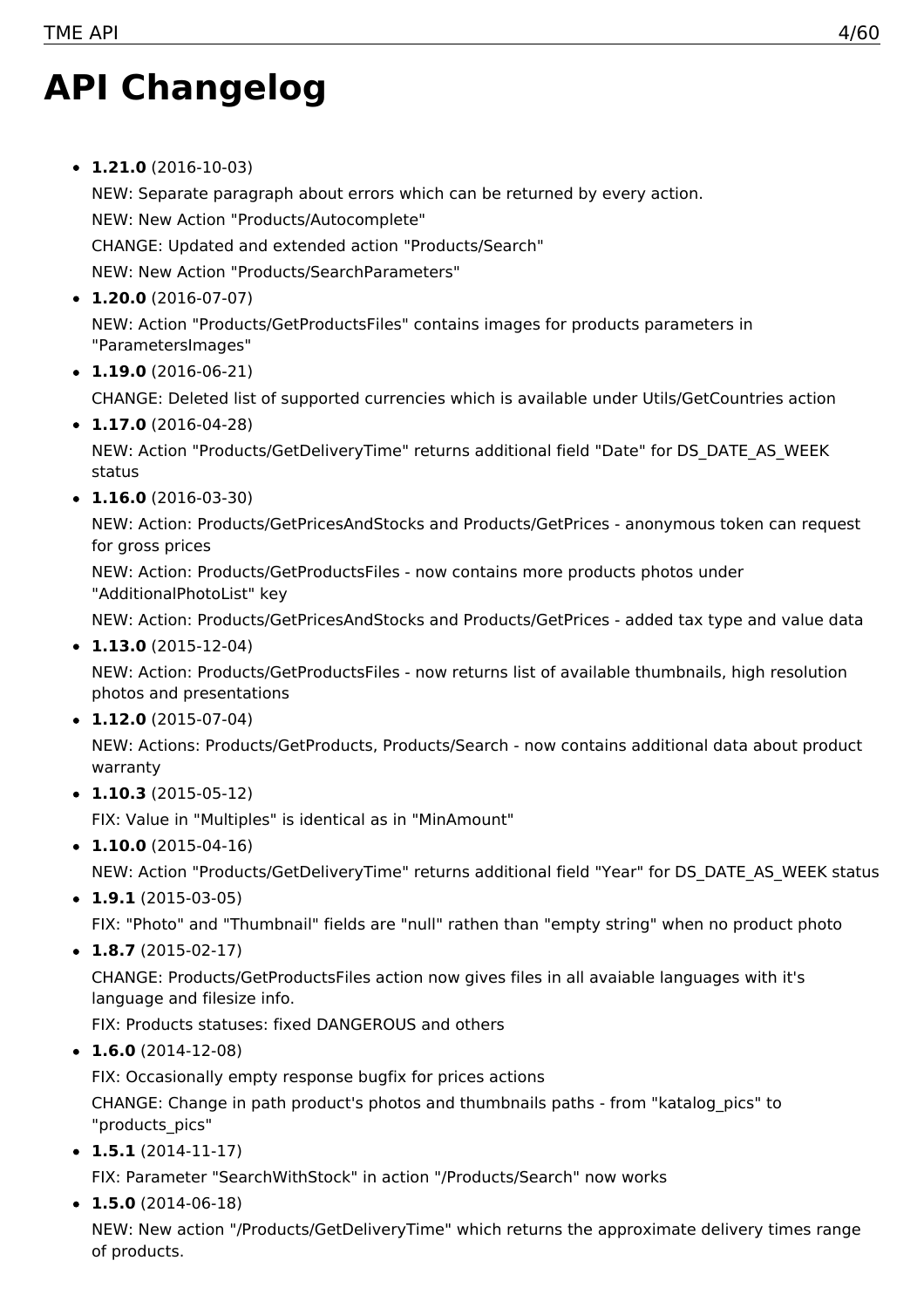#### TME API 5/60

NEW: New action "/Products/GetRelatedProducts"

NEW: Action "Products/GetCategories" returns now a new parametr - "SubTreeCount" - integer" FIX: New optional Boolean parameter "Tree" in action "/Products/GetCategories" FIX: New optional parameter "CategoryId" in action "/Products/GetCategories"

FIX: Parameter's type "Depth" returned in "/Products/GetCategories" action is now Integer.

**1.3.1** (2013-08-28)

FIX: Documentation update. TME API signature generation code snippet moved to github.com

**1.3.0** (2013-08-22)

NEW: New action for Nonce generation needed in the TME customers authentication process - "/Auth/GetNonce". Changes in authentication process.

NEW: New parameter "Nonce" now is required in "/Auth/Init" action.

NEW: HMAC-SHA1 introduced as a new signing method used in API. New parameter ApiSignature is now optional, will be required from next version.

FEATURE: New parameter returned from "/Products/GetPrices" and "/Products/GetPricesAndStocks" actions - /PriceList/Special (boolean).

**1.2.0** (2013-06-27)

NEW: New action for TME customers authentication - "/Auth/Init".

NEW: New action which returns similar products - "/Products/GetSimilarProducts".

FIX: Added missing description of "Language" parameter returned from "/Products/GetProducts" action.

**1.1.0** (2013-06-18)

NEW: New action allows for searching products in TME offer - "/Products/Search".

NEW: Actions allow for checking API status and listing supported languages or countries - all in Utils namespace.

**1.0.2** (2013-03-07)

FEATURE: New parameter for fetching symbols of products only from specified category. Name of new field is "CategoryId". Changes in "/Products/GetSymbols" action.

FEATURE: Added description of connection limiting mechanism under "Connection limits" section.

**1.0.1** (2013-03-05)

FEATURE: Information about product"s category - a new field "CategoryId" in the returned data. Changes in "/Products/GetProducts" action.

FEATURE: Information about product"s price type - net or gross. Name of new field is "PriceType". Changes in "/Products/GetPrices" and "/Products/GetPricesAndStocks" actions.

**1.0.0** - First stable API release. (2013-02-01)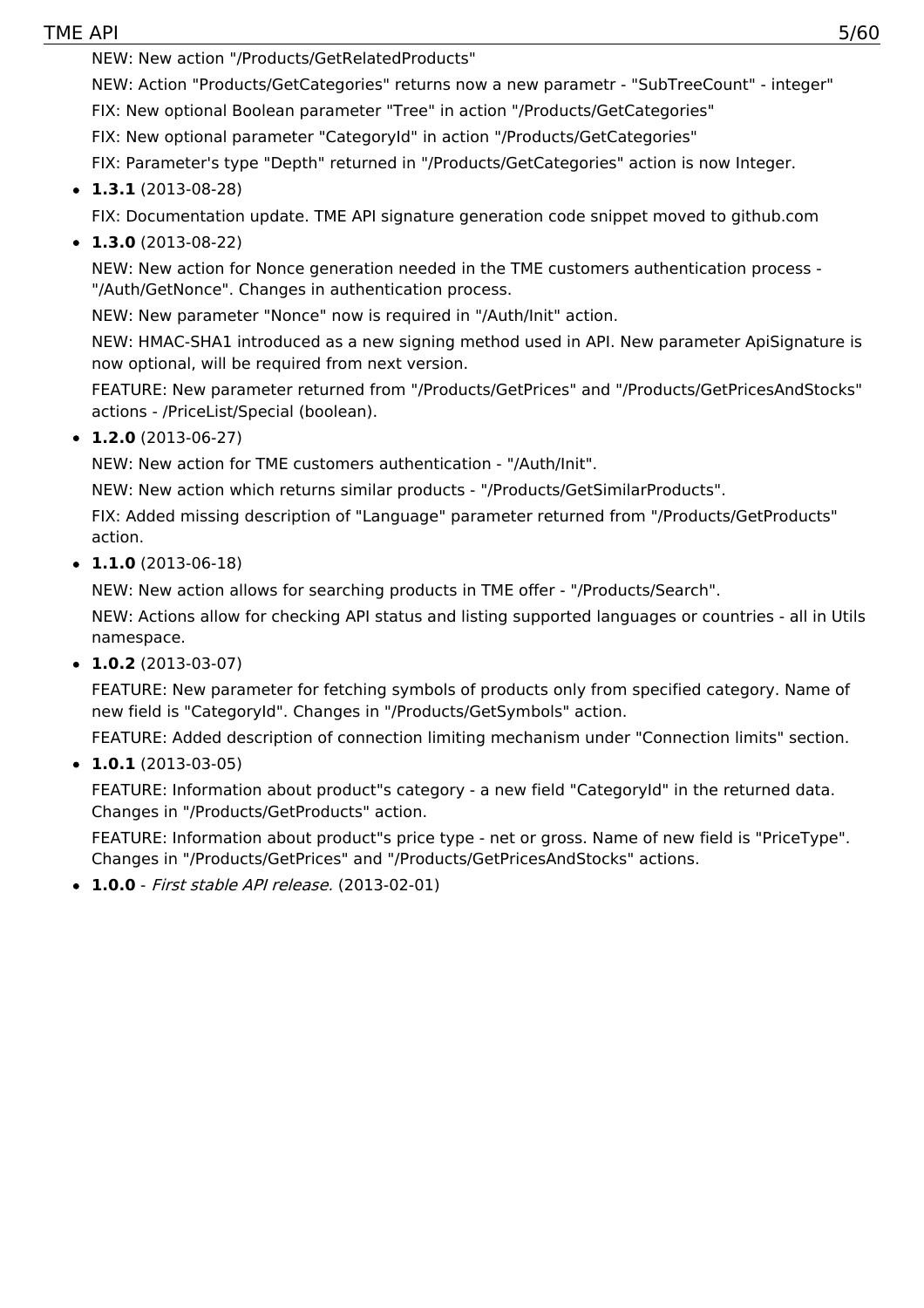# <span id="page-5-0"></span>**Introduction**

This document is Transfer Multisort Elektronik Sp. z o.o. API specification dedicated for Developers who want to use API in their applications. To understand it you should be familiar with basics of HTTP protocol and XML and JSON formats. All examples shown in this manual were prepared in PHP programming language.

API is closed system and you have to register developer account on https://developers/tme.eu/signup to obtain access. After registering an account, Developer can generate unlimited quantity of anonymous access tokens, which allow using of API. With anonymous tokens Developers can perform limited quantity of actions. Full access to API is possible by using generated private token.

### <span id="page-5-1"></span>**Notices**

We are still expanding our API and all comments about stability, noticed bugs and usability are always welcome. You can post you comments using link: <https://developers.tme.eu/dev/issues> (the page is available after sign-in)

In case of security error found please contact us directly by e-mail: [security@tme.eu](mailto:security@tme.eu)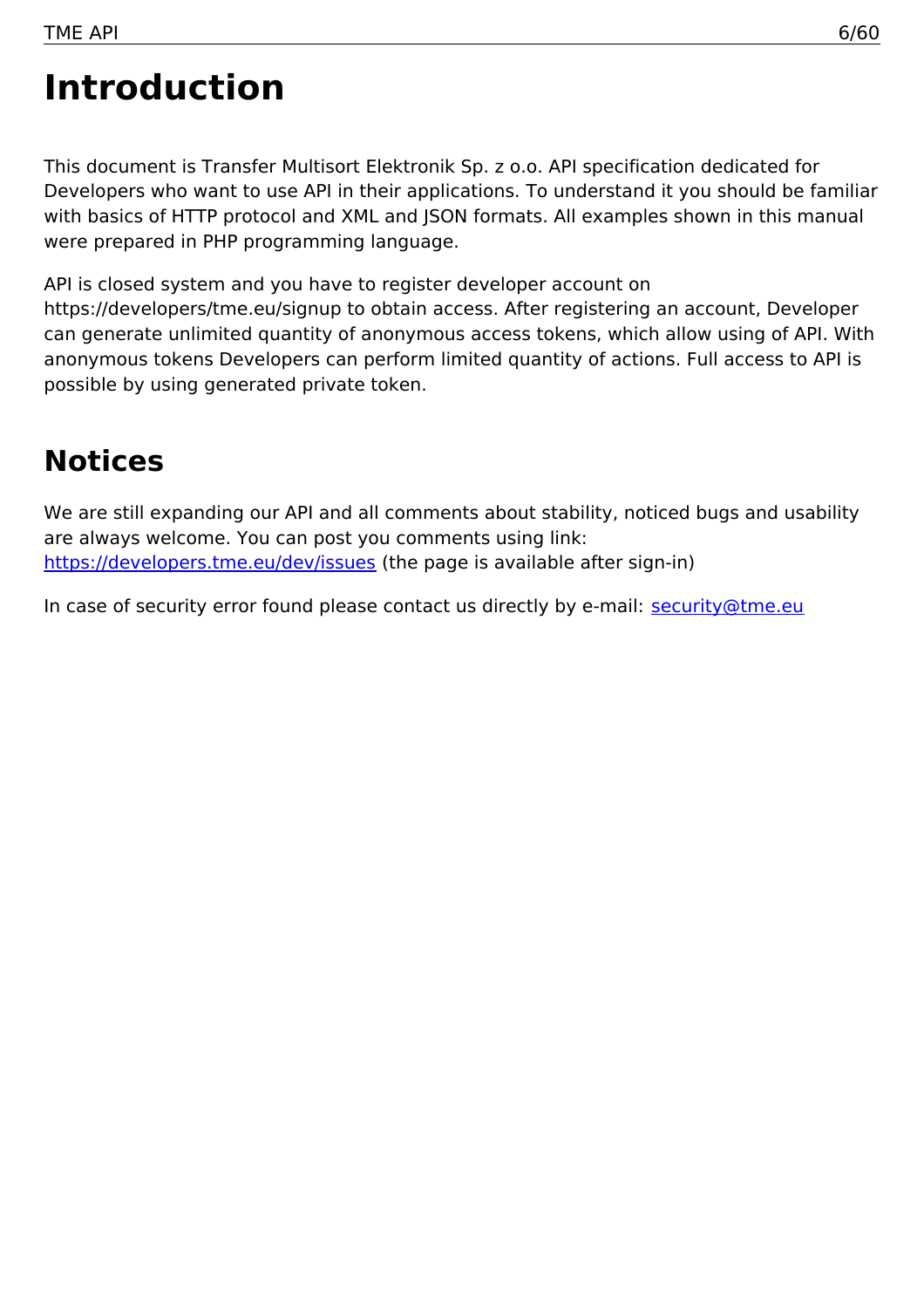### <span id="page-6-0"></span>**Authentication**

### <span id="page-6-1"></span>**Introduction**

Authentication process uses token which enables access to API actions. There are two different tokens available – private and anonymous, with different access level to API actions.

### <span id="page-6-2"></span>**API tokens**

### <span id="page-6-3"></span>**Anonymous token**

This token type is not linked with TME customer. Using anonymous token you can perform API actions that are available without registering an account on [www.tme.eu](http://www.tme.eu) Anonymous token identifies application and Developer.

### <span id="page-6-4"></span>**Private token**

This token type is created by linking anonymous token with customer account on [www.tme.eu](http://www.tme.eu) service and identifies application, Developer and TME customer.

### <span id="page-6-5"></span>**Application Secret**

Application secret is used to generate the **HMAC-SHA1** signature that is sent together with parameters to TME API under the parameter's name of ApiSignature.

The signature is generated based on the request parameters, request method and URI. More [information](#page-10-2) concerning the manner of generating the signature is available in the **Signature** in API section.

### <span id="page-6-6"></span>**Authentication using token**

To call API actions you have to pass anonymous or private token as a parameter.

### <span id="page-6-7"></span>**Security information**

Security information contains reference about using tokens in API. It is a knowledge base of good practices and information which Developer should be familiar with before implementing API communication.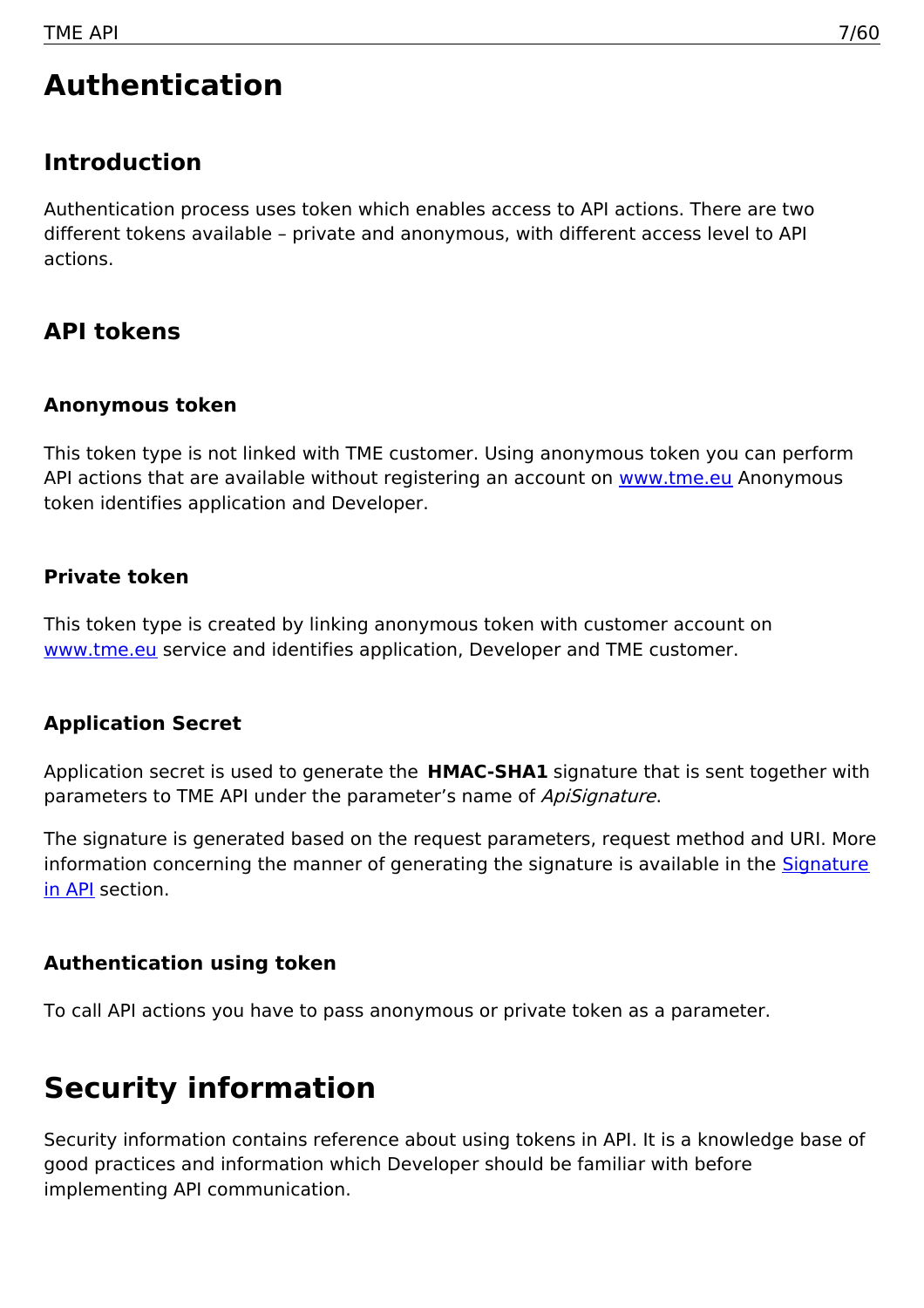### <span id="page-7-0"></span>**Anonymous token**

This token has length of 45 characters. It's generated by Developer in TME API panel. Each application created in the panel is linked with one, unique anonymous token.

Loosing anonymous token may allow other applications to call API acting as Developer's application. Though anonymous key has low access level, it's best to keep it in a safe place and don't show it to other people.

There is no risk of viewing Developer personal data or application by person who know anonymous token. Exposing anonymous token can disrupt API call statistics or cause exceeding available API calls limit.

### <span id="page-7-1"></span>**Suggested solution**

Performing code obfuscation so that anonymous token is stored in a way preventing other people having access to its content.

### <span id="page-7-2"></span>**Private token**

This token type has length of 50 characters. You can create private token by linking anonymous token with customer account on [www.tme.eu](http://www.tme.eu) service. Developer can link an account with anonymous token in TME API panel.

Private token should not be shown to anybody nor displayed in public. Person who takes over private token will be able to call API using customer account on [www.tme.eu](http://www.tme.eu).

In case of losing private token you should disable it immediately. You can disable private token in [www.tme.eu](http://www.tme.eu) panel by logging in to customer account linked with that token. Loosing private token doesn't mean the same as loosing [www.tme.eu](http://www.tme.eu) account password.

Basing on a private token customer of [www.tme.eu](http://www.tme.eu) service that is linked with this token can be fully identified. If you lose your private key, you should disable it immediately.

### <span id="page-7-3"></span>**Suggested solution**

- Private token should not be stored as a simple text.
- If you store your private key in place to which other people have access to (i.e. mobile phone memory) you should use strong encrypting mechanism.
- If you don't need to show full private token, it's recommended to show only few beginning characters.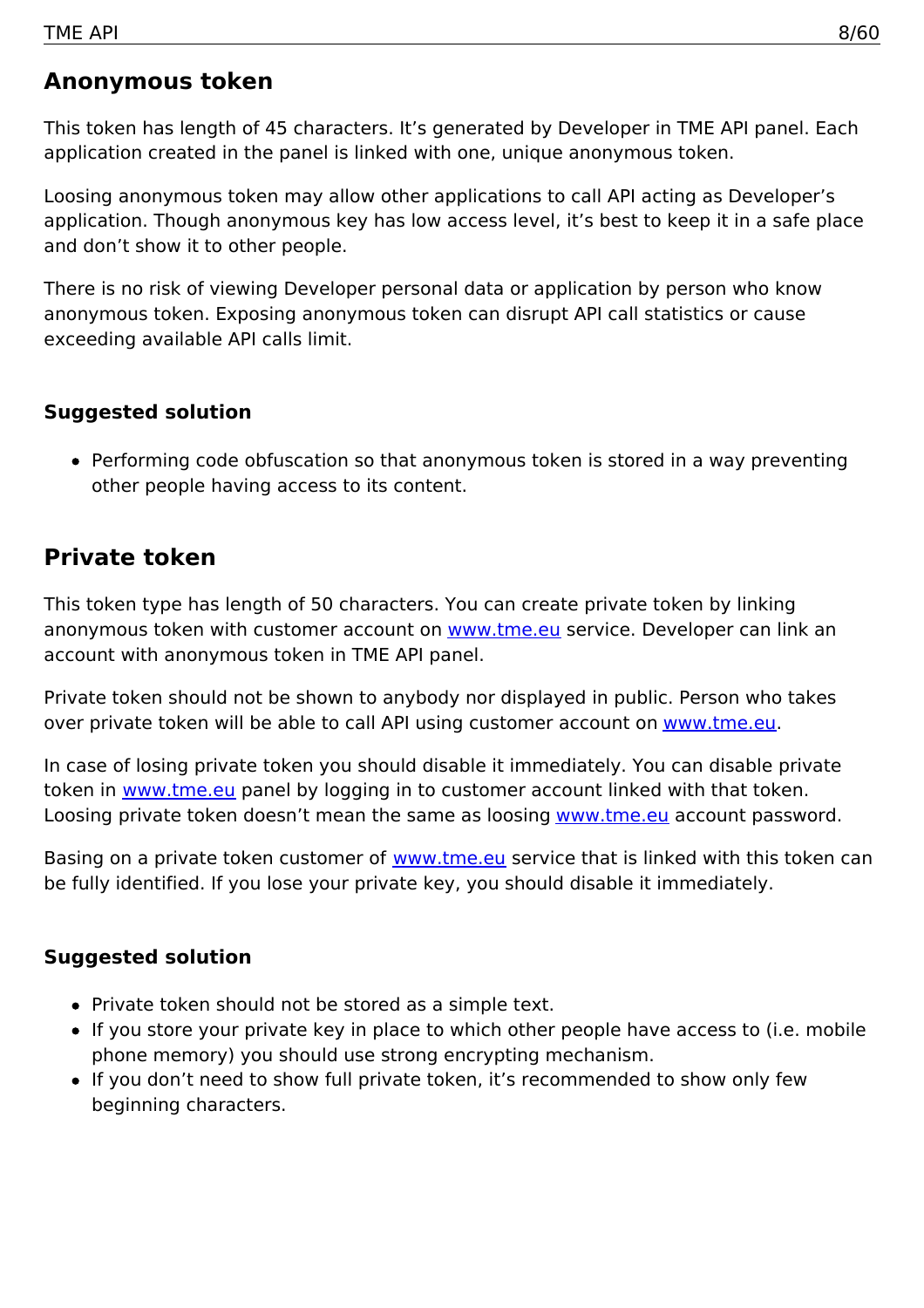### <span id="page-8-0"></span>**Application secret**

Application secret is 20 characters long. They appear under the name of app secret or application secret. Generating a private application key is possible via TME API panel. Generating a private application key is required to use TME API.

In case private application key is lost, it should be immediately disabled. It can be done via TME API panel.

### <span id="page-8-1"></span>**Recommended solutions**

- Application secret should not be kept in the form of a clear text.
- When the key is kept in a place which other users or applications may access (e.g. mobile phone memory), it is recommended to use strong encryption.
- Application secret should not be displayed anywhere.

### <span id="page-8-2"></span>**Safe communication**

Independent on how you secure tokens you should remember that data is transferred via the Internet finally, which is often a target of attacks. To reduce a risk of violating users privacy, whole communication with API is secured by SSL connection using 256 bit key. There is only SSL communication with API available.

### <span id="page-8-3"></span>**Advantages of using encrypted communication**

- All data transferred to API is automatically encrypted without additional Developer actions.
- Better data security and integrity.
- Often used and easy to implement solution.
- Ensures security of data transferred by the Internet.

### <span id="page-8-4"></span>**Usage**

Secure SSL connection to API doesn't mean that connection is fully secured if Developer doesn't implement API communication in a proper way. API certificate should be verified during the connection.

If API certificate is incorrect or expired, communication should not be established. It may be an attempt of scam, abuse or MITM attack, which can cause overtaking of key sent to API.

### **You can't accept incorrect or expired certificate.**

## <span id="page-8-5"></span>**API communication**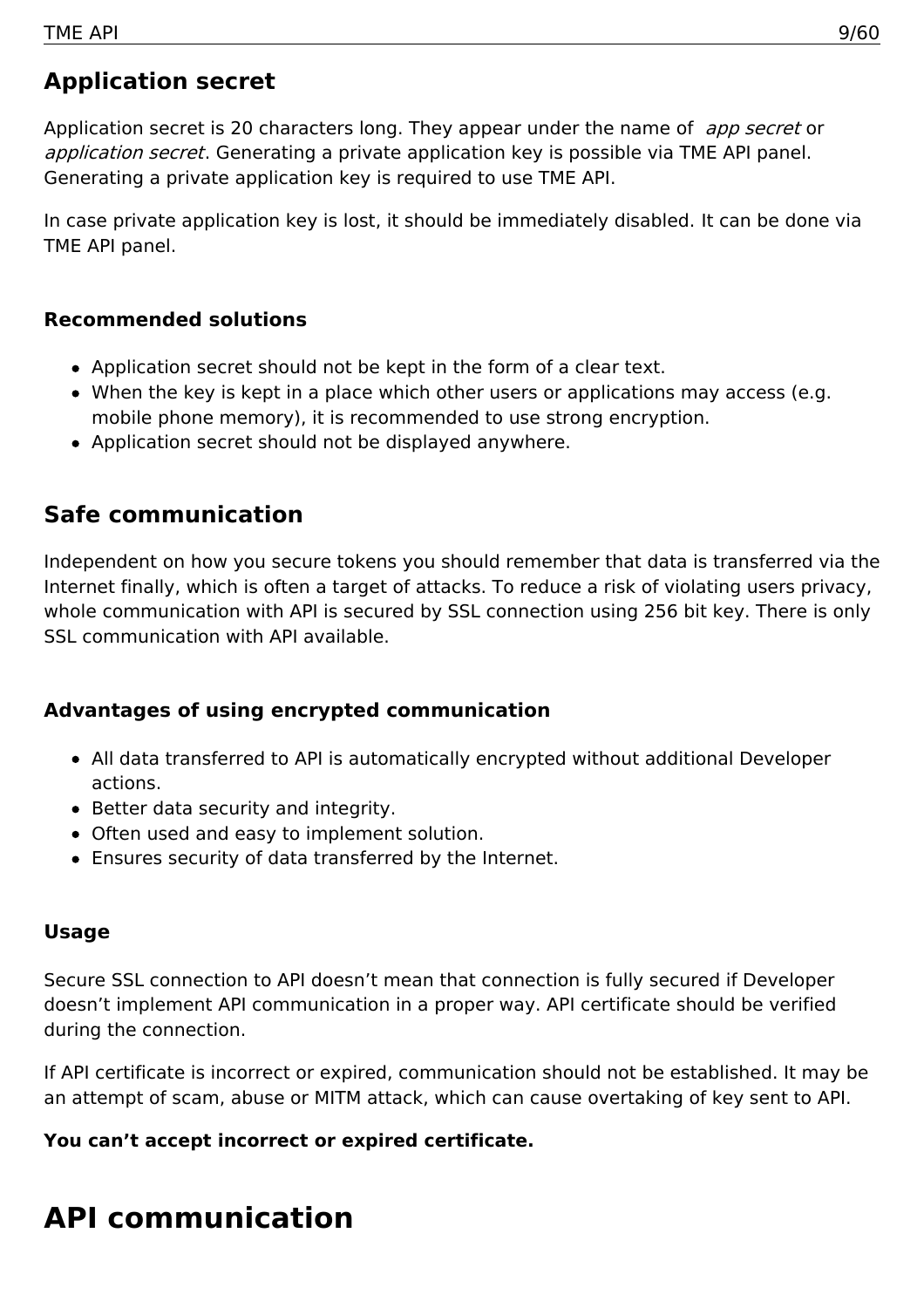### <span id="page-9-0"></span>**URL address**

API communication uses HTTPS protocol. API accepts POST method only. URL address changes dependent on action name and response format.

API is available on https://api.tme.eu/

API call will be handled correctly by the server only if:

- Response format is defined.
- URL address contains action name with prefix.

Request format: https://api.tme.eu/[prefix]/[action\_name].[response\_format]

### <span id="page-9-1"></span>**Sample URL addresses for API calls**

https://api.tme.eu/Products/GetPrices.json https://api.tme.eu/Products/GetStocks.xml

### <span id="page-9-2"></span>**Data**

API response data is sent in one of available formats – XML or JSON. Response is returned in UTF-8 encoding. Dependent on chosen action, required parameters set changes. Each action details are described in API methods section.

### <span id="page-9-3"></span>**Response formats**

API response contains data in JSON or XML format and additionally contains HTTP header. Each successful request returns HTTP 200 status. All other HTTP response statuses mean error.

### <span id="page-9-4"></span>**Incorrect request**

In case of incorrect API request, when response format is not defined or URL address doesn't define action, error response will be returned. Error will be returned as simple text, E\_UNKNOWN\_REQUEST\_FORMAT or E\_API\_ACTION\_NOT\_SPECIFIED.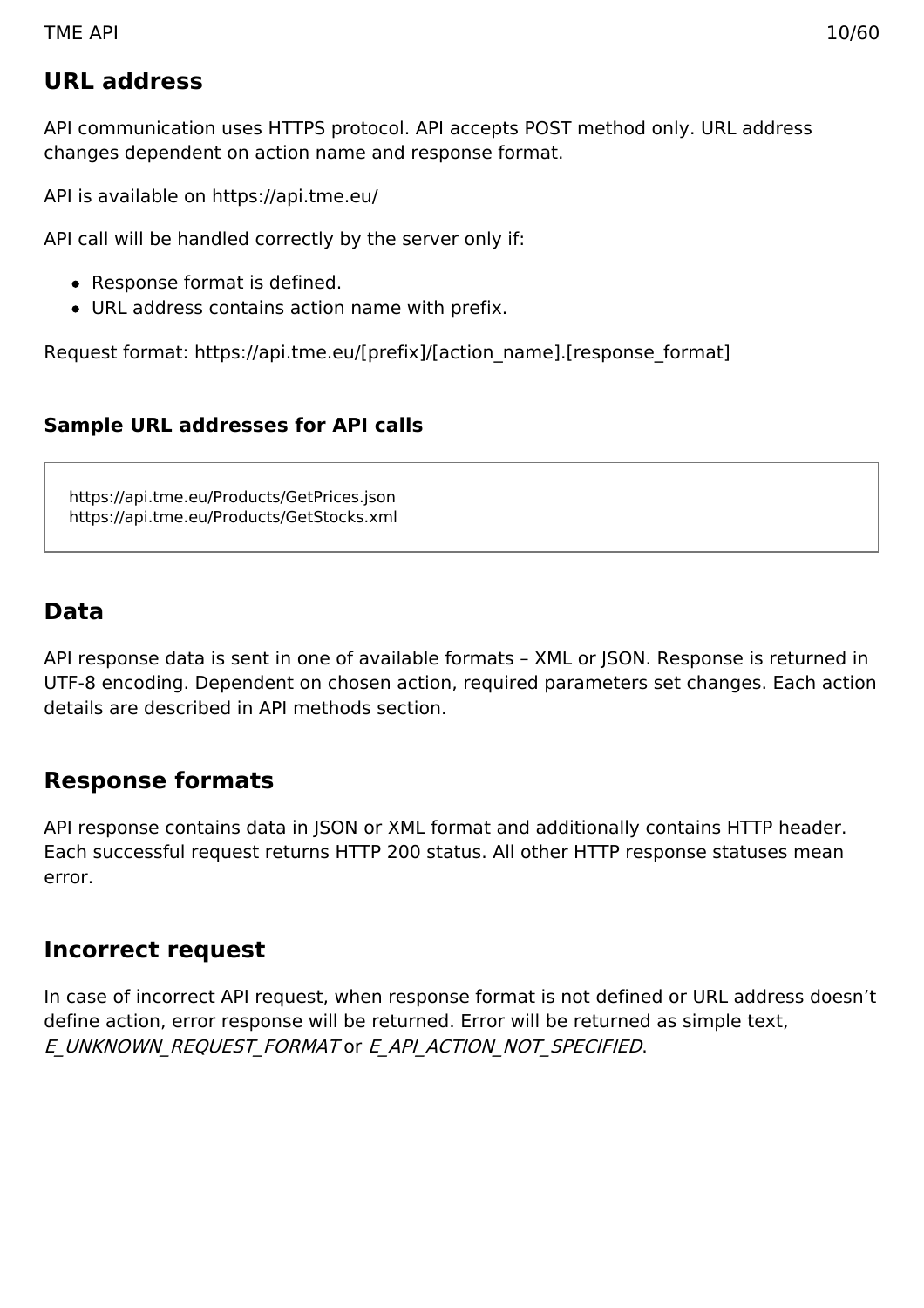### <span id="page-10-0"></span>**Common response statuses**

Each API action response can contains one of the following errors:

| <b>Error</b>                    | <b>Description</b>                                                                     |
|---------------------------------|----------------------------------------------------------------------------------------|
| E INPUT PARAMS VALIDATION ERROR | Request parameters validation failed                                                   |
| E REQUIRED INPUT PARAMS MISSING | Missing request parameters                                                             |
| E AUTHENTICATION FAILED         | Authentication failed                                                                  |
| E AUTHORIZATION FAILED          | No access or other reason                                                              |
| E SERVICE UNAVAILABLE           | Some of TME services are unavailable, req<br>uest should be replayed after few seconds |
| E ERROR                         | Unknown error. Response can contains mo<br>re details.                                 |

### <span id="page-10-1"></span>**Connection limits**

For each API token there is a pool of 15 connections. Each new connection performed with given API token substracts 1 from the pool. Every second 5 connections return to the pool but the total number of them never exceeds 15. API does not allow performing more of them per second.

In case of new connection try with the empty pool API responds with given header:

```
HTTP/1.1 509 Bandwidth Limit Exceeded
Retry-After: 1
...
```
If you want to increase the limits for given API token, please e-mail us at: [developers@tme.eu](mailto:developers@tme.eu)

### <span id="page-10-2"></span>**Signature in TME API**

Signature is a unique footprint of a request sent to API. It is always the same for the same set of parameters and for the same private key. Signature helps avoid problems with communicating with API, when, in case of script error, additional parameter that has not been expected is sent.

The use of a signature ensures integrity and authenticity of the data.

When incorrect signature is sent to TME API, the **E\_INVALID\_SIGNATURE** error is returned.

The name of <sup>a</sup> parameter transferred to API is **ApiSignature**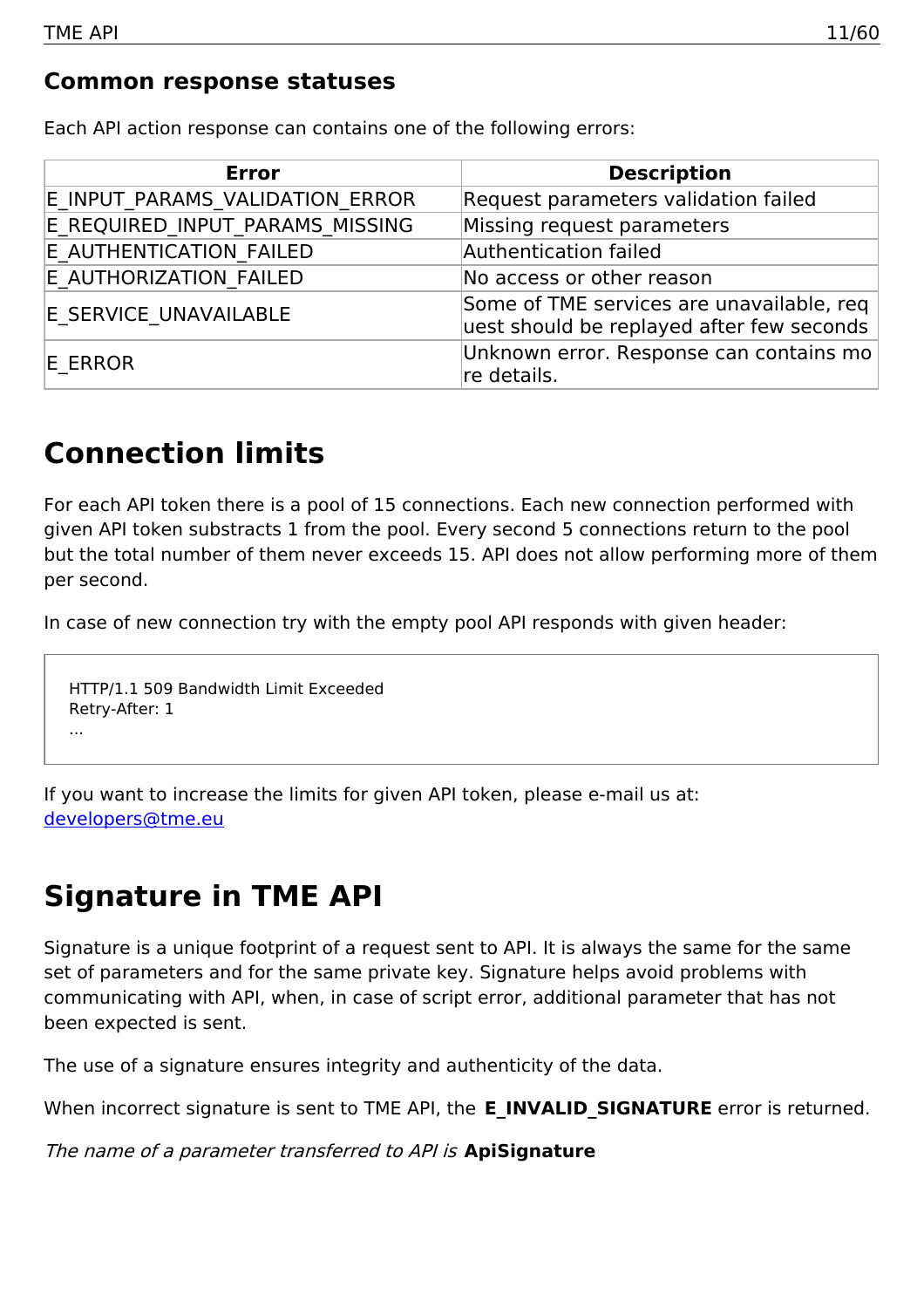### <span id="page-11-0"></span>**Generating signature**

Signature used in API is [HMAC](http://tools.ietf.org/html/rfc2104) (Keyed-Hashing for Message Authentication) whereas the name of shortcut function used while generating a signature is SHA-1, as a result, we get **HMAC-SHA1**. The signature is generated in TME API in a way that is similar to the process of creating the OAuth 1.0a [HMAC-SHA1](http://tools.ietf.org/html/rfc5849#section-3.4) signature.

Illustrative enquiry parameters and presented assumptions come from the RFC 5849 specification <http://tools.ietf.org/html/rfc5849>

### **The HMAC-SHA1 signature should be generated in the binary form and subsequently encrypted with the Base64 function**

### <span id="page-11-1"></span>**Signature basis**

The basis for a signature is created in the course of connecting HTTP request elements in appropriate order. Special attention should be drawn to the order of request elements that should be sorted in alphabetic order prior to encrypting.

- HTTP request method (e.g. "GET", "HEAD", "POST" etc.) written in capital letters
- The '&' sign(ASCII code: 38)
- The base sequence [URI](http://tools.ietf.org/html/rfc5849#section-3.4.1.2)
- The '&' sign(ASCII code: 38)
- [Standardized](http://tools.ietf.org/html/rfc5849#section-3.4.1.3.2) enquiry parameters after [encryption](http://tools.ietf.org/html/rfc5849#section-3.6)

HTTP illustrative enquiry,

```
POST /request?b5=%3D%253D&a3=a&c%40=&a2=r%20b HTTP/1.1
Host: example.com
Content-Type: application/x-www-form-urlencoded
Authorization: OAuth realm="Example",
        oauth_consumer_key="9djdj82h48djs9d2",
        oauth_token="kkk9d7dh3k39sjv7",
        oauth_signature_method="HMAC-SHA1",
        oauth_timestamp="137131201",
        oauth_nonce="7d8f3e4a",
        oauth_signature="bYT5CMsGcbgUdFHObYMEfcx6bsw%3D"
```

```
c2&a3=2+a
```
for which the generated signature's basis looks as follows:

POST&http%3A%2F%2Fexample.com%2Frequest&a2%3Dr%2520b%26a3%3D2%2520q %26a3%3Da%26b5%3D%253D%25253D%26c%2540%3D%26c2%3D%26oauth\_consumer\_ key%3D9djdj82h48djs9d2%26oauth\_nonce%3D7d8f3e4a%26oauth\_signature\_m ethod%3DHMAC-SHA1%26oauth\_timestamp%3D137131201%26oauth\_token%3Dkkk 9d7dh3k39sjv7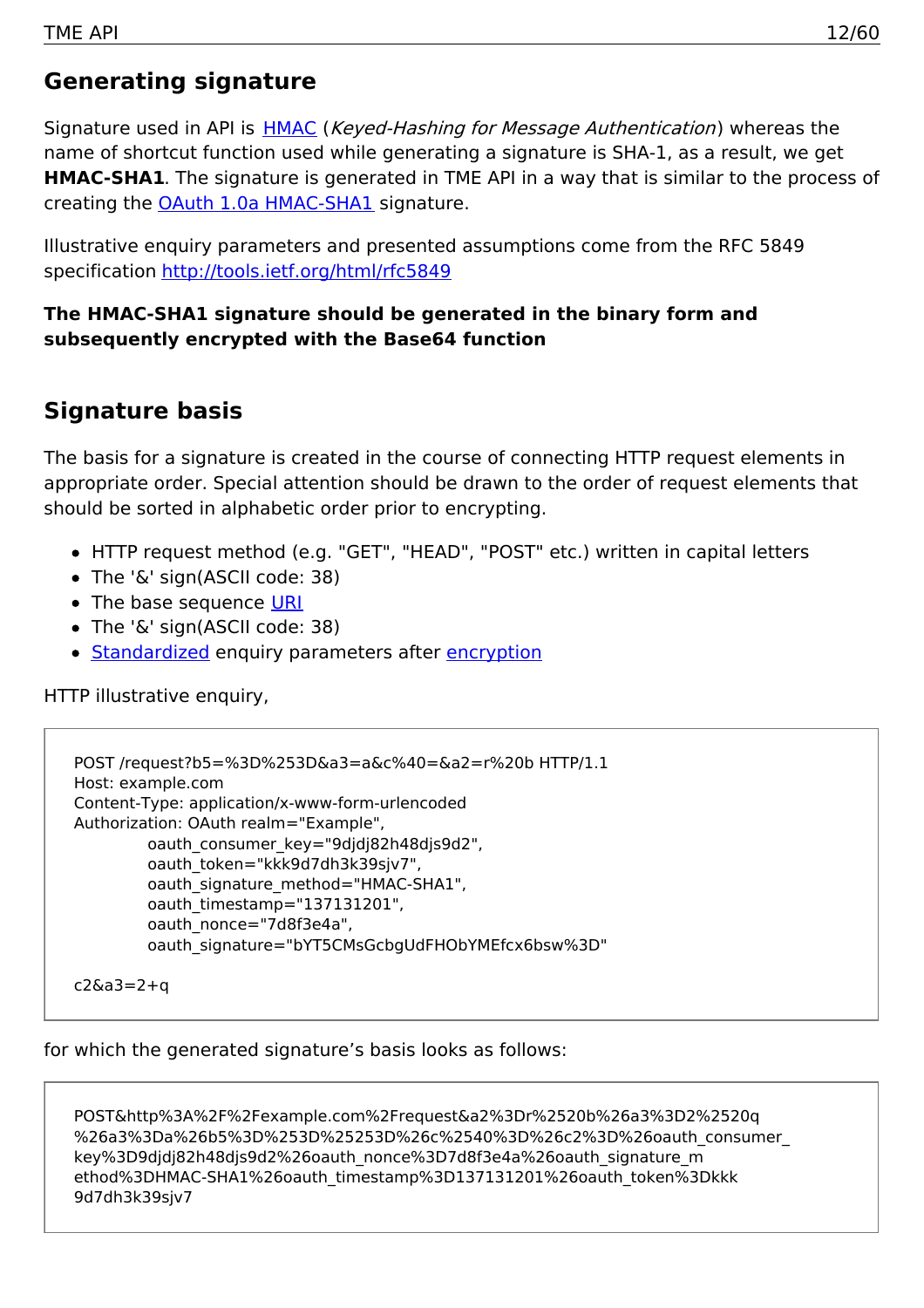### <span id="page-12-0"></span>**An example at TME API**

At TME API, the only available request method is *POST*. The signature basis at TME API in every case begins with the same text i.e. **POST&https://api.tme.eu/**. An illustrative URI for the Ping action in API looks as follows:

POST&https://api.tme.eu/Utils/Ping.json

in the encrypted form:

POST&https%3A%2F%2Fapi.tme.eu%2FUtils%2FPing.json

Parameters are sent to API by means of POST method, each of the parameters is attached to URI:

Request method: POST URI: https://api.tme.eu/Products/GetStocks.json Parameters:  $*$  SymbolList[0] = 1N4007

- $*$  SymbolList[1] = 1/4W1.1M
- $*$  Language = EN
- \* Token = a94a8fe5ccb19ba61c4c0873d391e987982fbbd3
- \* ApiSignature = tkTK5o2VGvcBbDQqolXKq25Brqw=

#### **Remember that the** ApiSignature **parameters should be deleted.**

Parameters standardization and encryption remembering about alphabetical sorting:

Language=EN&SymbolList%5B0%5D=1N4007&SymbolList%5B1%5D=1%2F4W1.1M&Token=a94a8 fe5ccb19ba61c4c0873d391e987982fbbd3

URI together with the request method:

POST&https://api.tme.eu/Products/GetStocks.json

A ready basis of a signature, i.e. encrypted URI sequence together with the request method and parameters:

POST&https%3A%2F%2Fapi.tme.eu%2FProducts%2FGetStocks.json&Language%3DEN%26SymbolLis t%255B0%255D%3D1N4007%26SymbolList%255B1%255D%3D1%252F4W1.1M%26Token%3Da94a8 fe5ccb19ba61c4c0873d391e987982fbbd3

**Remember that the HMAC-SHA1 signature generated in the binary form should be**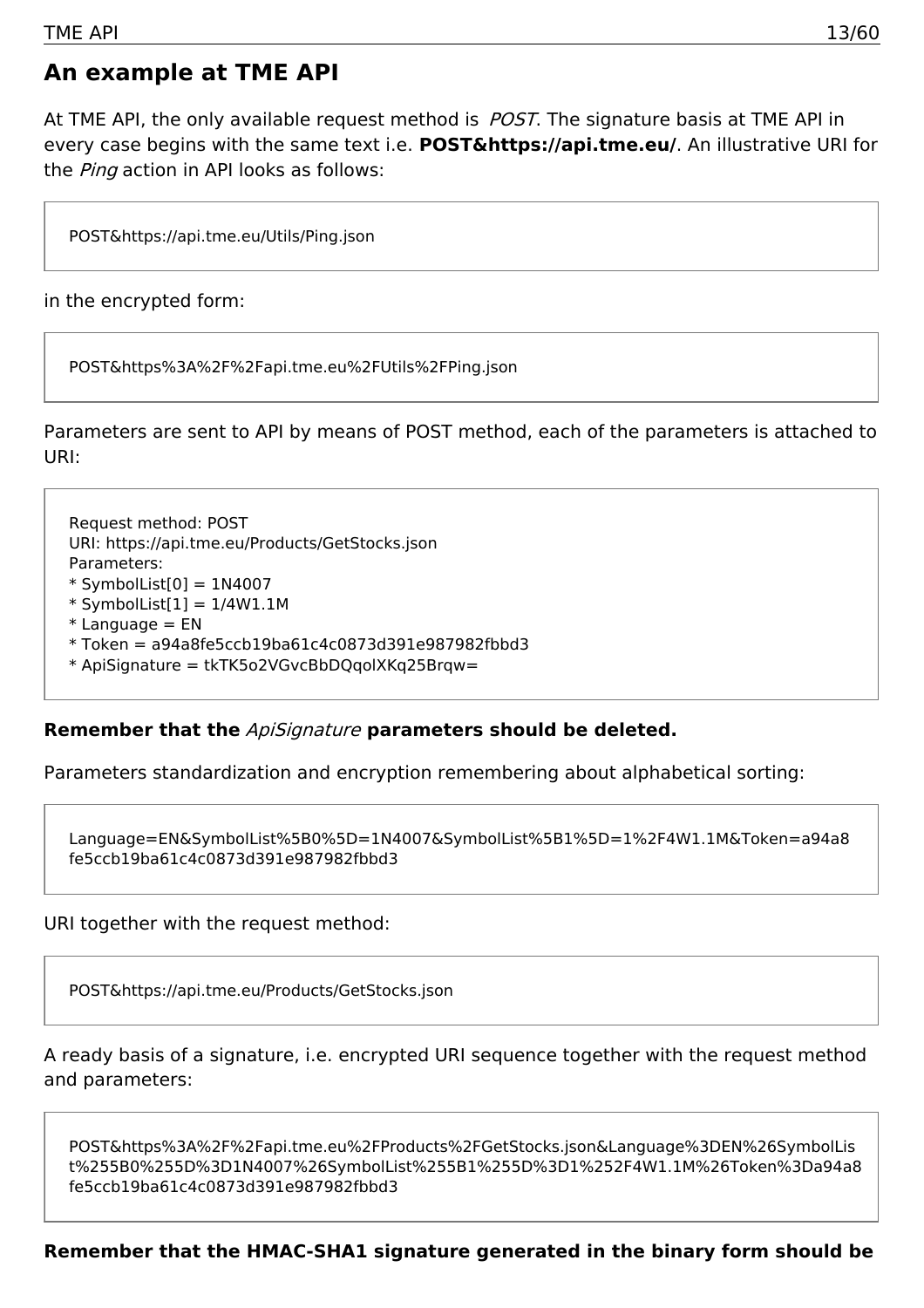### **encrypted by means of the** Base64 **function.**

Generated **HMAC-SHA1** signature for private key with the " **test**" value, after encryption by means of the [Base64](http://tools.ietf.org/html/rfc4648#section-4) function:

tkTK5o2VGvcBbDQqolXKq25Brqw=

A signature prepared in this manner is ready to be sent to TME API as ApiSignature parameter.

### <span id="page-13-0"></span>**TME API, code snippets**

<https://github.com/tme-dev/TME-API>

### <span id="page-13-1"></span>**A key to signature**

A key used while generating a signature is assigned to the application. More information on this subject is available in the **[Application](#page-6-5) secret** section.

### <span id="page-13-2"></span>**HMAC implementation**

Below, there is a list of HMAC implementations in most popular programming languages.

| Language    | <b>HMAC implementation</b>                 |
|-------------|--------------------------------------------|
| PHP         | http://php.net/manual/en/function.hash-hm  |
|             | ac.php                                     |
|             | http://docs.oracle.com/cd/E23943_01/apire  |
| Java        | fs.1111/e10668/oracle/security/crypto/core |
|             | /HMAC.html                                 |
| Android     | http://developer.android.com/reference/jav |
|             | ax/crypto/package-summary.html             |
| Python      | http://docs.python.org/2/library/hmac.html |
| C#          | http://msdn.microsoft.com/en-us/library/sy |
|             | stem.security.cryptography.hmac.aspx       |
| Objective-C | http://stackoverflow.com/questions/75649   |
|             | 2/objective-c-sample-code-for-hmac-sha1    |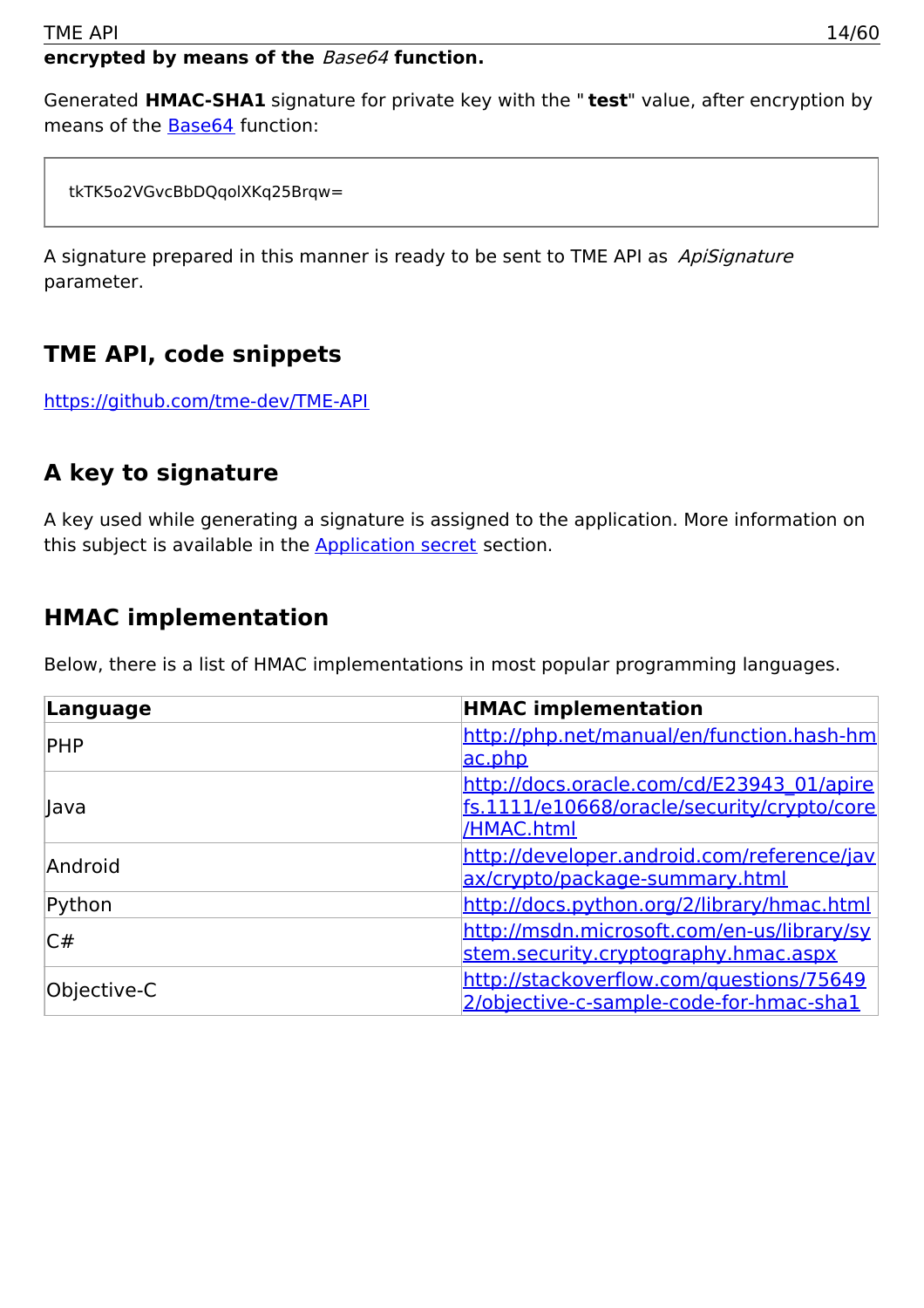# <span id="page-14-0"></span>**TME customers authentication**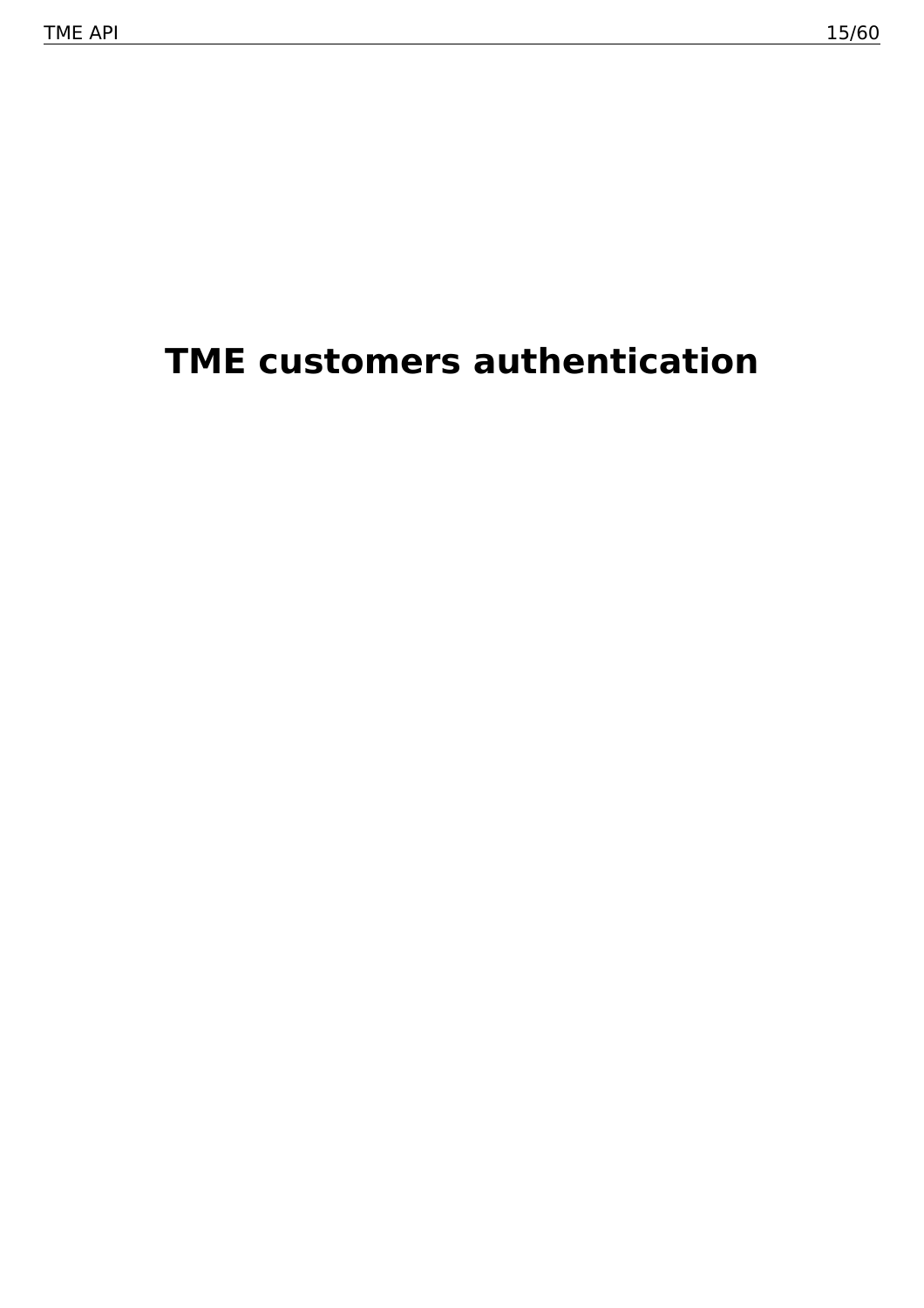# <span id="page-15-0"></span>**Auth/Init**

Action returns Token on success. This token can be used to access API on behalf of the TME customer. Temporary token after generation on www.tme.eu website is valid only for 600 seconds. After expiration E\_AUTH\_TOKEN\_EXPIRED error is returned.

TME customer authentication scheme:

- 1. Application displays Nonce from /Auth/GetNonce action to the TME customer
- 2. TME customer logs on to the TME website to his Account Panel to register new application and provide received Nonce (1.)
- 3. TME Customer provides to the application temporary key received after putting Nonce on the TME website
- 4. Application sends temporary token (3.) with Nonce (1.) to /Auth/Init action
- 5. API action response will contain Token that can be used to access API on behalf of the TME customer

First step can be replaced with redirecting TME customer to special URL address (shown bellow) for e.g. in a new browser window.

URL address for temporary token generation:

<https://www.tme.eu/pl/Profile/Applications/new?nonce=1111111111>. Nonce in URL should be replaced.

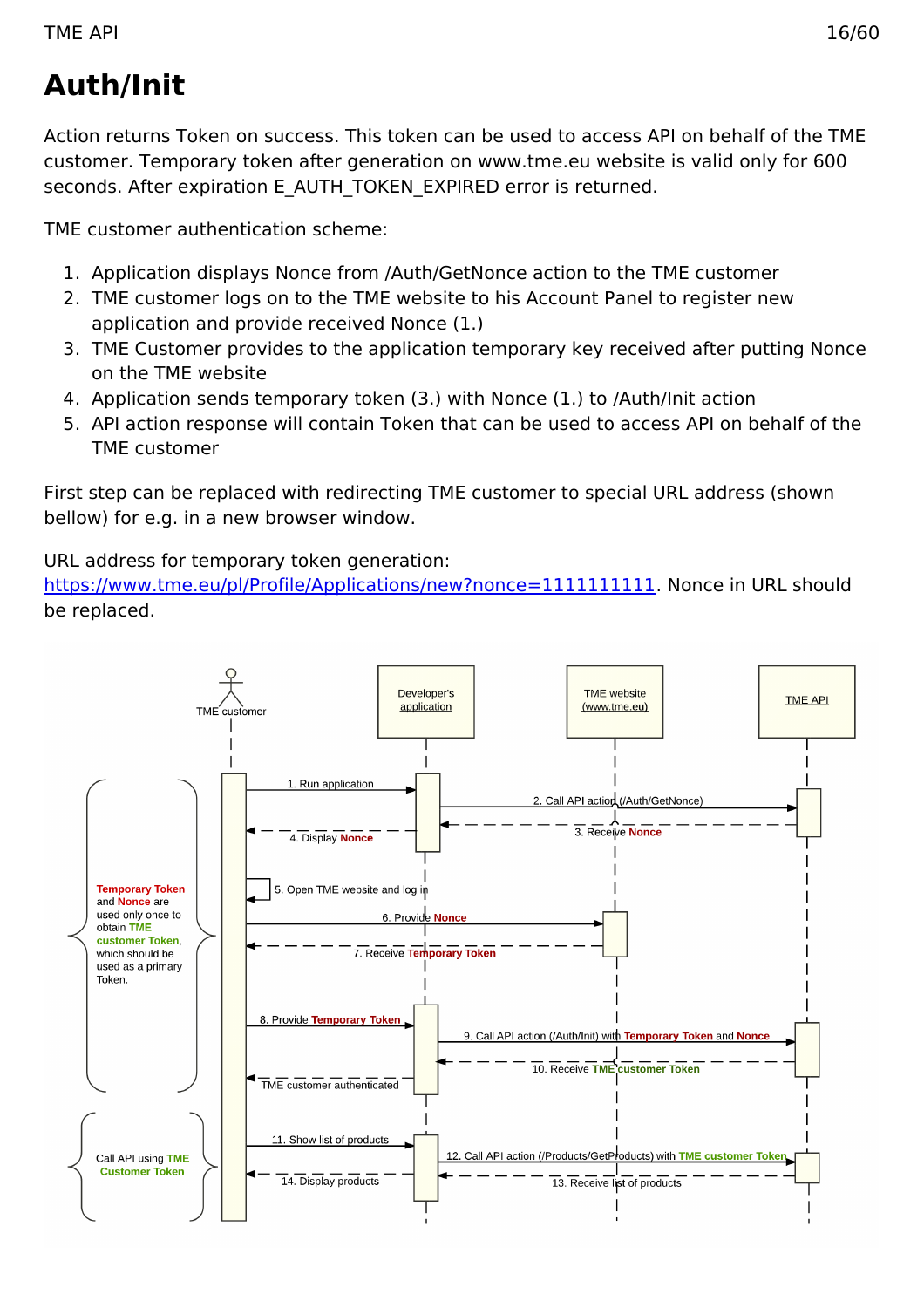### **Possible errors**

E\_AUTH\_TOKEN\_EXPIRED E\_AUTH\_NOT\_SUCCESSFUL E\_AUTH\_TOKEN\_IS\_INVALID

### **Request parameters**

**Token** : String

Anonymous token.

**TempToken** : String

Temporary Token generated by the TME customer on www.tme.eu website.

### **Response content**

- Status **(String)** Response status. "OK" indicates that the action was successful.
- Data **(Object)** Structure containing action response.
	- Token **(String)** Authenticated TME customer Token.

```
{
  "Status": "OK",
  "Data": {
    "Token": "a94a8fe5ccb19ba61c4c0873d391e987982fbbd3a94a8fe5cc"
  }
}
```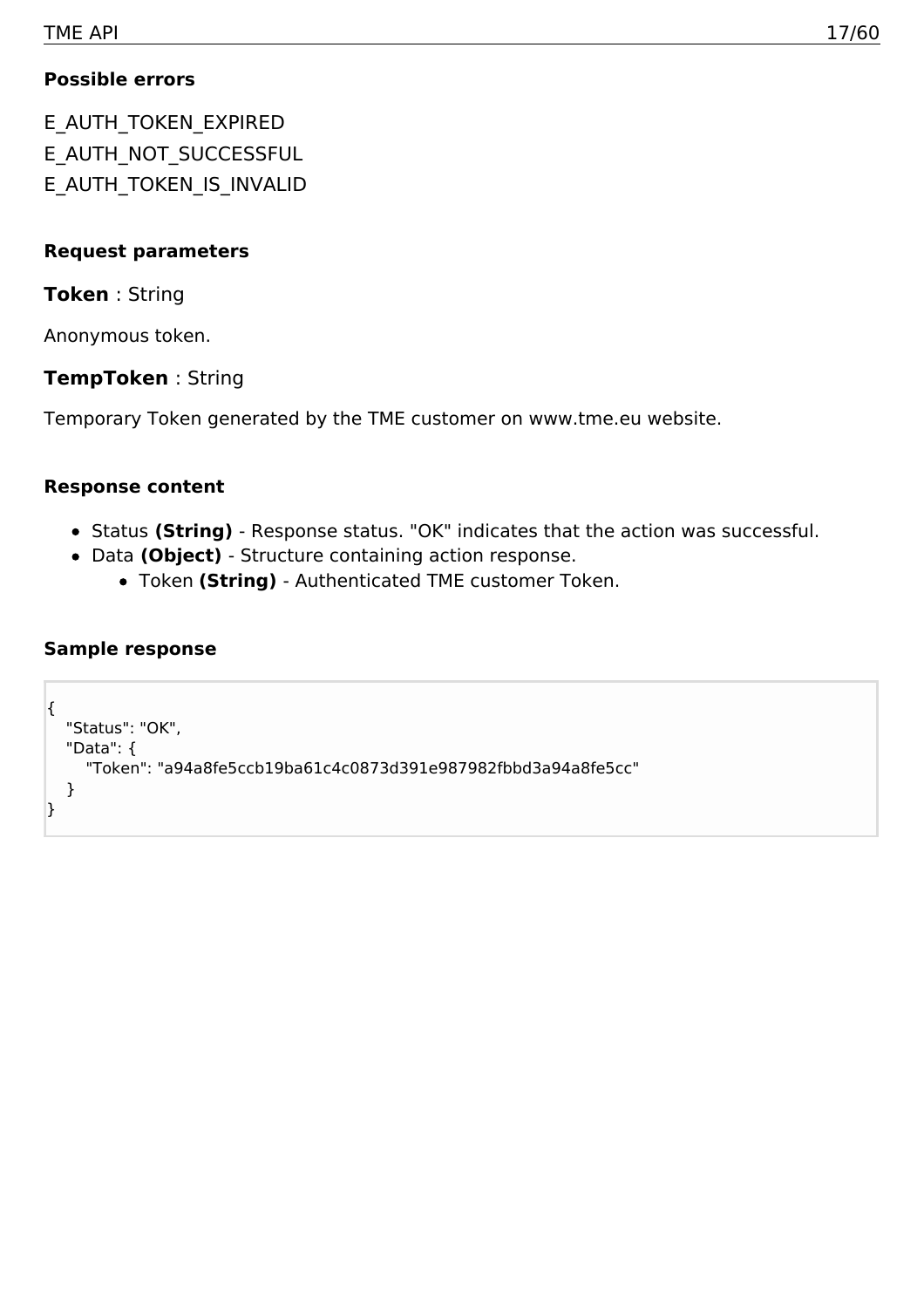## <span id="page-17-0"></span>**Auth/GetNonce**

Action returns Nonce (number used once) required by /Auth/Init action. Nonce is used in the Authentication process of TME customers. Nonce after generation is valid only for 600 seconds.

### **Possible errors**

E\_AUTH\_NOT\_SUCCESSFUL E\_AUTH\_NONCE\_NOT\_GENERATED

### **Request parameters**

**Token** : String

Anonymous token.

### **Response content**

- Status **(String)** Response status. "OK" indicates that the action was successful.
- Data **(Object)** Structure containing action response.
	- Nonce **(String)** Generated Nonce.

```
{
  "Status": "OK",
  "Data": {
     "Nonce": "7211B911B3"
  }
}
```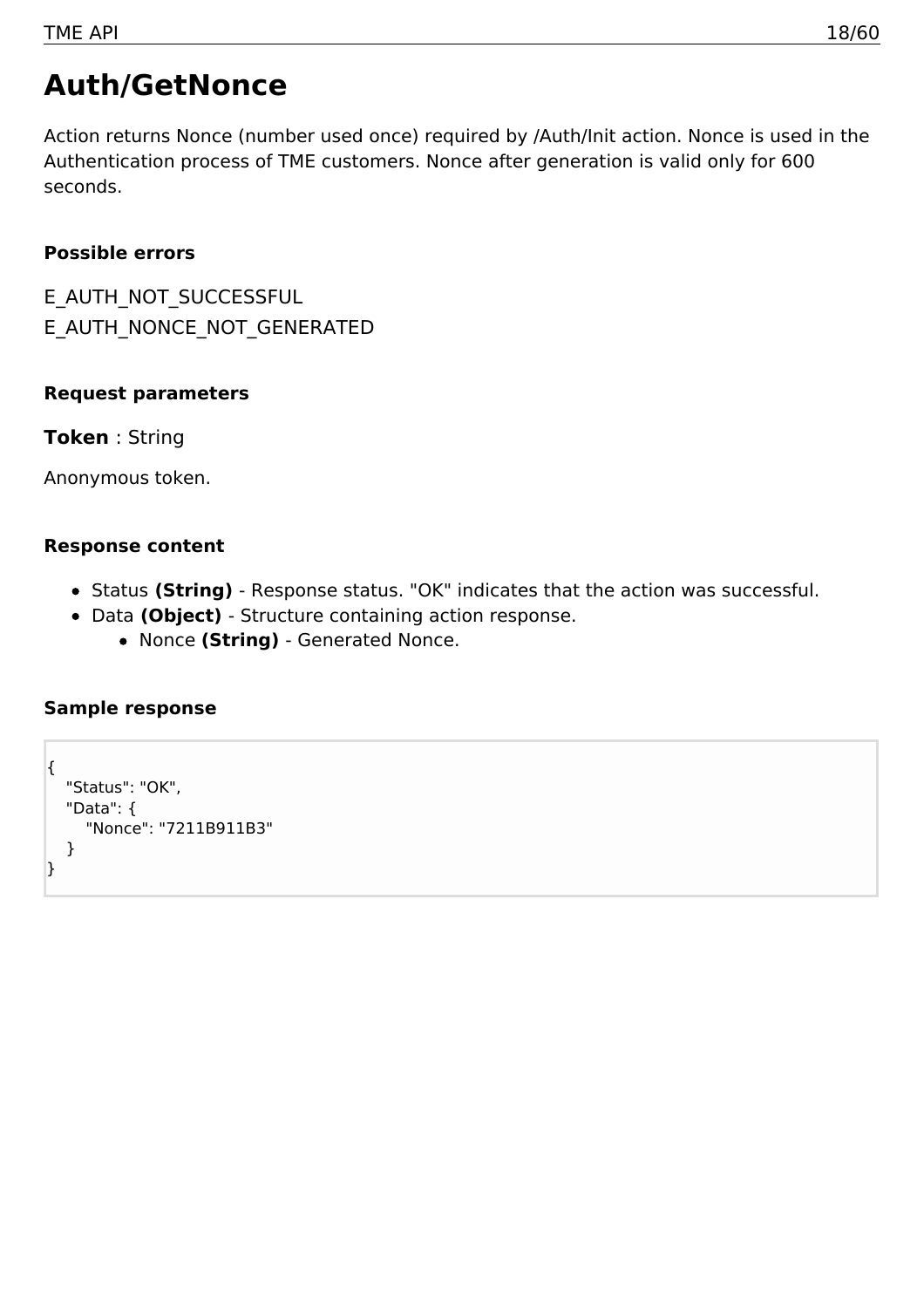# <span id="page-18-0"></span>**Getting information about products**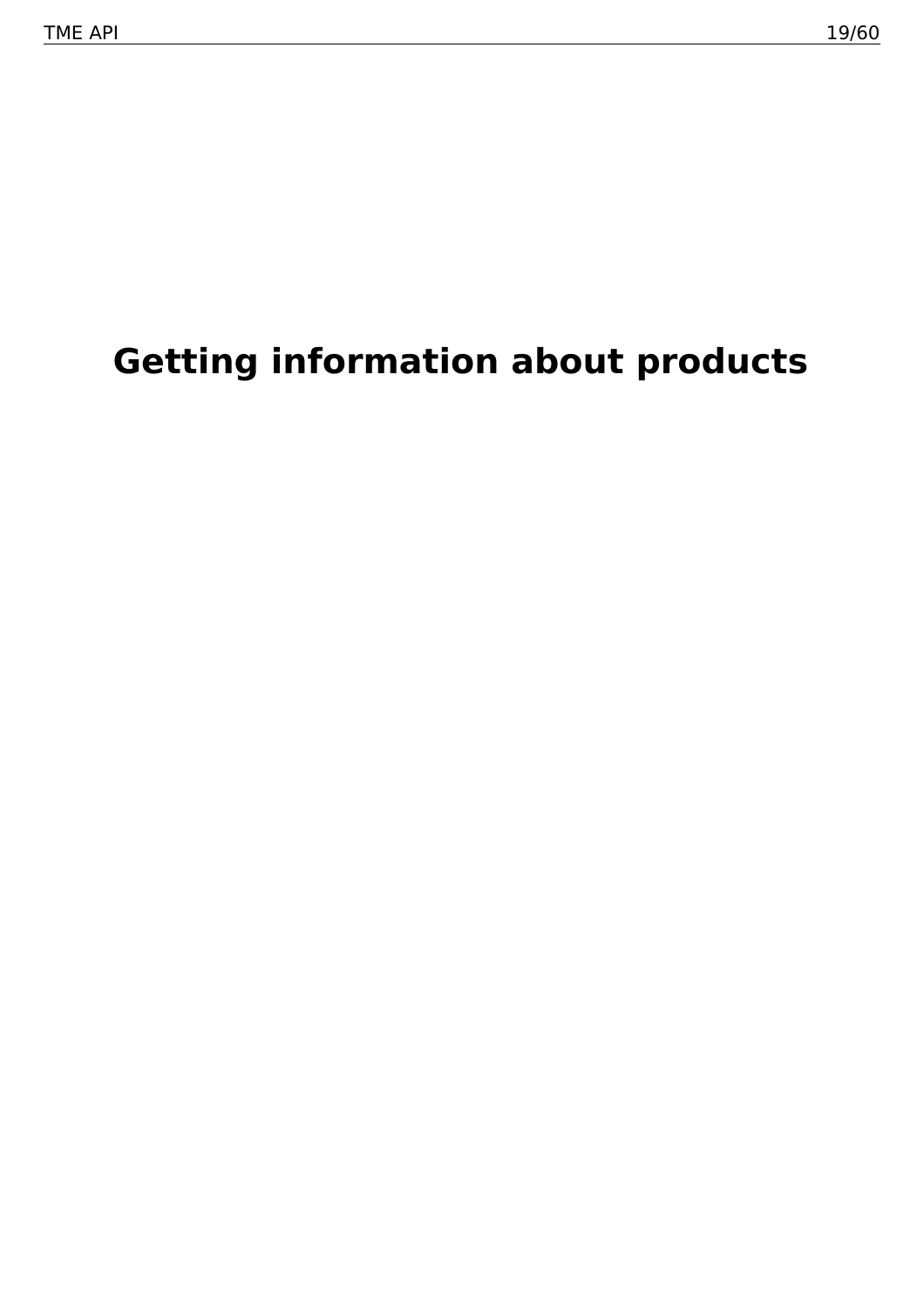## <span id="page-19-0"></span>**Products statuses returned by API**

API can return more than one status for each product. Some statuses indicate that not all data returned by API can be displayed for the user.

### **NEW**

A product should be marked as "new".

### **SALE**

A product should be marked as "sale".

### **PROMOTED**

A product should be marked as "promotion".

### **DANGEROUS**

A product should be marked as "dangerous".

### **AVAILABLE\_WHILE\_STOCKS\_LAST**

A product contains an annotation "Product being withdrawn from our offer".

### **HARDLY\_AVAILABLE**

A product contains an annotation "Hardly available product".

### **ONLY\_FOR\_SPECIAL\_ORDER**

A product contains an annotation "Product for special order".

### **CANNOT\_BE\_ORDERED**

A product contains an annotation "This product is not available for sale in your country.".

### **ACID**

A product contains an annotation "Product for special order" only for customers from Poland. Additionaly it has to contain information about acid contents (on our website it is labeled " Due to the provisions of the Act on batteries and accumulators dated April 24, 2009, please contact us to order this product."). For this kind of product we can display stock ONLY. The price must stay hidden, although it is returned by API.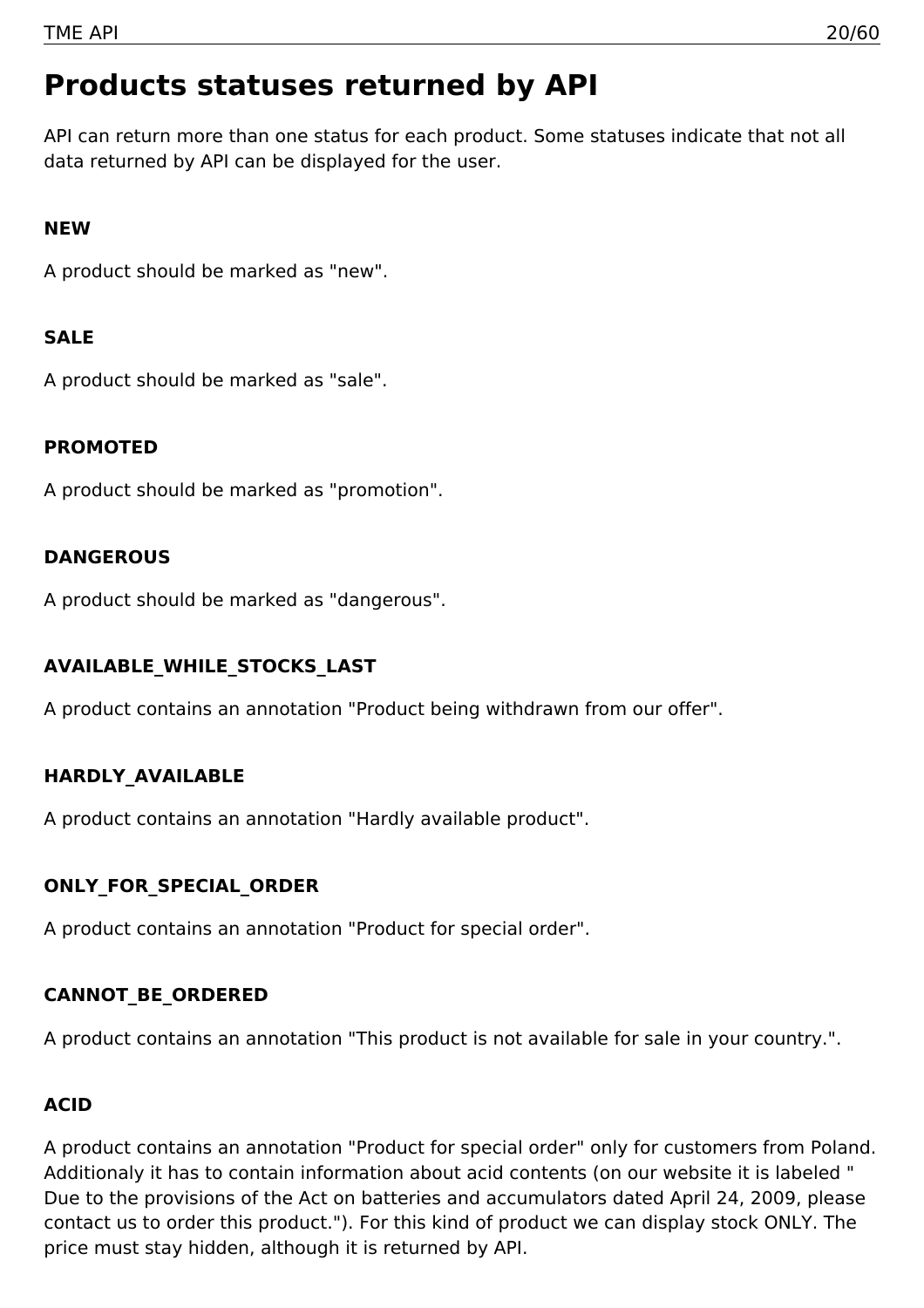### **NOT\_IN\_OFFER**

A product contains an annotation "Product is not in our offer any more". API should not return stock and prices for it. We cannot display delivery time for it. API returns PiP link for it, which should be used.

### **INVALID**

A product contains an annotation "Product is invalid". This kind of product cannot be moved between parking directories. It cannot be added after removal. We don not have any information about it. API does not return a PiP link for it.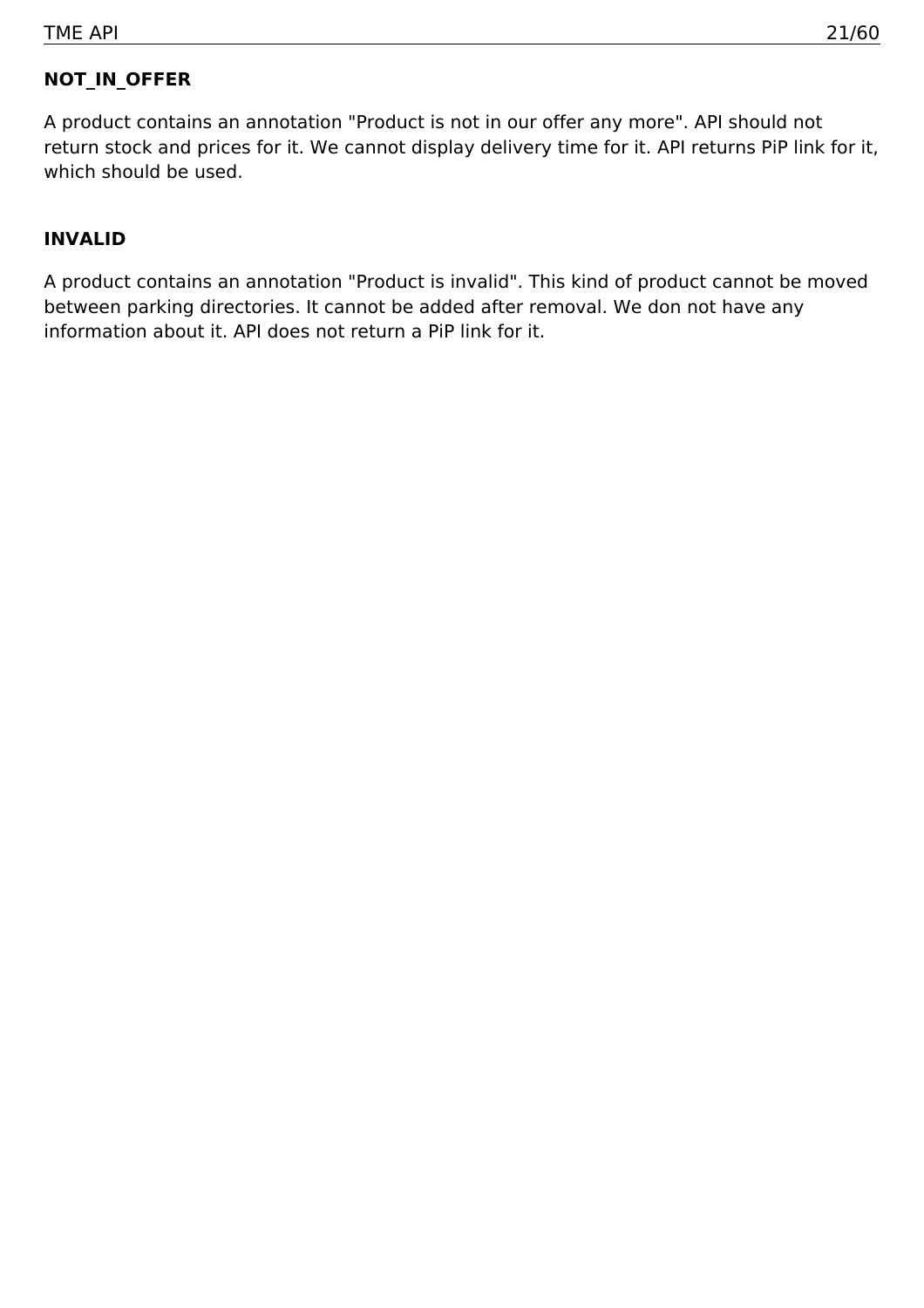### <span id="page-21-0"></span>**Products/Search**

Action returns information about products that match search pattern. The results are divided into pages with 20 items each. The total number of products and the current page number is returned in the action response data - the field 'Amount' and 'PageNumber'.

You can search for products only with stock, with a particular description or to fetch all the products in the selected category.

#### **Possible errors**

E\_SEARCH\_PHRASE\_AT\_LEAST\_ONE\_POSITIVE E\_SEARCH\_PHRASE\_TOO\_SHORT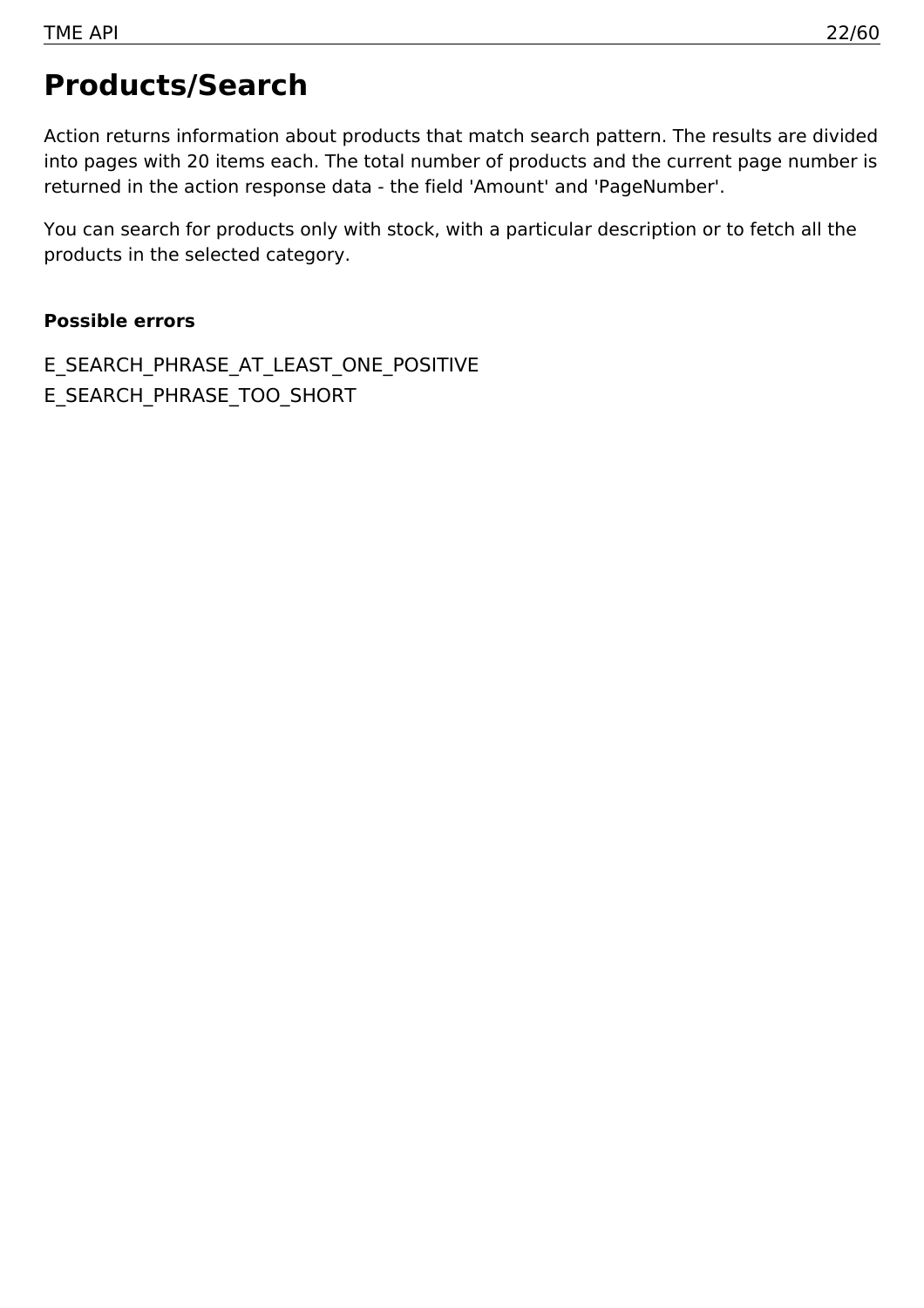### **Request parameters**

### **Token** : String

Anonymous or private token.

### **Country** : String

Country identifier (e.g. GB). This field is required if you are using an anonymous token to authenticate. For a private token this field is optional.

### **Language** : String

Language identifier (e.g. EN), according to which returned amount symbol, product description and category name will be translated.

### **SearchPlain** : String

Text describing the searched product, may consist of multiple words. Example: "led diode", "cover", "1N4007". (optional)

### **SearchCategory** : String

Category identifier in which the products should be searched, such as "100328". (optional)

### **SearchPage** : Integer

Number of page with search results. On each page is presented up to 20 products. (optional)

### **SearchWithStock** : Boolean

This param allows to filter products with stock only. Filtering occurs according to data that can differ from actual data displayed on www.tme.eu (optional)

### **SearchParameter** : Array of arrays

Parameter by which search results are filtered - SearchParameter[PARAMETER\_ID][] = VALUE\_ID (optional)

### **SearchOrder** : string

Parameter determines value type by which results will be sorted. Possible values ACCURACY, SYMBOL, ORIGINAL SYMBOL, PRICE FIRST QUANTITY, PRICE LAST QUANTITY (optional)

### **SearchOrderType** : string

Parameter which determines direction of sorting (ASC or DESC) (optional)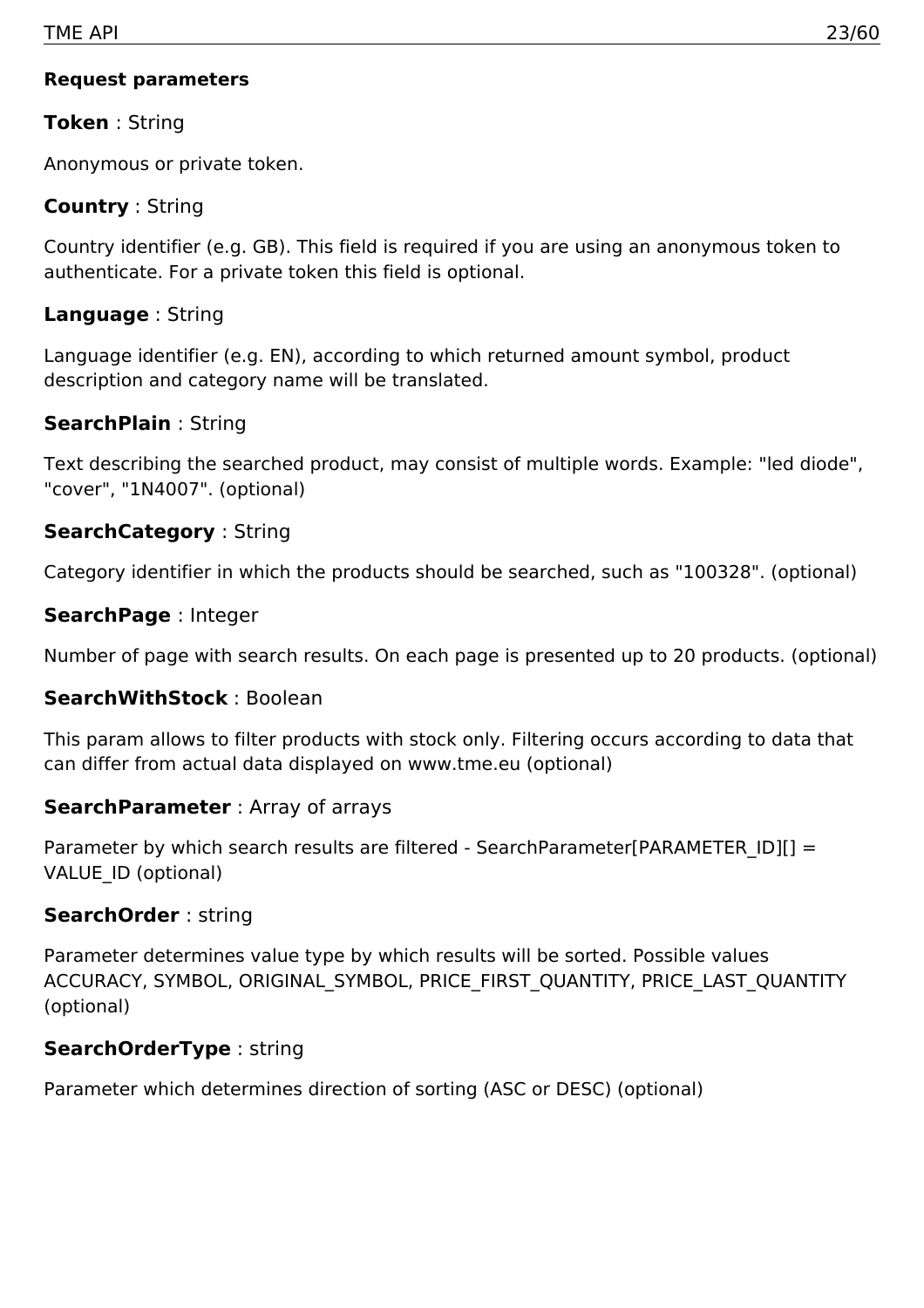### **Response content**

- Status **(String)** Response status. "OK" indicates that the action was successful.
- Data **(Object)** Action response data.
	- ProductList (Object[]) Array of product objects.
		- Symbol **(String)** Unique product identifier.
		- OriginalSymbol **(String)** Producers product identifier.
		- Producer **(String)** Manufacturer name.
		- Description **(String)** Product description.
		- CategoryId **(String)** Leaf category id in which the product is located.
		- Category **(String)** Leaf category name in which the product is located.
		- Photo **(String)** URL address of product image (640x480px).
		- Thumbnail **(String)** URL address of products thumbnail image (100x75px).
		- Weight **(Float)** Gross weight of 1 pcs of a product.
		- SuppliedAmount **(Integer)** Number of products supplied in one package.
		- MinAmount **(Integer)** The minimum amount of product that can be ordered.
		- Multiplies **(Integer)** Product multiplicity. Product Quantity must be a multiple of this value.
		- ProductStatusList **(Array of String)** List of product statuses.
		- Unit **(String)** Symbol of unit used to describe amount of product e.g. "pcs" (pieces).
		- OfferId **(Integer)** ID of available offer.
		- CustomerSymbol **(String)** CustomerSymbol or empty string.
		- ProductInformationPage **(String)** Product information URL address.
		- Guarantee **(Array | null)** Information about product's guarantee. Can be null when there is no guarantee for this product
			- Type **(String)** Guarantee type can be "period" or "lifetime"
			- Period **(Integer)** Guarantee period in months. This field may be equal "0" in case of lifetime guarantee
	- Amount **(Integer)** Total amount of found products.
	- PageNumber **(Integer)** Actual results page number.
	- CategoryList **(Object)** List of categories in products category tree.

```
{
  "Status": "OK",
  "Data": {
    "ProductList": [
       {
         "Symbol": "1N4002",
         "OriginalSymbol": "1N4002",
         "Producer": "DC COMPONENTS",
         "Description": "Diode: rectifying; 100V; 1A; DO41",
         "CategoryId": "113119",
         "Category": "THT Universal Diodes",
         "Photo":
"\/\/static.tme.eu\/products_pics\/f\/c\/8\/fc82c3993bd1e575e9e7935e29e432c3\/56940.jpg",
```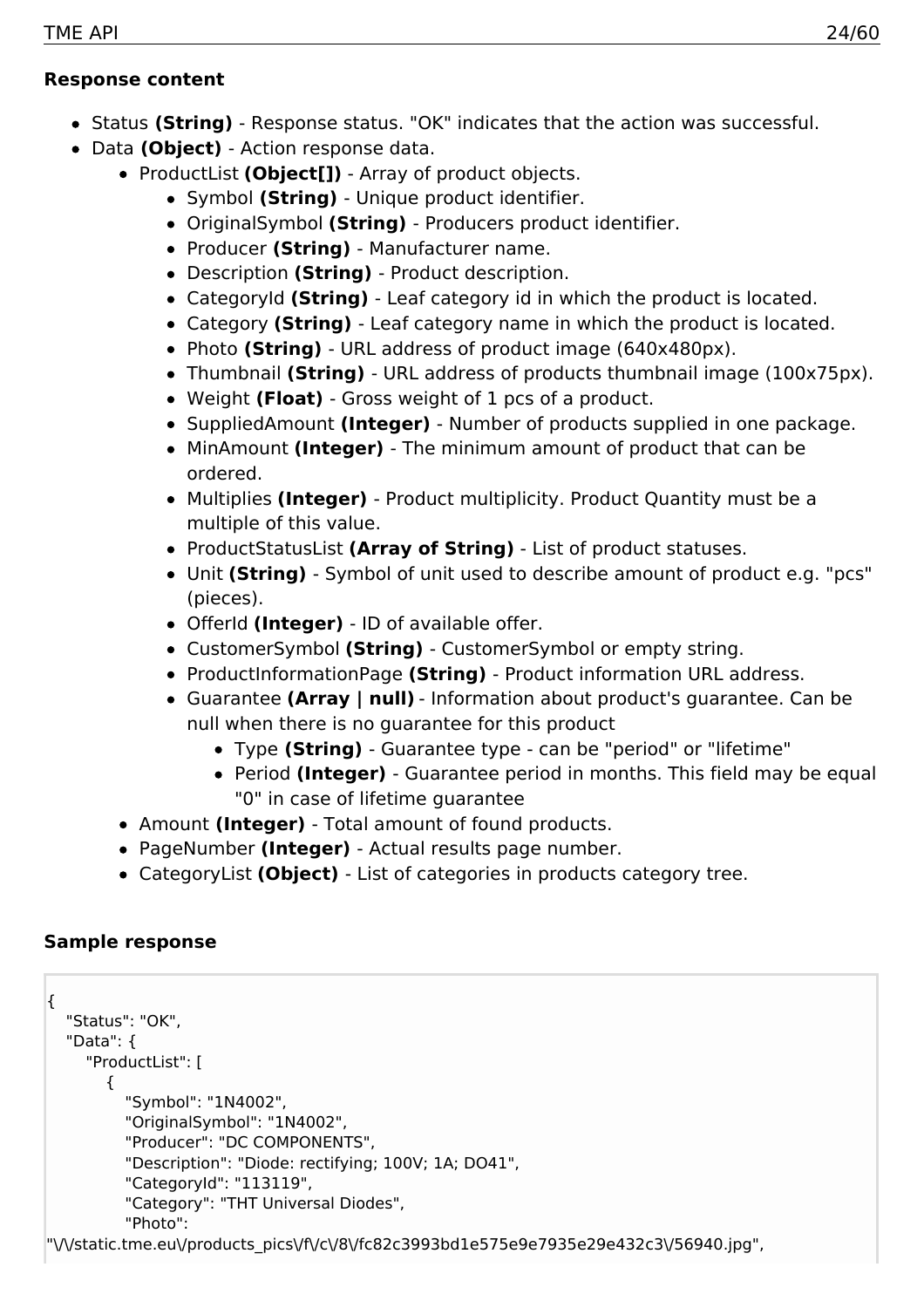```
"Thumbnail":
"\/\/static.tme.eu\/products_pics\/f\/c\/8\/fc82c3993bd1e575e9e7935e29e432c3\/56940_t.jpg",
         "Weight": 4.042,
          "SuppliedAmount": 0,
         "MinAmount": 25,
         "Multiples": 25,
         "ProductStatusList": [],
         "Unit": "pcs",
         "OfferId": 20072645,
         "CustomerSymbol": "123456",
         "ProductInformationPage": "\/\/www.tme.eu\/en\/details\/1n4002\/tht-universal-diodes\/dc-
components\/",
          "Guarantee": null
       },
       {
          "Symbol": "1N4005",
         "OriginalSymbol": "1N4005",
         "Producer": "DC COMPONENTS",
         "Description": "Diode: rectifying; 600V; 1A; DO41",
         "CategoryId": "113119",
         "Category": "THT Universal Diodes",
         "Photo":
"\/\/static.tme.eu\/products_pics\/f\/c\/8\/fc82c3993bd1e575e9e7935e29e432c3\/56940.jpg",
         "Thumbnail":
"\/\/static.tme.eu\/products_pics\/f\/c\/8\/fc82c3993bd1e575e9e7935e29e432c3\/56940_t.jpg",
         "Weight": 0.318,
         "SuppliedAmount": 0,
         "MinAmount": 25,
         "Multiples": 5,
         "ProductStatusList": [
            "ONLY_FOR_SPECIAL_ORDER"
         ],
         "Unit": "pcs",
         "OfferId": null,
         "CustomerSymbol": "DIODE_4005",
         "ProductInformationPage": "\/\/www.tme.eu\/en\/details\/1n4005\/tht-universal-diodes\/dc-
components\/",
          "Guarantee": {
            "Type": "lifetime",
            "Period": 0
          }
       }
     ],
     "Amount": 2,
     "PageNumber": 1,
     "CategoryList": {
       "100179": 2,
       "111000": 2,
       "112140": 2,
       "112141": 2,
       "113119": 2
     }
  }
}
```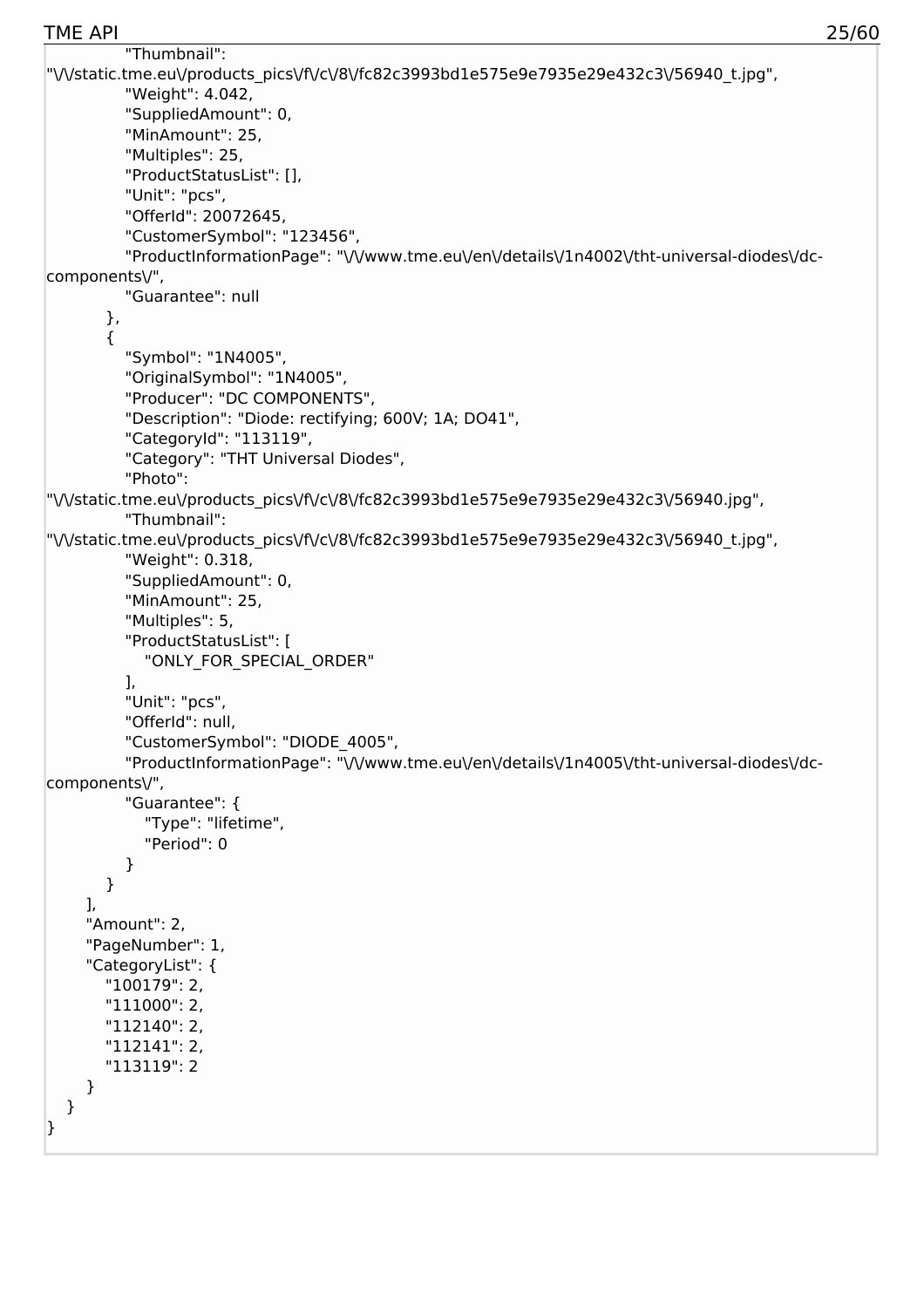### <span id="page-25-0"></span>**Products/SearchParameters**

Action returns information about possible filter which can be sued in /Products/Search in order to declared parameters. To get result action request parameters should be the same as in /Products/Search

You can search for products only with stock, with a particular description or to fetch all the products in the selected category.

### **Possible errors**

E\_SEARCH\_PHRASE\_AT\_LEAST\_ONE\_POSITIVE E\_SEARCH\_PHRASE\_TOO\_SHORT

### **Request parameters**

:

As in action /Products/Search

### **Response content**

- Status **(String)** Response status. "OK" indicates that the action was successful.
- Data **(Object)** Action response data.
	- ParametersList **(Object[])** Array of possible search filters objects.
		- ParameterId **(Integer)** Unique filter identifier.
		- Name **(String)** Filters name.
		- ProductsCount **(Integer)** Amount of products in filtered results.
		- Values **(Object[])** Filter possible values.
			- ValueId **(Integer)** Language identifier (e.g. EN), according to which returned amount symbol, product description and category name will be translated.
			- ValueName **(String)** Parameters text value.
			- ProductsCount **(Integer)** Amount of products in filtered results.
			- Selected **(Boolean)** True if parameter is selected or false.

```
{
  "Status": "OK",
  "Data": {
    "ParametersList": [
       {
         "ParameterId": 2,
         "Name": "Manufacturer",
         "ProductsCount": 22,
          "Values": [
```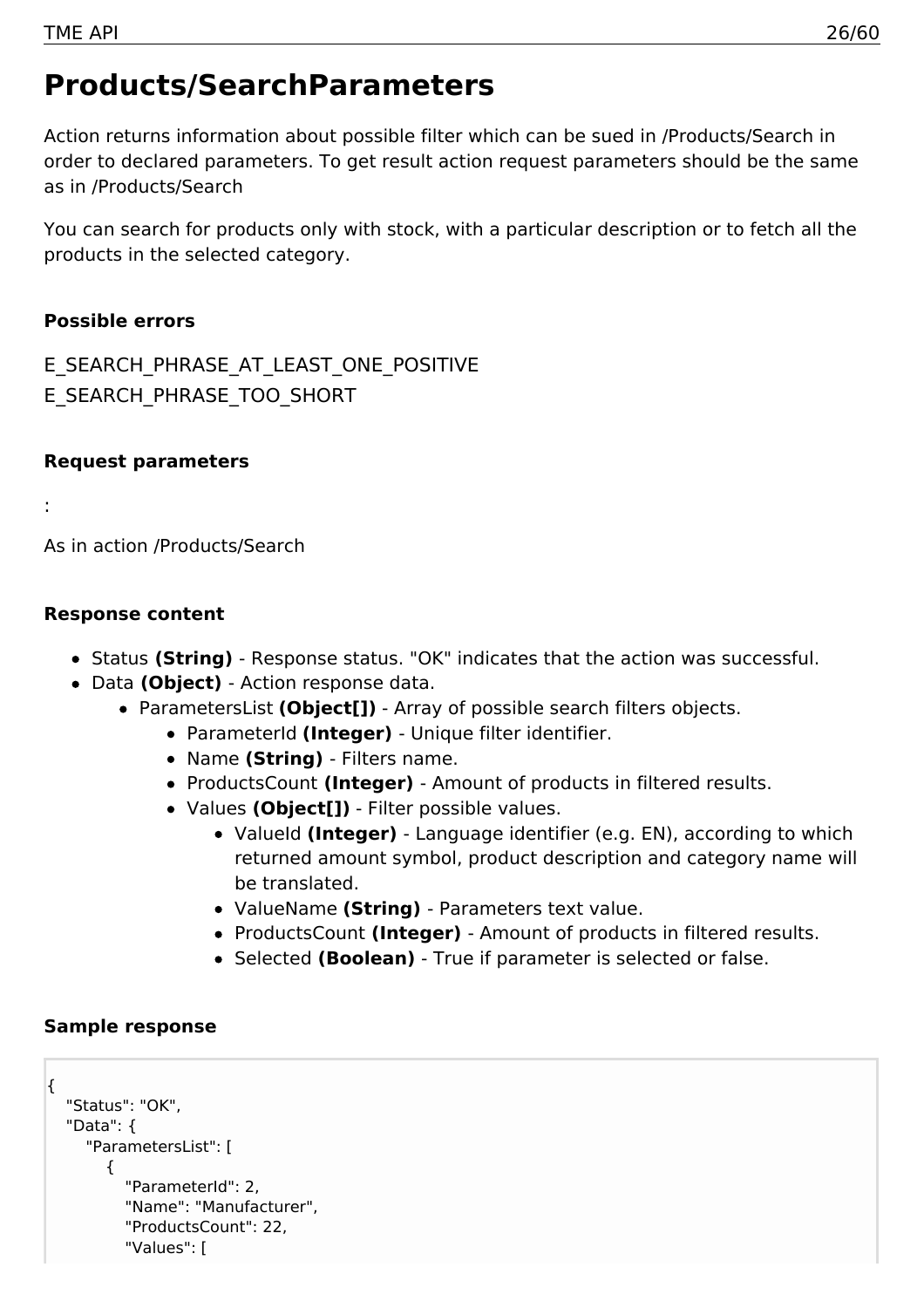{

```
"ValueId": 45077,
             "ValueName": "FERROCORE",
             "ProductsCount": 11,
             "Selected": false
           }
,
           {
             "ValueId": 59768,
             "ValueName": "WURTH ELEKTRONIK",
             "ProductsCount": 1,
             "Selected": false
           }
        ]
      }
,
      {
         "ParameterId": 817,
         "Name": "Ferrite type",
         "ProductsCount": 21,
         "Values": [
           {
             "ValueId": 3550,
             "ValueName": "sleeve",
             "ProductsCount": 20,
             "Selected": false
           }
,
           {
             "ValueId": 3549,
             "ValueName": "toroidal",
             "ProductsCount": 1,
             "Selected": false
           }
        ]
      }
,
      {
         "ParameterId": 459,
         "Name": "Core type",
         "ProductsCount": 2,
         "Values": [
           {
             "ValueId": 1720,
             "ValueName": "ferrite",
             "ProductsCount": 2,
             "Selected": false
           }
        ]
      }
    ]
  }
}TME API 27/60
```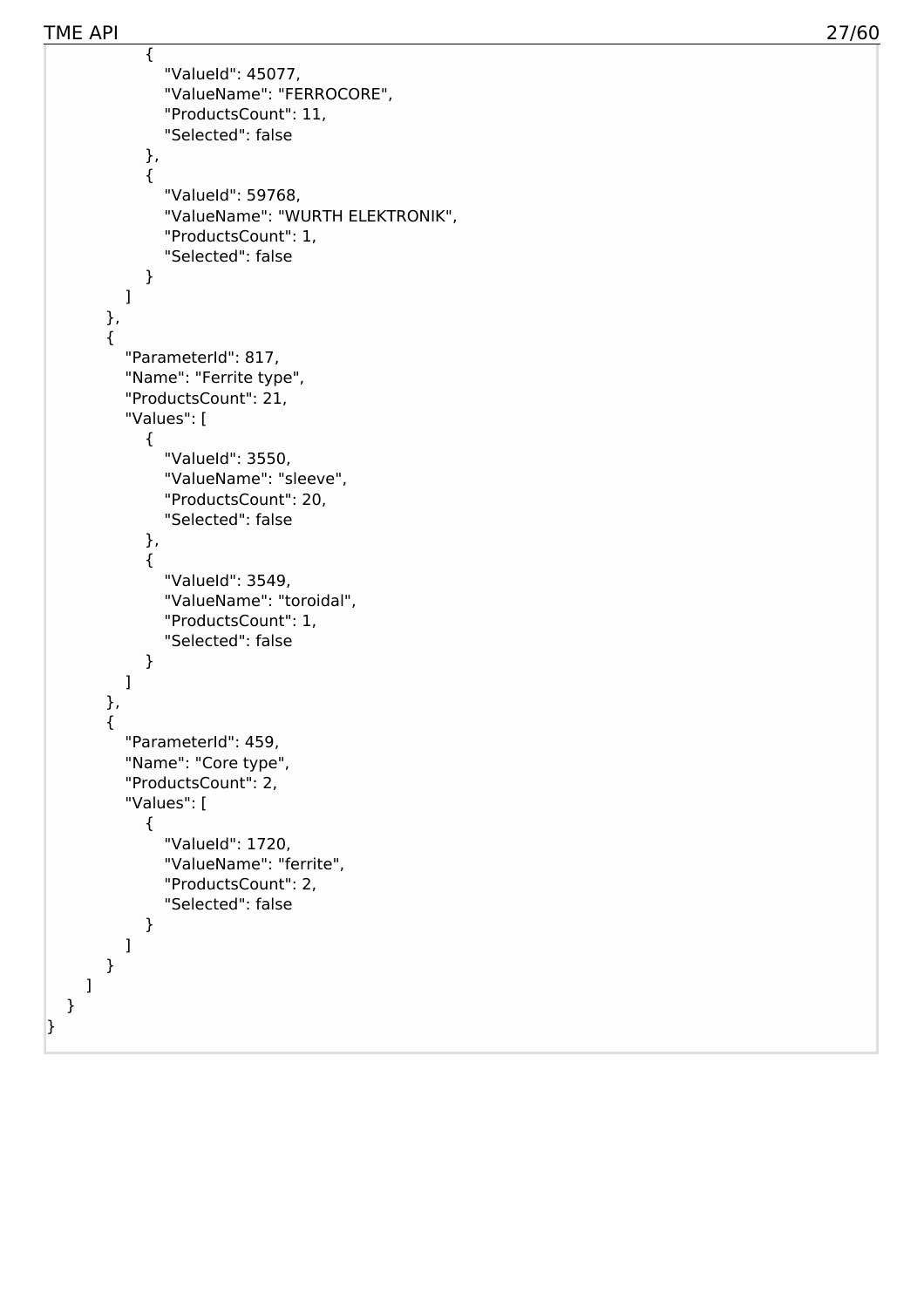### <span id="page-27-0"></span>**Products/Autocomplete**

Provides products suggestions based on requested phrase. Products could be matched by a Symbol, Manufacturer Symbol or Customer Symbol.

### **Possible errors**

E\_PRODUCT\_AUTOCOMPLETE

### **Request parameters**

**Token** : String

Anonymous or private token.

### **Country** : String

Country identifier (e.g. GB). This field is required if you are using an anonymous token to authenticate. For a private token this field is optional.

### **Language** : String

Language identifier (PL, EN etc.).

**Phrase** : String

Searched phrase.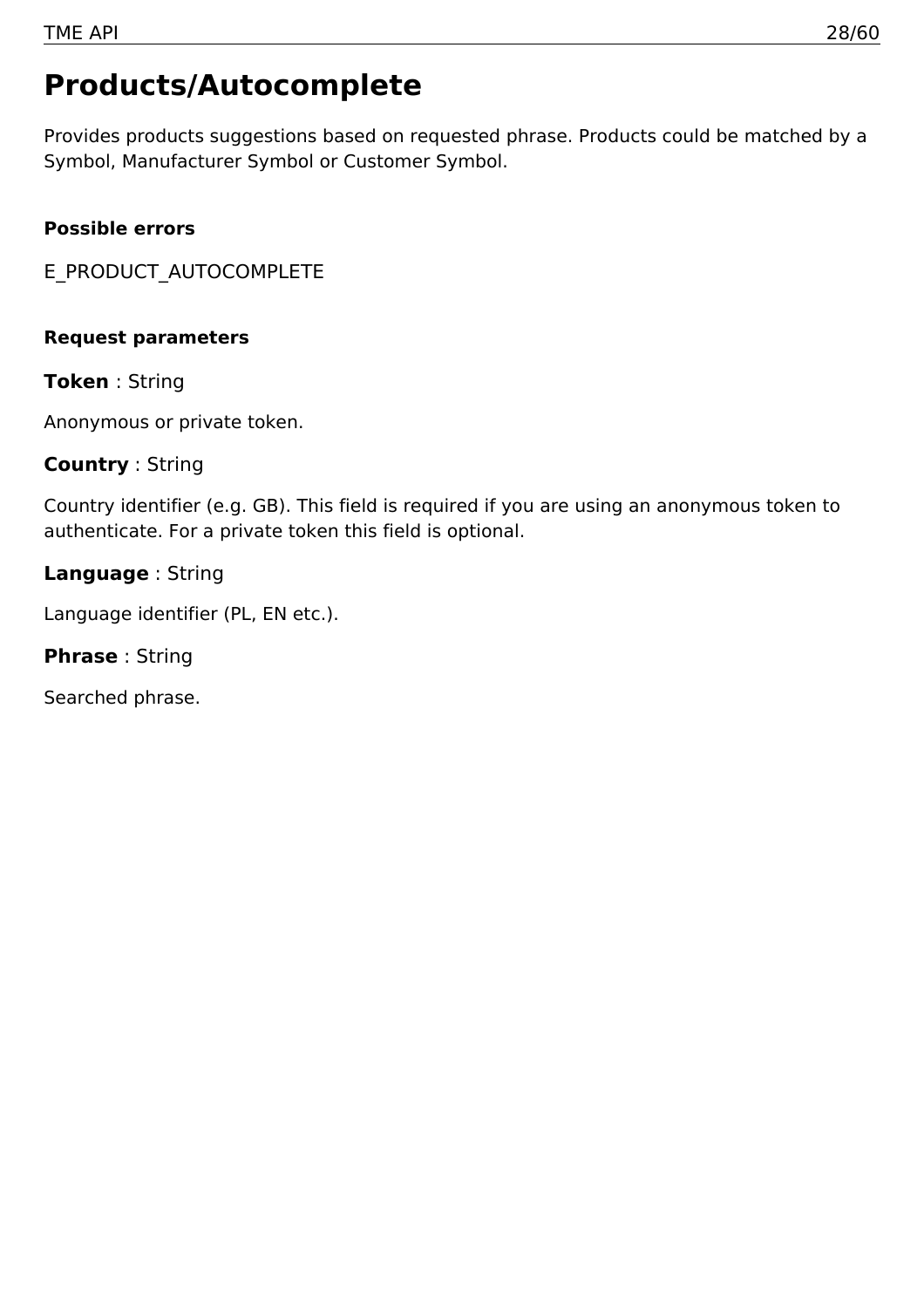### **Response content**

- Status **(String)** Response status. "OK" indicates that the action was successful.
- Data **(Object)** Action response data.
	- Result (Object[]) Array of results objects.
		- Product **(Object)** Product object.
			- Symbol **(String)** Unique product identifier.
			- OriginalSymbol **(String)** Original product identifier.
			- Photo **(String)** URL address of product image (640x480px).
			- Thumbnail **(String)** URL address of products thumbnail image (100x75px).
			- Description **(String)** Product description.
		- MatchData **(Object)**
			- Field **(String)** Match field.
				- **Symbol (String)** Unique TME product identifier.
				- OriginalSymbol **(String)** Original product identifier.
				- CustomerSymbol **(String)** Product symbol created by the customer.
			- Similarity **(String)** Strategy used to match this result
				- EXACT **(String)** Matched phrase is identical.
				- STARTS **(String)** Matched phrase is starting with same characters.
				- SIMILAR **(String)** Matched phrase is similar.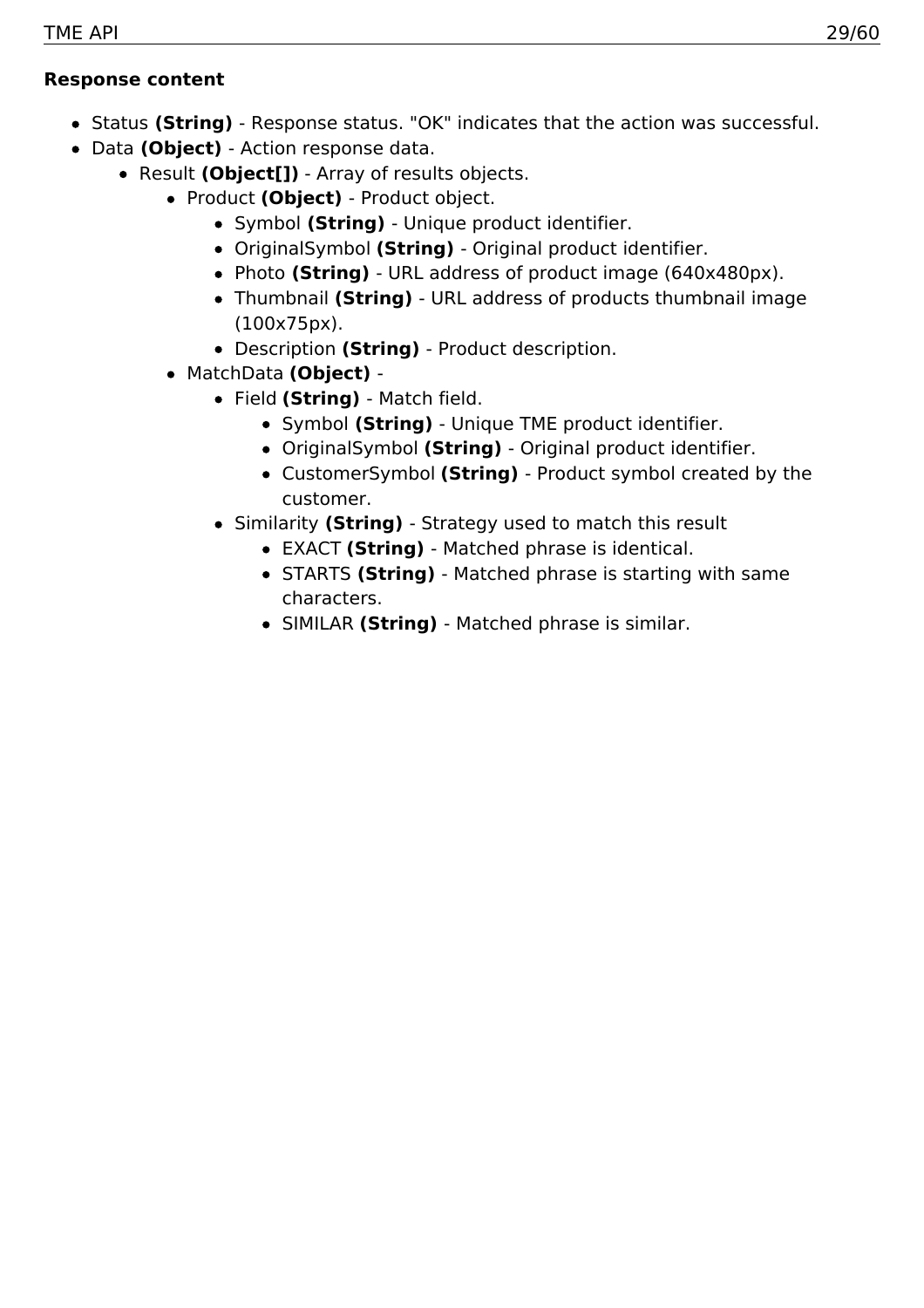$\overline{a}$ 

| $\{$                                                                                                                                                                                          |
|-----------------------------------------------------------------------------------------------------------------------------------------------------------------------------------------------|
| "Status": "OK",                                                                                                                                                                               |
| "Data": $\{$                                                                                                                                                                                  |
| "Result": [                                                                                                                                                                                   |
| $\{$                                                                                                                                                                                          |
| "Product": {                                                                                                                                                                                  |
| "Symbol": "ARMA223TF",                                                                                                                                                                        |
| "OriginalSymbol": "",                                                                                                                                                                         |
| "Photo":                                                                                                                                                                                      |
| "\/\/static.devel.tme.eu\/products_pics\/4\/c\/e\/4ceefb51ae9ec399a69540c895f4519f\/11141.jpg",<br>"Thumbnail":                                                                               |
| "\/\/static.devel.tme.eu\/products_pics\/4\/c\/e\/4ceefb51ae9ec399a69540c895f4519f\/11141_t.jpg",<br>"Description": "Topnik: kalafoniowy; RMA; \u017cel; strzykawka; 10ml; Kolor: z\u0142oty" |
| },                                                                                                                                                                                            |
| "MatchData": {                                                                                                                                                                                |
| "Field": "Symbol",                                                                                                                                                                            |
| "Similarity": "STARTS"                                                                                                                                                                        |
| }                                                                                                                                                                                             |
| },                                                                                                                                                                                            |
| $\{$                                                                                                                                                                                          |
| "Product": {                                                                                                                                                                                  |
| "Symbol": "ARMALF223TF\/35",                                                                                                                                                                  |
| "OriginalSymbol": "RMA-223-LF-TPF 35G",                                                                                                                                                       |
| "Photo":                                                                                                                                                                                      |
| "\/\/static.devel.tme.eu\/products_pics\/b\/2\/0\/b20bd2a22c7f0aef29ab5a4cb1934f71\/11142.jpg",<br>"Thumbnail":                                                                               |
| "\/\/static.devel.tme.eu\/products_pics\/b\/2\/0\/b20bd2a22c7f0aef29ab5a4cb1934f71\/11142_t.jpg",<br>"Description": "Topnik: kalafoniowy; RMA; \u017cel; strzykawka; 10ml"                    |
| },                                                                                                                                                                                            |
| "MatchData": {                                                                                                                                                                                |
| "Field": "Symbol",                                                                                                                                                                            |
| "Similarity": "STARTS"                                                                                                                                                                        |
| }                                                                                                                                                                                             |
| }                                                                                                                                                                                             |
|                                                                                                                                                                                               |
|                                                                                                                                                                                               |
|                                                                                                                                                                                               |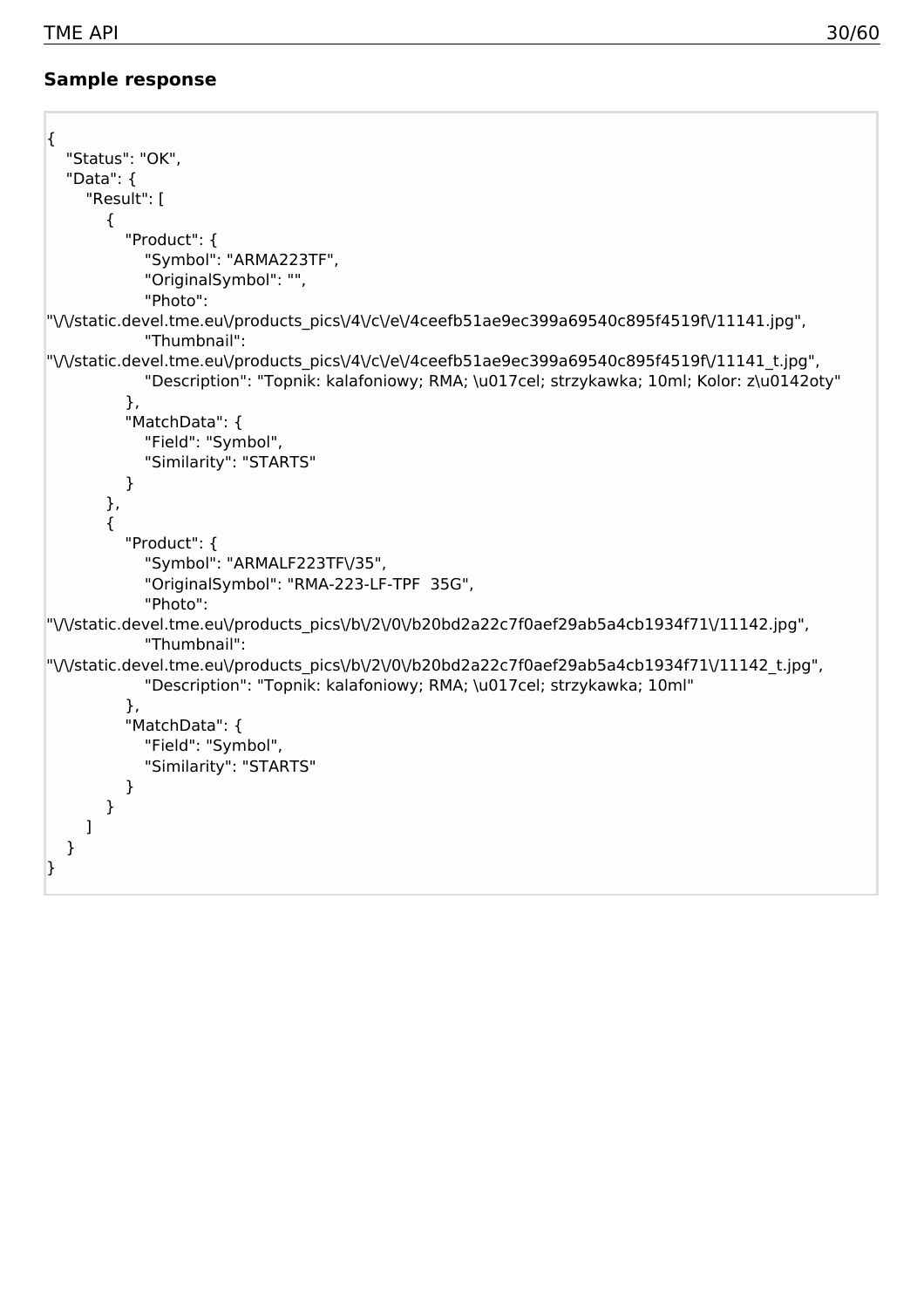### <span id="page-30-0"></span>**Products/GetCategories**

Action returns a list of all product categories. Returned data does not contain product relations with those categories but only a simple list of categories.

### **Request parameters**

### **Token** : String

Anonymous or private token

### **Language** : String

Language identifier (e.g. EN), according to which returned category list will be translated.

### **Country** : String

Country identifier (e.g. GB). This field is required if you are using an anonymous token to authenticate. For a private token this field is optional.

### **CategoryId** : Integer

Optional ID of category that'll narrow action result to it and its children.

### **Tree** : Boolean

Determines form of response. If true then tree will be returned. Param is optional, default true.

### **Response content**

- Status **(String)** Response status. "OK" indicates that the action was successful.
- Data **(Object)** Action response data.
	- CategoryTree **(Object[])** Array of category objects.
		- Id (String) Unique category identifier.
		- ParentId **(String)** Parent category identifier.
		- Depth **(Integer)** Tree depth level for the current category. First depth level is 0 for category of identifier equals 111000 (main category).
		- Name **(String)** Category name.
		- TotalProducts **(Integer)** Total number of products assigned to current category.
		- SubTreeCount **(Integer)** SubTree count.
		- Thumbnail **(String)** Category thumbnail URL address.
		- SubTree **(Object[])** Recursive call to CategoryTree. Returned tree structure contains next branches of categories. Value will be returned only for Tree  $= 1$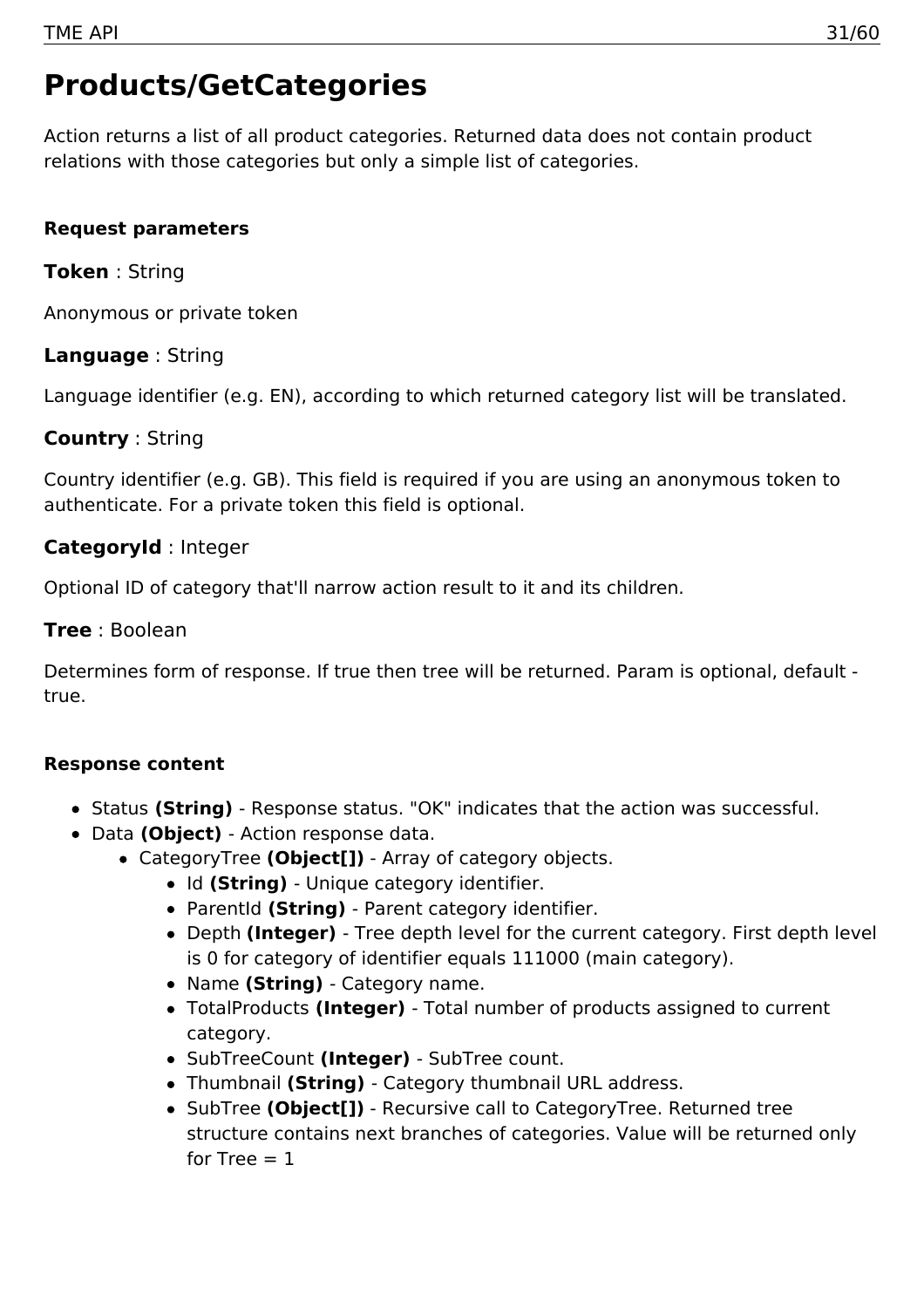```
{
  "Status": "OK",
  "Data": {
     "CategoryTree": {
        "Id": "111000",
       "ParentId": "0",
       "Depth": 0,
       "Name": "",
       "TotalProducts": 101388,
       "SubTreeCount": 0,
        "Thumbnail": "",
       "SubTree": [
          {
             "Id": "112140",
             "ParentId": "111000",
             "Depth": "1",
             "Name": "semiconductors",
             "TotalProducts": 20684,
             "SubTreeCount": 12,
             "Thumbnail": "\/\/static.tme.eu\/pics\/index\/112140.jpg",
             "SubTree": [
               {
                  "Id": "112141",
                  "ParentId": "112140",
                  "Depth": "2",
                  "Name": "diodes",
                  "SubTreeCount": 5,
                  "TotalProducts": 2489,
                  "Thumbnail": "\/\/static.tme.eu\/pics\/index\/112141.jpg",
                  "SubTree": [
                    \mathbf{u}_{11}]
               }
            ]
          }
       ]
     }
  }
}
```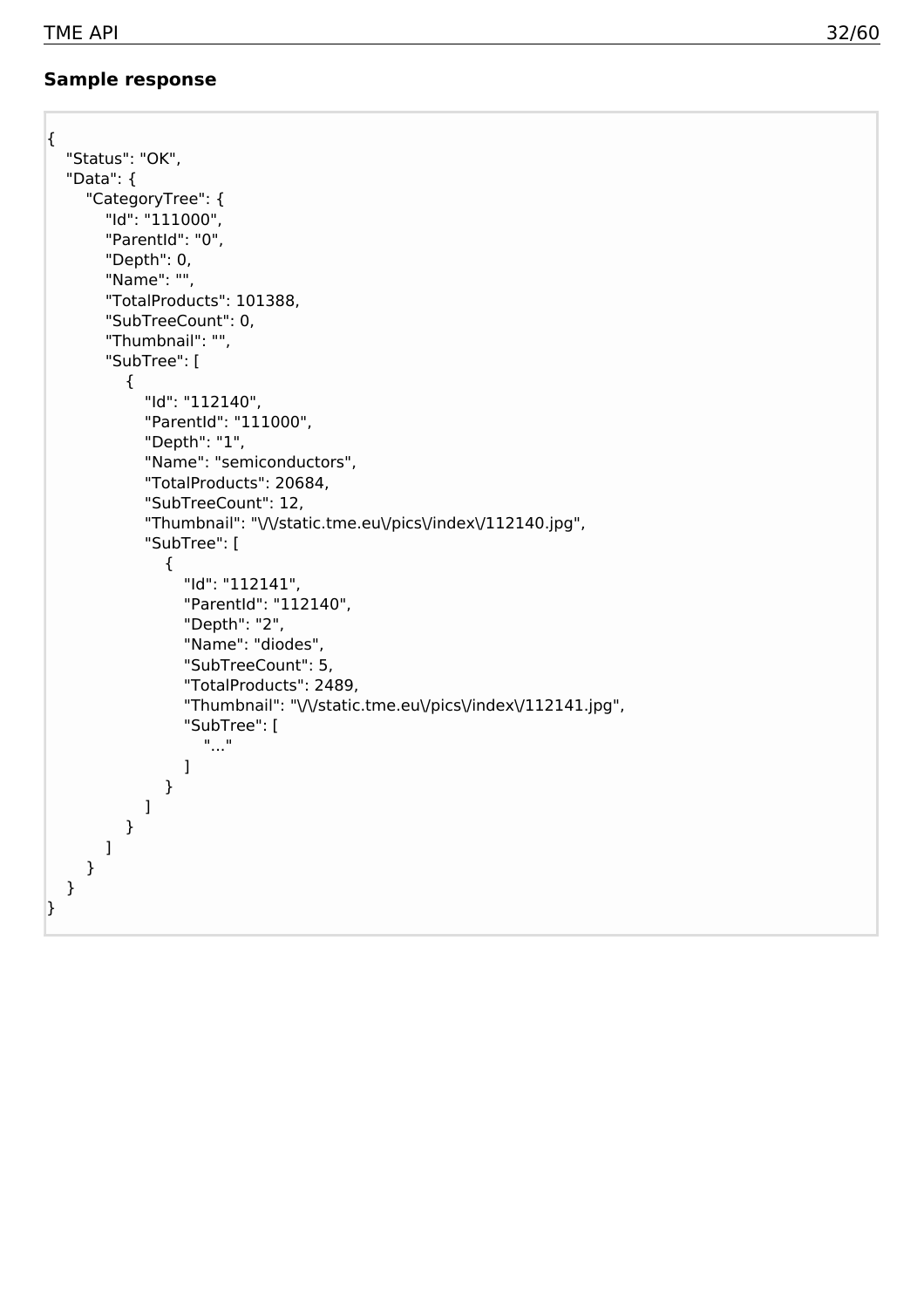## <span id="page-32-0"></span>**Products/GetDeliveryTime**

Action returns the approximate delivery times range.

### **Request parameters**

**Token** : String

Anonymous or private token

### **Country** : String

Country identifier (e.g. GB). This field is required if you are using an anonymous token to authenticate. For a private token this field is optional.

### **SymbolList** : Array of String

List of product symbols for which data will be returned. Maximum 50 symbols.

### **AmountList** : Array of Integer

List of amount for products given in SymbolList parameter. Amounts order must match given SymbolList order.

### **Response content**

- Status **(String)** Response status. "OK" indicates that the action was successful.
- Data **(Object)** Action response data.
	- ProductList (Object[]) Array of delivery times
		- Symbol **(String)** Unique product identifier.
		- DeliveryList **(Array)** Array of delivery times for concrete product
			- Amount **(Integer)** The amount of product corresponding to the following status
			- Status **(String)** Information about availability.
				- 1. DS\_AVAILABLE\_IN\_STOCK Available in stock,
				- 2. DS\_DELIVERY\_NEEDS\_CONFIRMATION The term requires confirmation, please contact our sales department.
				- 3. DS\_WAITING\_FOR\_CONFIRMATION\_FROM\_VENDOR We are waiting for confirmation of the delivery date.
				- 4. DS\_DATE\_AS\_WEEK Already ordered from supplier.
			- Week **(Integer|NULL)** Standard delivery time in weeks
			- Year **(Integer|Could not exists)** Field served only with DS\_DATE\_AS\_WEEK status. `Week` and `Year` makes expected warehouse delivery date
			- Date **(String|Could not exists)** Date range based on given Week and Year, eg `2016-03-14/2016-03-21`. Format is defined by ISO8601:2000 (section 5.5.4.1, extended format).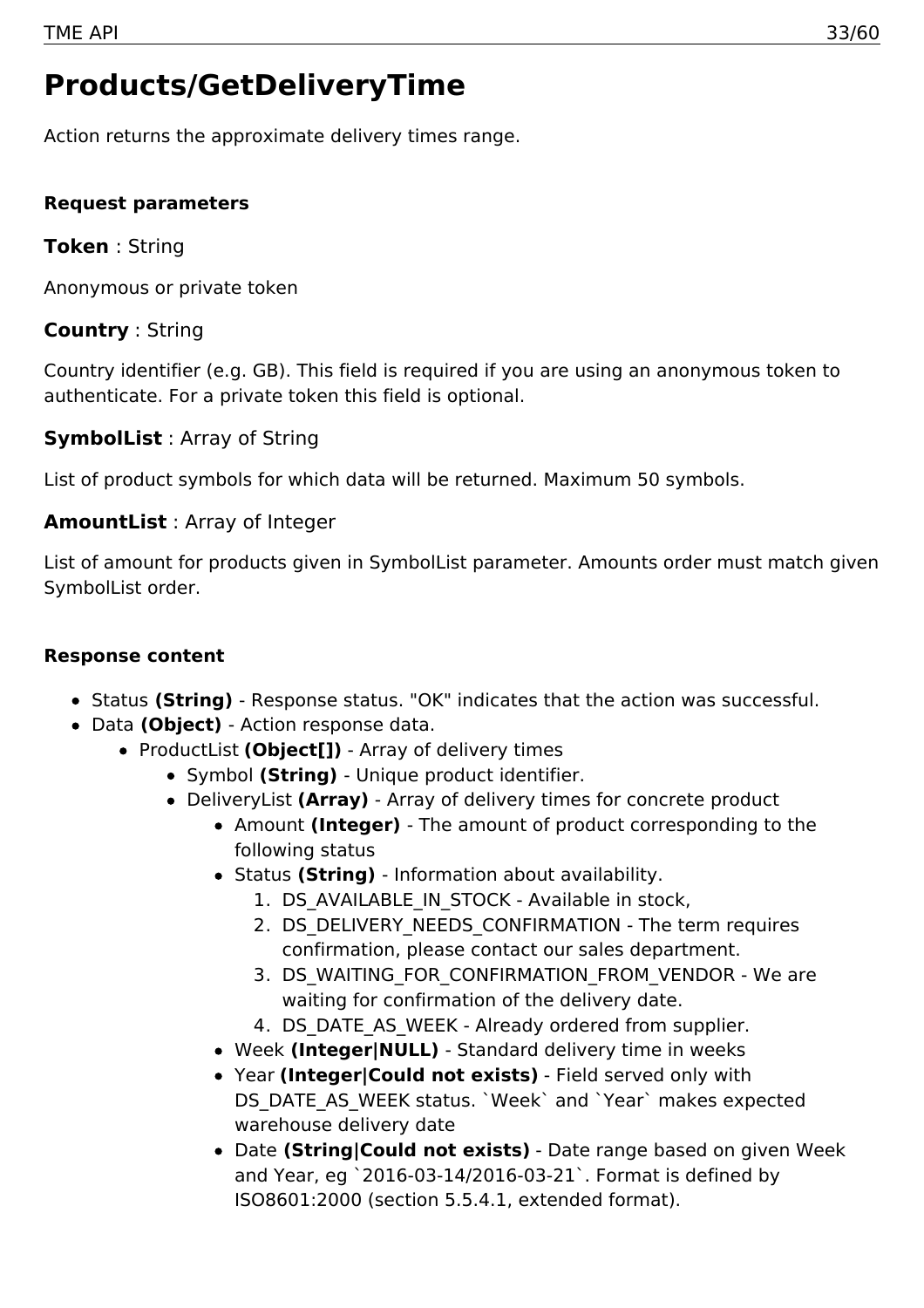```
{
  "Status": "OK",
  "Data": {
    "ProductList": [
       {
         "Symbol": "0.5W-10V",
         "DeliveryList": [
            {
              "Amount": 21400,
              "Status": "DS_AVAILABLE_IN_STOCK",
              "Week": null
            },
            {
              "Amount": 8600,
              "Status": "DS_DELIVERY_NEEDS_CONFIRMATION",
              "Week": 16
            }
         ]
       },
       {
         "Symbol": "1N4002",
         "DeliveryList": [
            {
              "Amount": 1,
              "Status": "DS_AVAILABLE_IN_STOCK",
              "Week": null
            }
         ]
       },
       {
         "Symbol": "300.1000.11",
         "DeliveryList": [
            {
              "Amount": 0,
              "Status": "DS_AVAILABLE_IN_STOCK",
              "Week": null
            },
            {
              "Amount": 350,
              "Status": "DS_DATE_AS_WEEK",
              "Week": 16,
              "Year": 2016,
              "Date": "2016-04-22\/2016-04-29"
            },
            {
              "Amount": 350,
              "Status": "DS_WAITING_FOR_CONFIRMATION_FROM_VENDOR",
              "Week": null
            }
         ]
       }
    ]
  }
}
```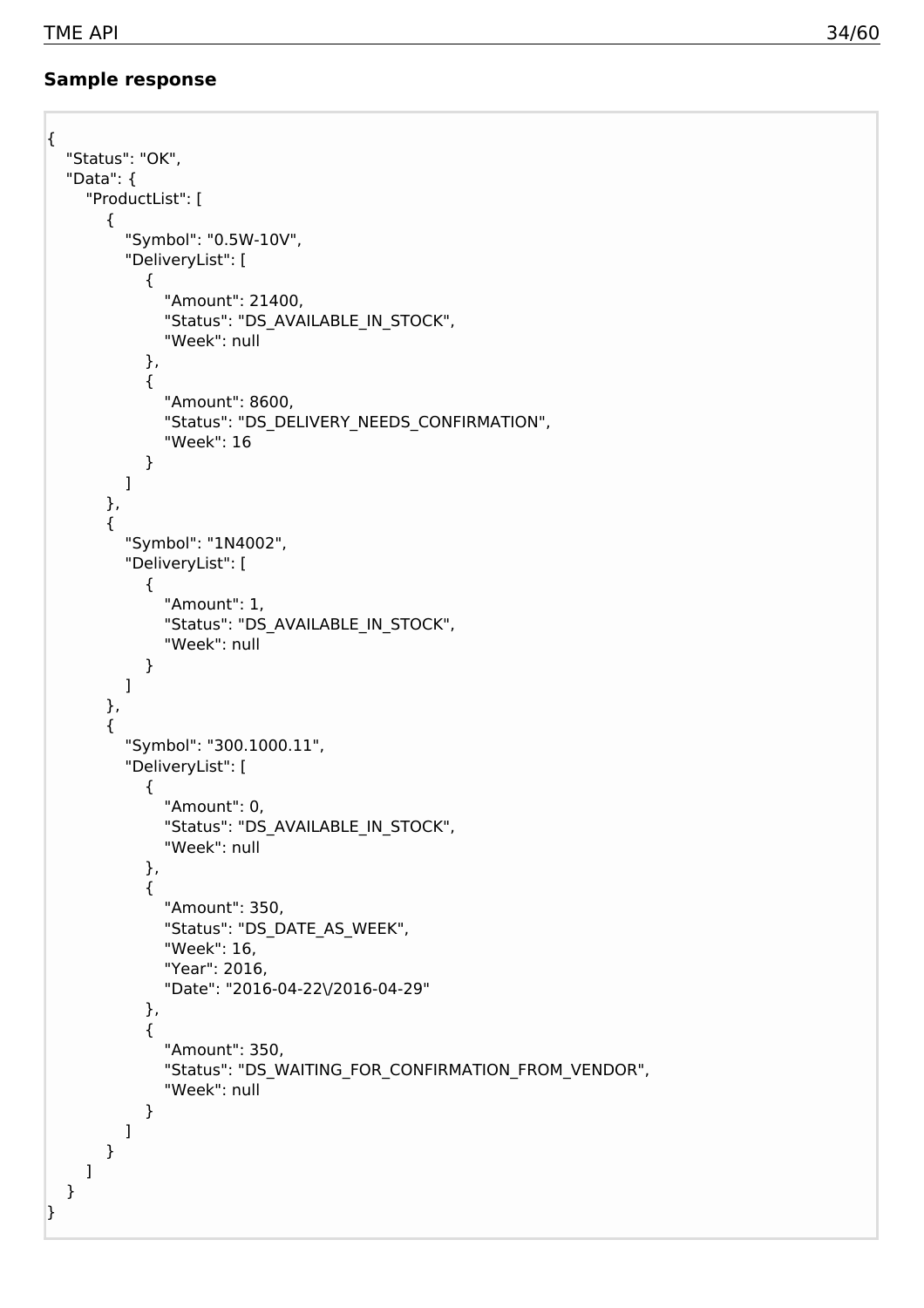### <span id="page-34-0"></span>**Products/GetPrices**

This action returns a list of prices for specified product list. This method is limited by the maximum number of symbols that can be submitted as an input to this action. The maximum number of symbols is equal to 50. Returned prices are presented in currency specified as an input parameter for this action - Currency. In case of using a private token the Currency input parameter becomes optional and prices are returned in clients default currency defined during registration of account on website ww.tme.eu.

GrossPrices parameter can be used only with anonymous token to retrieve gross prices.

Information about product's price type - net or gross can be found in "PriceType" key.

List of supported currencies is available in separate API action call - Utils/GetCountries.

#### **Request parameters**

#### **Token** : String

Anonymous or private token.

#### **Country** : String

Country identifier (e.g. GB). This field is required if you are using an anonymous token to authenticate. For a private token this field is optional.

### **Language** : String

Language identifier (e.g. EN), according to which returned amount symbol will be translated.

### **Currency** : String

Currency identifier (e.g. EUR), according to which price values will be returned. This field is required if you are using anonymous token.

#### **GrossPrices** : Boolean

Netto/gross price format swicher (only if you are using anonymous token). Optional parameter. Default "false"

#### **SymbolList** : Array of String

List of product symbols for which prices will be returned. Maximum 50 symbols.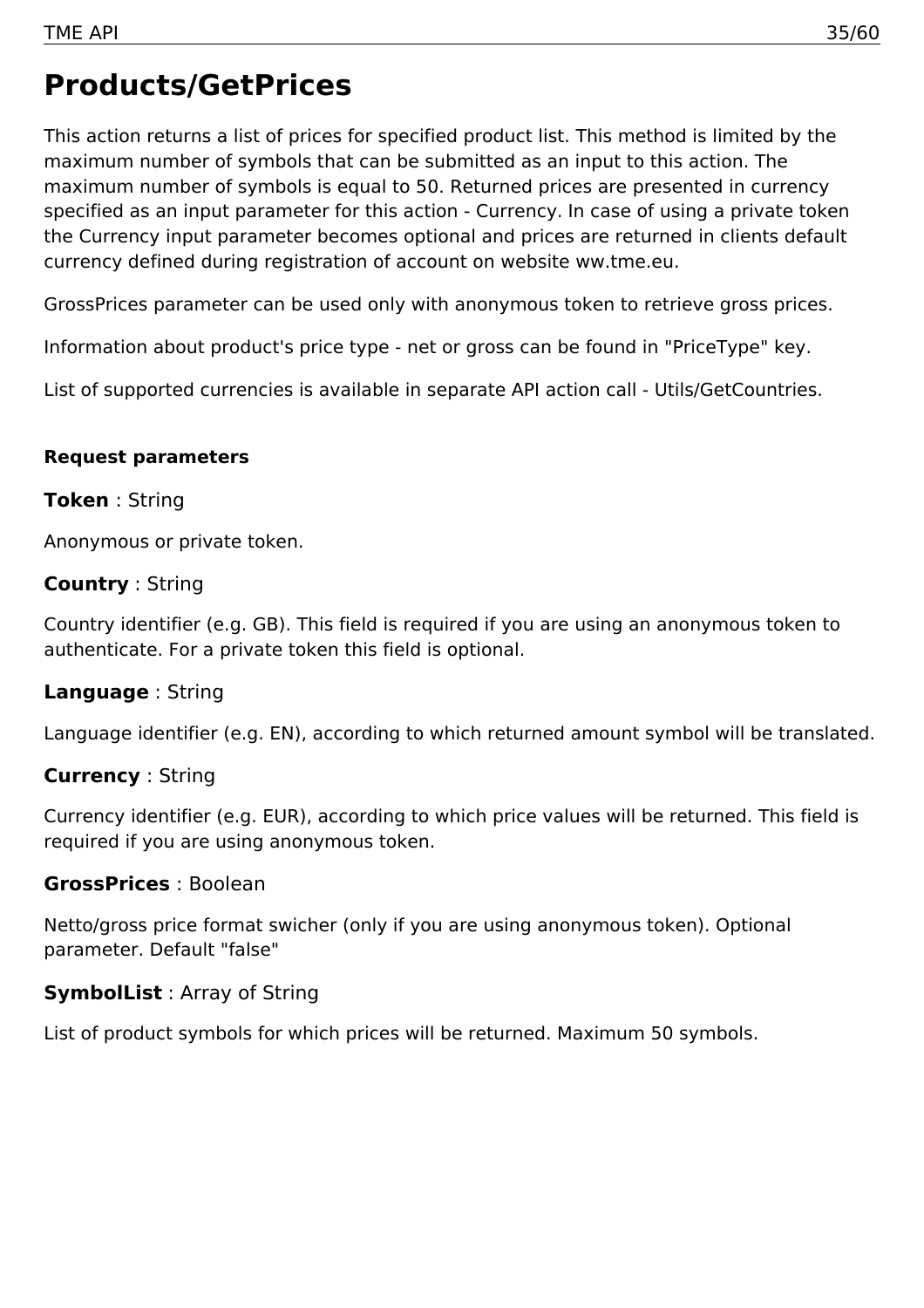### **Response content**

- Status **(String)** Response status. "OK" indicates that the action was successful.
- Data **(Object)** Action response data.
	- Language **(String)** Language identifier
	- Currency **(String)** Currency of returned prices.
	- PriceType **(Enum("NET", "GROSS"))** Price type Net or Gross.
	- ProductList (Object[]) Array of product objects.
		- Symbol **(String)** Unique product identifier.
		- Unit **(String)** Symbol of unit used to describe amount of product e.g. "pcs" (pieces)
		- VatRate **(Integer)** Tax value (percent)
		- VatType **(String)** Typ of tax ("VAT" or "RC")
		- PriceList (Object[]) Array of price objects.
			- Amount **(Integer)** Amount from current quantity threshold.
			- PriceValue **(Float)** Price value for current quantity threshold.
			- Special **(Boolean)** Special price for the customer.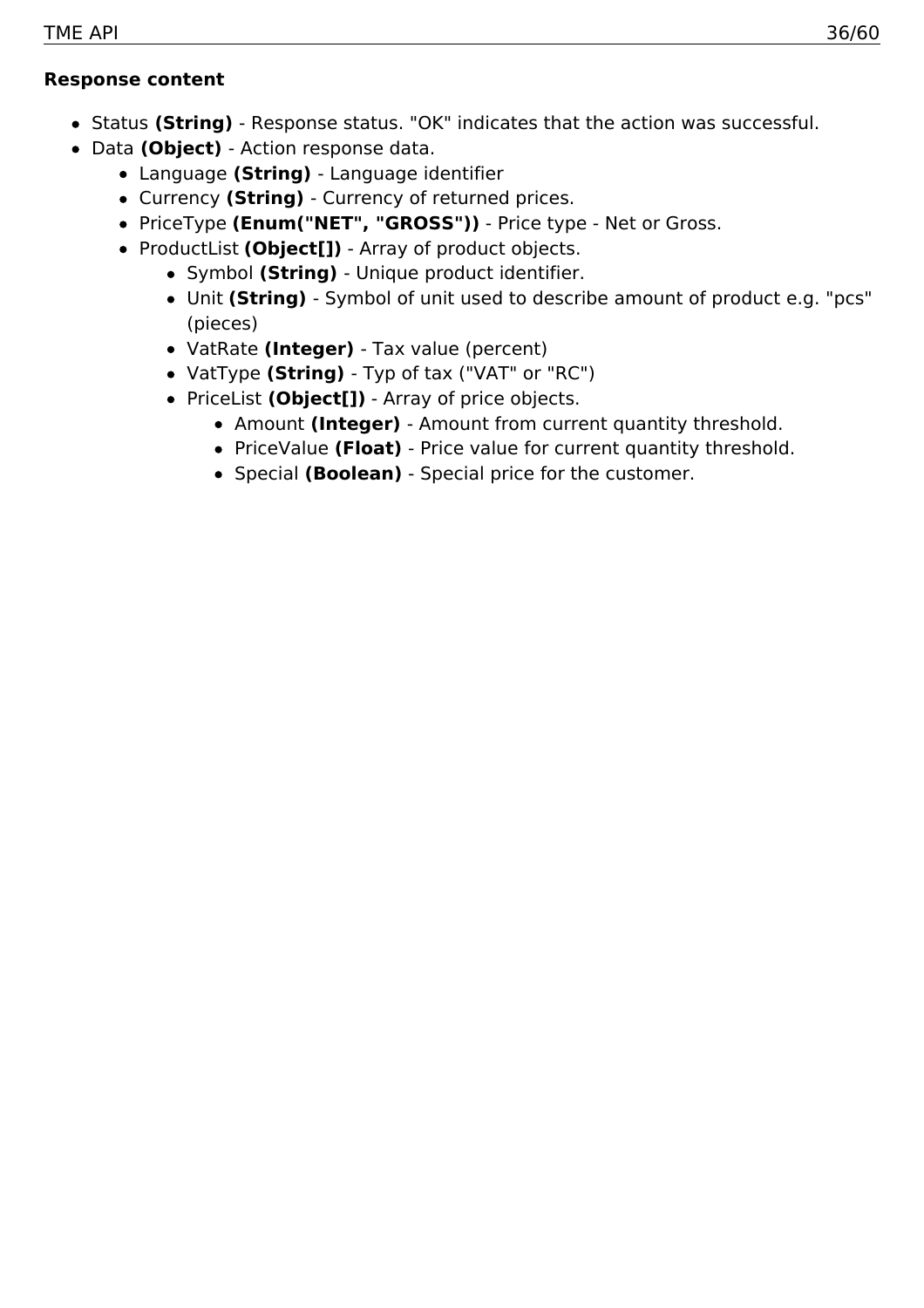```
{
    "Status": "OK",
    "Data": {
       "Language": "EN",
       "Currency": "PLN",
       "PriceType": "NET",
       "ProductList": [
          {
              "Symbol": "1N4007",
              "PriceList": [
                  {
                      "Amount": 10,
                      "PriceValue": 0.216,
                      "
S
p
e
cial": f
als
e
                  }
,
                  {
                      "Amount": 50,
                      "PriceValue": 0.0941,
                      "
S
p
e
cial": f
als
e
                  }
,
                  {
                      "Amount": 500,
                      "PriceValue": 0.042,
                      "Special": true
                  }
              ]
,
              "Unit": "pcs",
              "VatRate": 0,
              "VatType": "RC"
          }
      ]
   }
TME API<br>
Sample response<br>
"Status": "OK",<br>
"Data": {<br>
"Data": {<br>
"Language": "EM",<br>
"Currecy": "PLM",<br>
"Pricklyte": "NET",<br>
"Pricklyte": "APID",<br>
"Amount": 10,<br>
"Special": fasc<br>
{<br>
"Special": fasc<br>
}<br>
"Pricklyte": 0.0041,<br>
```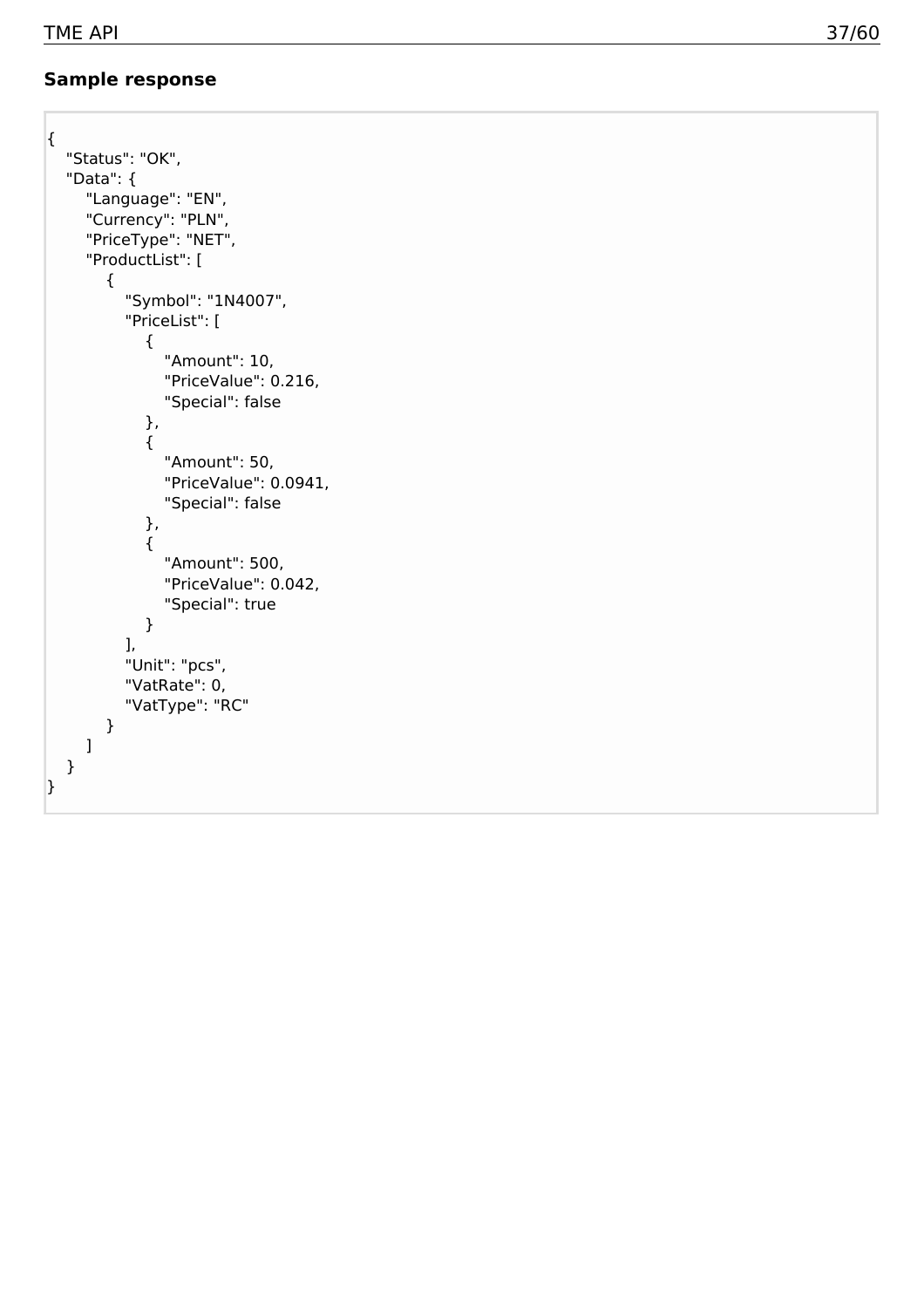### <span id="page-37-0"></span>**Products/GetParameters**

Action returns a list of products parameters. This method is limited by the maximum number of symbols that can be submitted as an input to this action. The maximum number of symbols is equal to 50. Parameters names are translated according to value of input parameter - Language.

### **Request parameters**

### **Token** : String

Anonymous or private token.

### **Country** : String

Country identifier (e.g. GB). This field is required if you are using an anonymous token to authenticate. For a private token this field is optional.

### **Language** : String

Language identifier (e.g. EN), according to which returned parameter names will be translated.

### **SymbolList** : Array of String

List of product symbols for which parameters will be fetched. Maximum 50 symbols.

### **Response content**

- Status **(String)** Response status. "OK" indicates that the action was successful.
- Data **(Object)** Action response data.
	- ProductList **(Object[])** Array of parameter objects.
		- Symbol **(String)** Unique product identifier.
		- Language **(String)** Language identifier used in action call.
		- ParameterList **(Object[])** List of product parameters.
		- ParameterId **(Integer)** Parameter identifier
		- ParameterName **(String)** Parameter name.
		- ParameterValueId **(String)** Parameter value identifier.
		- ParameterValue **(String)** Parameter value.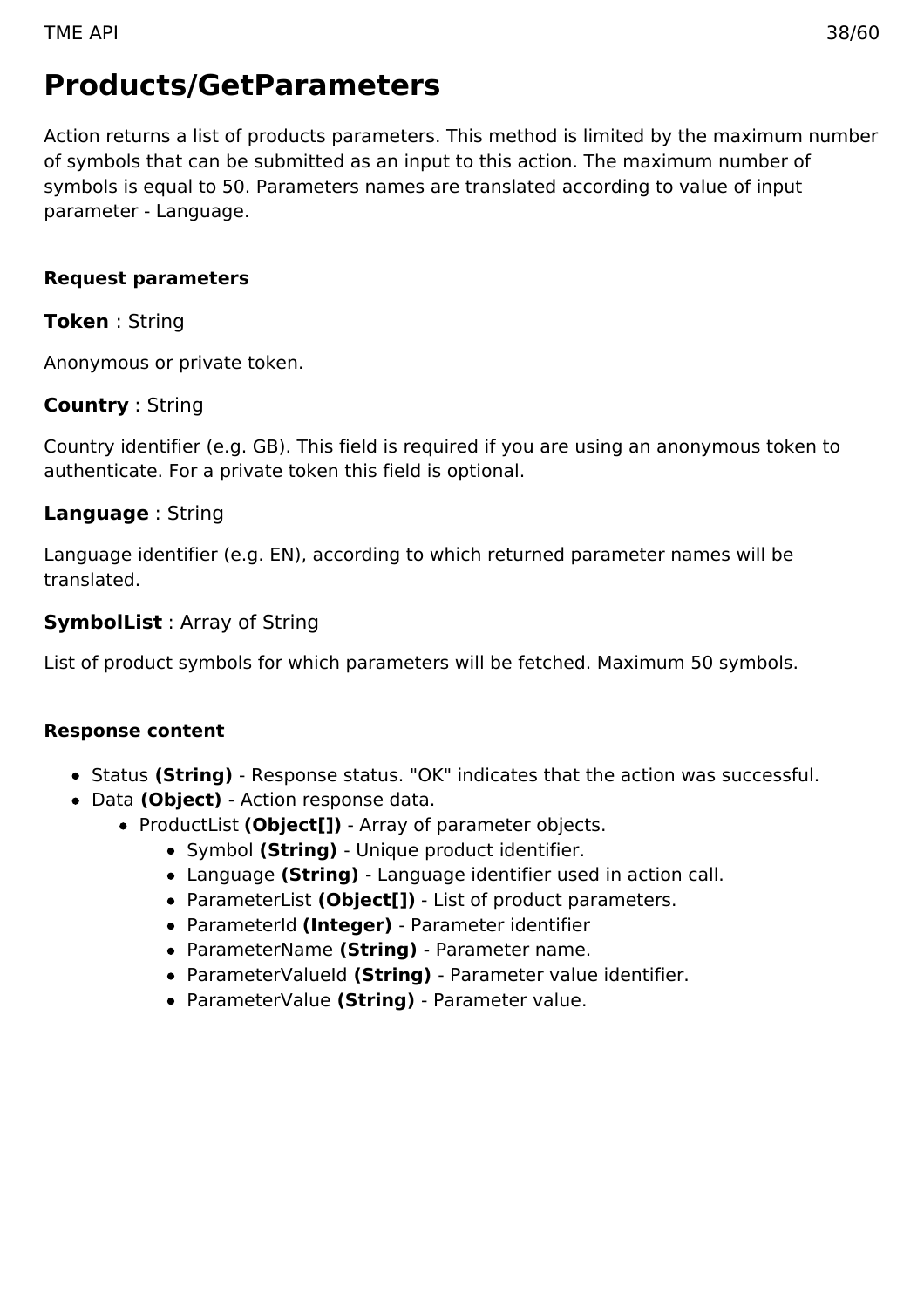```
{
   "Status": "OK",
   "Data": {
      "ProductList": [
         {
            "Symbol": "1N4005",
            "ParameterList": [
               {
                  "ParameterId": "2",
                  "ParameterName": "Manufacturer",
                  "ParameterValueId": "45089",
                  "ParameterValue": "DC COMPONENTS"
               }
,
               {
                  "ParameterId": "10",
                  "ParameterName": "Mounting",
                  "ParameterValueId": "3244",
                  "ParameterValue": "THT"
               }
           ]
         }
,
         {
            "Symbol": "1N4007",
            "ParameterList": [
               {
                  "ParameterId": "2",
                  "ParameterName": "Manufacturer",
                  "ParameterValueId": "45089",
                  "ParameterValue": "DC COMPONENTS"
               }
,
               {
                  "ParameterId": "10",
                  "ParameterName": "Mounting",
                  "ParameterValueId": "3244",
                  "ParameterValue": "THT"
               }
           ]
        }
      ]
,
      "Language": "EN"
  }
TME API<br>
Status: "OK",<br>
"Status: [CK",<br>
"Status: [CK",<br>
"Poolicit.ls": [1<br>
"Poolicit.ls": [1<br>
"Poolicit.ls": [1<br>
"Porameterials": [2]<br>
"Parameterials": "Manufacture",<br>
"Parameterials": "10, COMPONENTS"<br>
"Parameterials": "D
```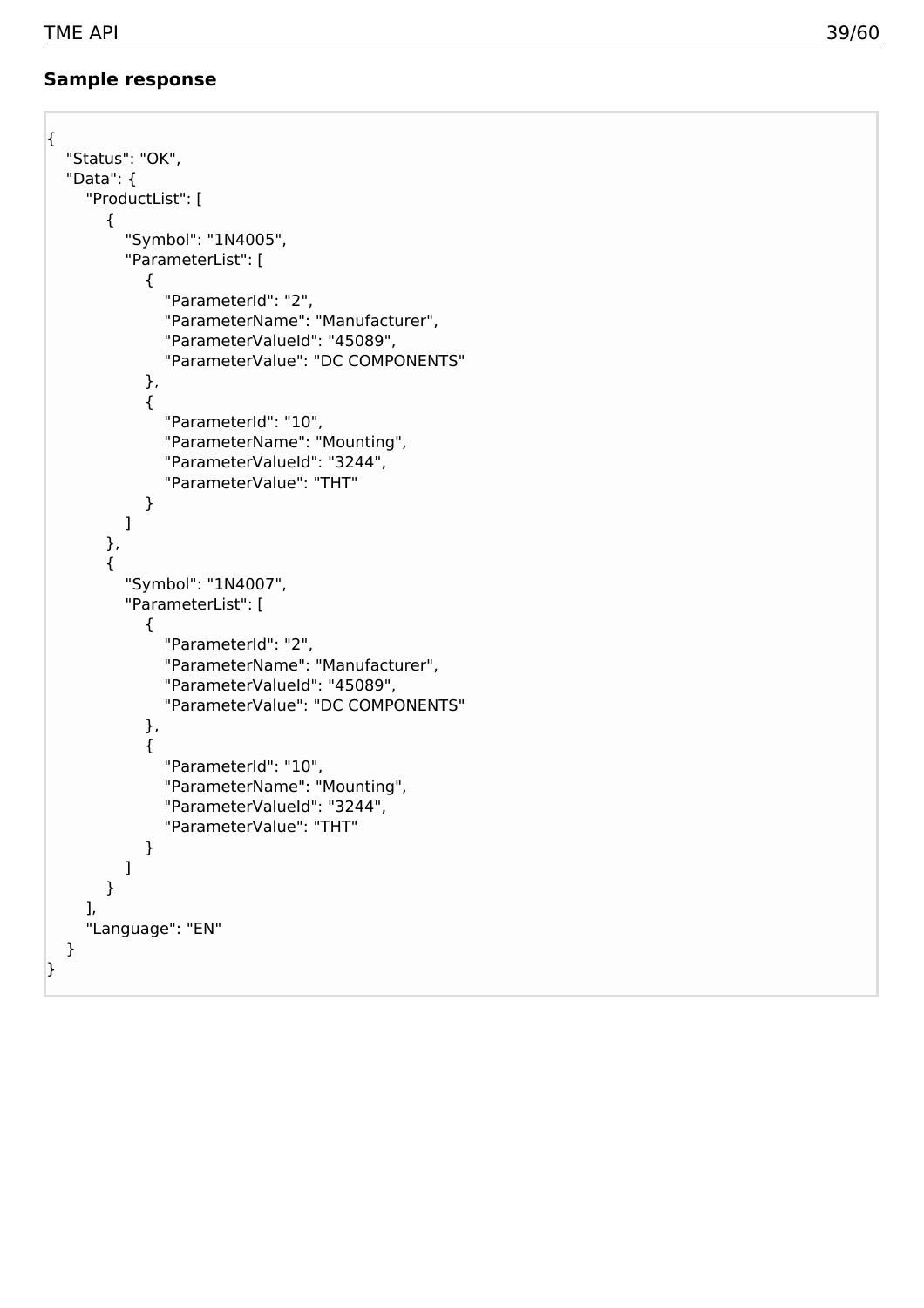## <span id="page-39-0"></span>**Products/GetPricesAndStocks**

This action returns a list of prices and stock values for specified product list. This method is limited by the maximum number of symbols that can be submitted as an input to this action. The maximum number of symbols is equal to 50. Returned prices are presented in currency specified as an input parameter for this action - Currency. In case of using a private token the Currency input parameter becomes optional and prices are returned in clients default currency defined during registration of account on website ww.tme.eu.

GrossPrices parameter can be used only with anonymous token to retrieve gross prices.

Information about product's price type - net or gross can be found in "PriceType" key.

List of supported currencies is available in separate API action call - Utils/GetCountries.

### **Request parameters**

### **Token** : String

Anonymous or private token.

### **Country** : String

Country identifier (e.g. GB). This field is required if you are using an anonymous token to authenticate. For a private token this field is optional.

### **Language** : String

Language identifier (e.g. EN), according to which returned amount symbol will be translated.

### **Currency** : String

Currency identifier (e.g. EUR), according to which price values will be returned. This field is required if you are using anonymous token.

### **GrossPrices** : Boolean

Netto/gross price format swicher (only if you are using anonymous token). Optional parameter. Default "false"

### **SymbolList** : Array of String

List of product symbols for which prices will be returned. Maximum 50 symbols.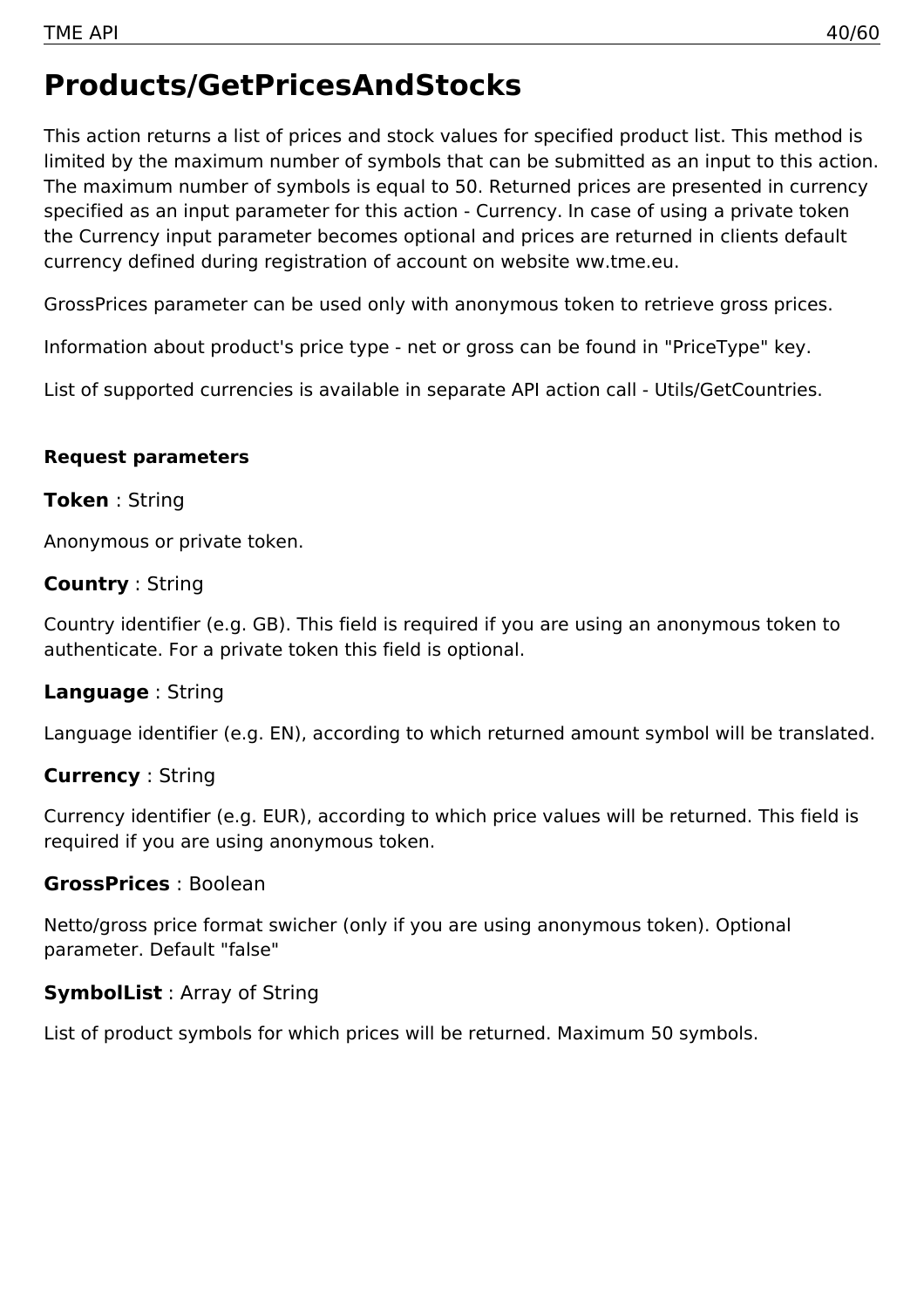### **Response content**

- Status **(String)** Response status. "OK" indicates that the action was successful.
- Data **(Object)** Action response data.
	- Language **(String)** Language identifier
	- Currency **(String)** Currency of returned prices.
	- PriceType **(Enum("NET", "GROSS"))** Price type Net or Gross.
	- ProductList (Object[]) Array of product objects.
		- Symbol **(String)** Unique product identifier.
		- Unit **(String)** Symbol of unit used to describe amount of product e.g. "pcs" (pieces)
		- VatRate **(Integer)** Tax value (percent)
		- VatType **(String)** Typ of tax ("VAT" or "RC")
		- Amount **(Integer)** Amount of products in stock.
		- PriceList (Object[]) Array of price objects.
			- Amount **(Integer)** Amount from current quantity threshold.
			- PriceValue **(Float)** Price value for current quantity threshold.
			- Special **(Boolean)** Special price for the customer.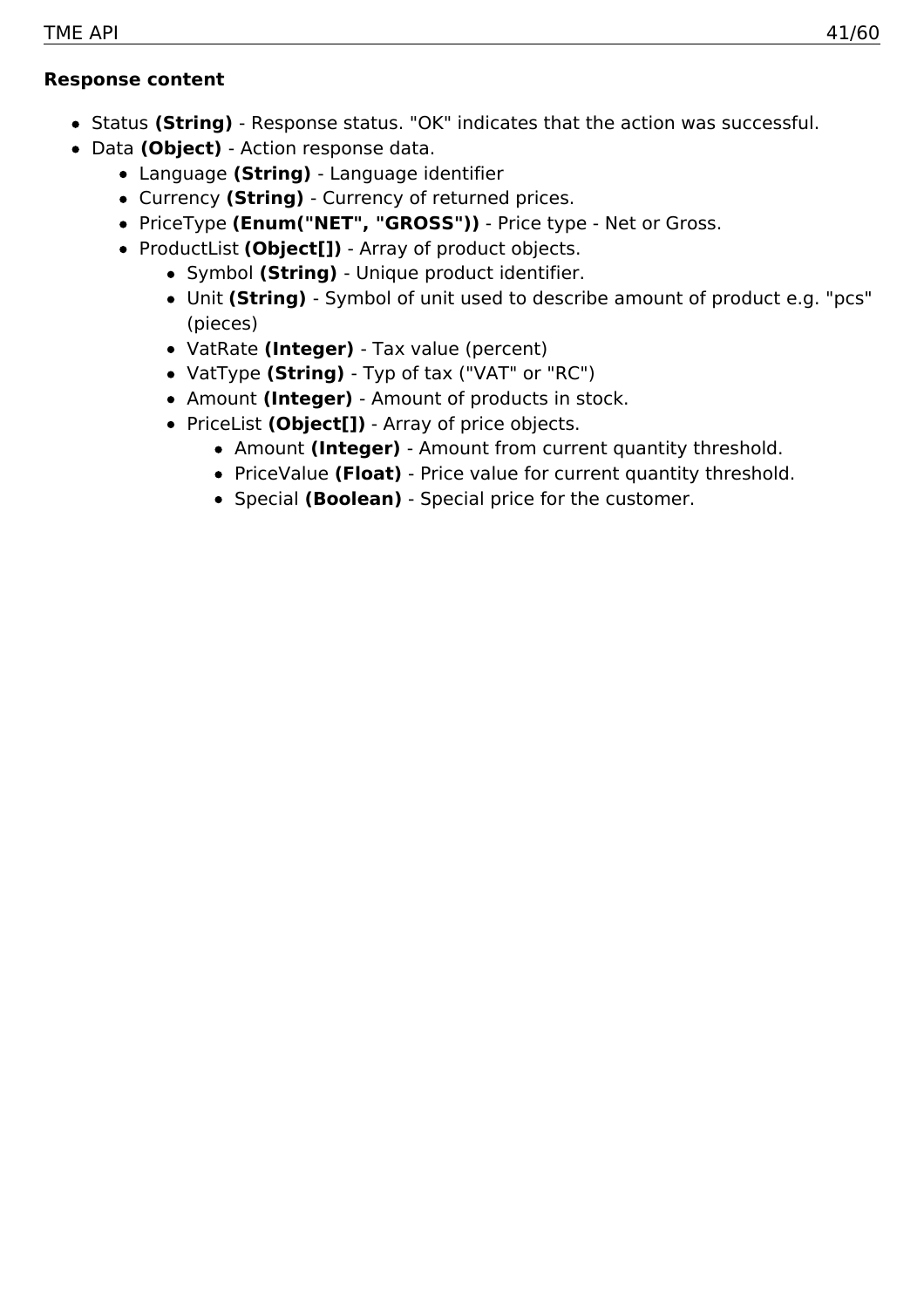```
{
    "Status": "OK",
    "Data": {
         "Language": "EN",
         "Currency": "PLN",
         "PriceType": "NET",
         "ProductList": [
             {
                 "Symbol": "1N4007",
                 "PriceList": [
                     {
                          "Amount": 10,
                          "PriceValue": 0.216,
                          "
S
p
e
cial": f
als
e
                      }
,
                     {
                          "Amount": 50,
                          "PriceValue": 0.0941,
                          "Special": true
                      }
,
                     {
                          "Amount": 500,
                          "PriceValue": 0.042,
                          "
S
p
e
cial": f
als
e
                     }
                 ]
,
                 "Unit": "pcs",
                 "VatRate": 0,
                 "VatType": "RC",
                 "Amount": 1229518
            }
       ]
    }
TME API 42/60<br>
Sample response<br>
\left\{\n\begin{array}{ll}\n\text{Sisulus}^n \cdot \text{COC}, \\
\text{Sisulus}^n \cdot \text{COC}^n & \text{FEM}, \\
\text{Coionsy}^n \cdot \text{FEM}, \\
\text{Coionsy}^n \cdot \text{FEM}, \\
\text{Coionsy}^n \cdot \text{FEM}, \\
\text{Coionsy}^n \cdot \text{FEM}, \\
\text{Coionsy}^n \cdot \text{FEM}, \\
\text{Coionsy}^n \cdot \text{Cidt}^n & \text{Coionsy}^n \cdot \text
```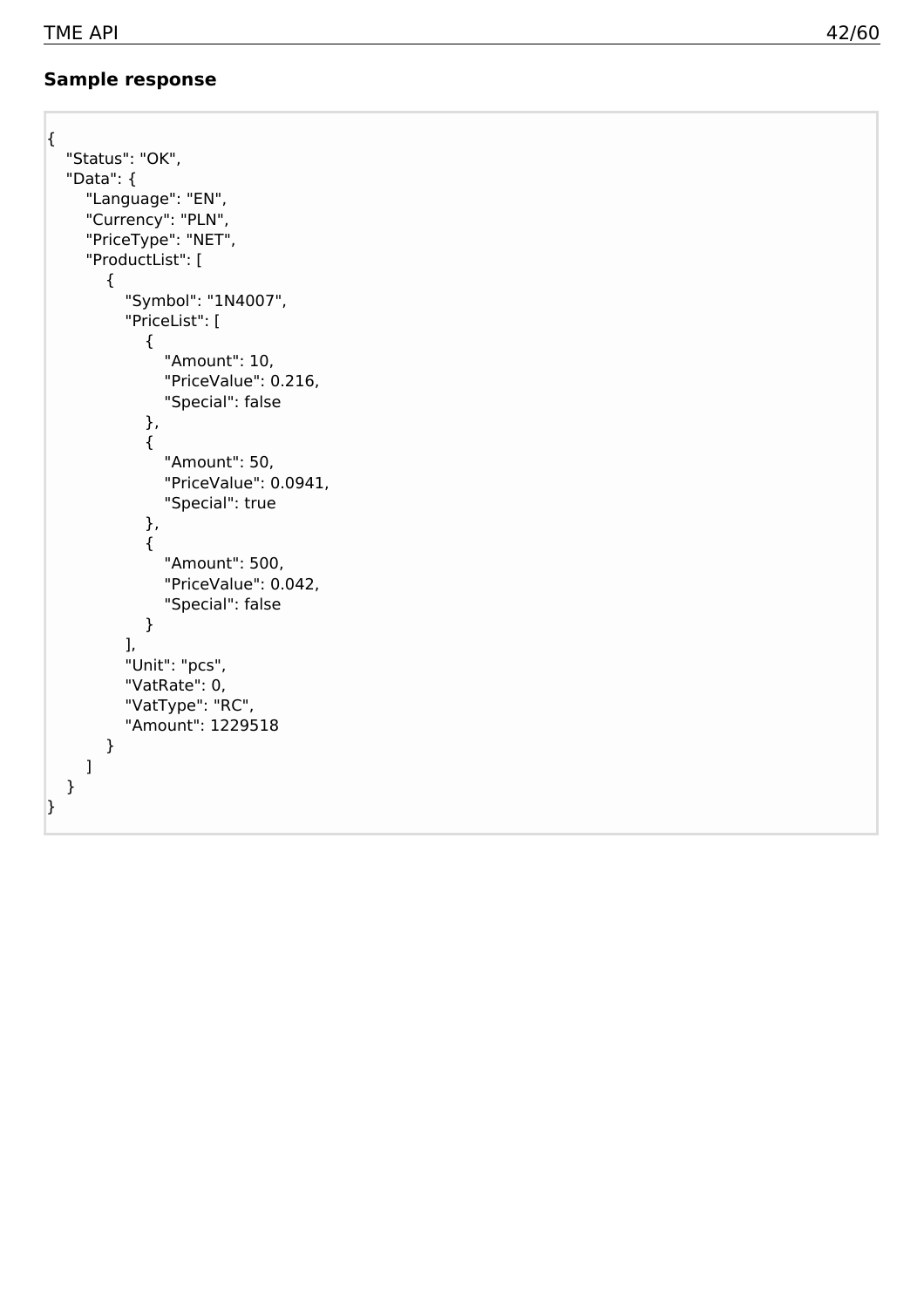### <span id="page-42-0"></span>**Products/GetProducts**

Action returns basic information about products currently available in our offer. Parameters like: description, categories name and unit are translated according to Language input parameter value. This method is limited by the maximum number of symbols that can be submitted as an input to this action. The maximum number of symbols is equal to 50.

### **Request parameters**

#### **Token** : String

Anonymous or private token.

### **Country** : String

Country identifier (e.g. GB). This field is required if you are using an anonymous token to authenticate. For a private token this field is optional.

### **Language** : String

Language identifier (e.g. EN), according to which returned paremeter names will be translated.

### **SymbolList** : Array of String

List of product symbols for which product details will be returned. Maximum 50 symbols.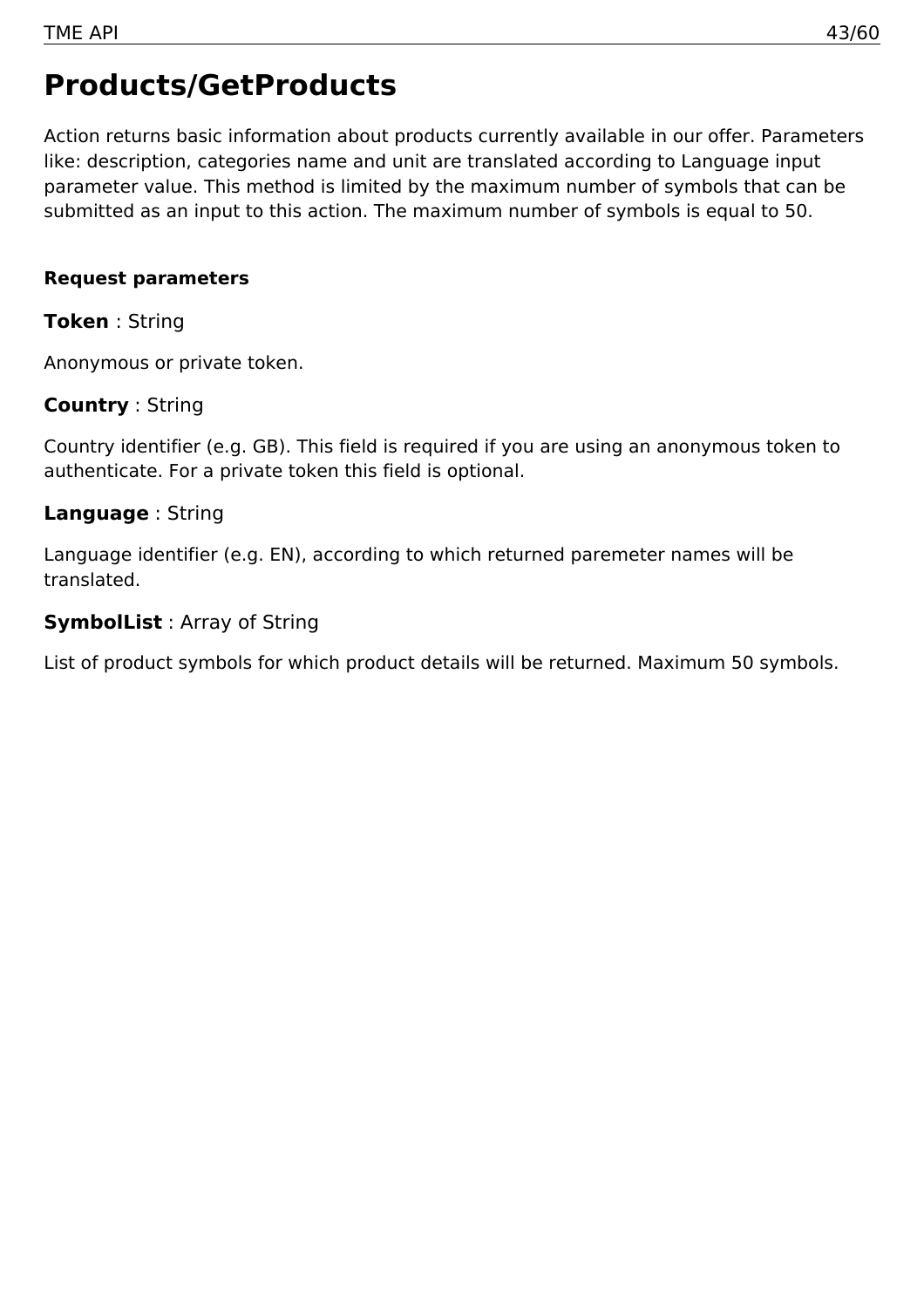### **Response content**

- Status **(String)** Response status. "OK" indicates that the action was successful.
- Data **(Object)** Action response data.
	- ProductList (Object[]) Array of product objects.
		- Symbol **(String)** Unique product identifier.
		- OriginalSymbol **(String)** Original product identifier.
		- Producer **(String)** Manufacturer name.
		- Description **(String)** Product description.
		- OfferId **(Integer)** ID of available offer.
		- CategoryId **(String)** Leaf category id in which the product is located.
		- Category **(String)** Leaf category name in which the product is located.
		- Photo **(String)** URL address of product image (640x480px).
		- Thumbnail **(String)** URL address of products thumbnail image (100x75px).
		- Weight **(Float)** Gross weight of 1 pcs of a product.
		- SuppliedAmount **(Integer)** Number of products supplied in one package.
		- MinAmount **(Integer)** The minimum amount of product that can be ordered.
		- Multiplies **(Integer)** Product multiplicity. Product Quantity must be a multiple of this value.
		- Unit **(String)** Symbol of unit used to describe amount of product e.g. "pcs" (pieces).
		- ProductInformationPage **(String)** Product information URL address.
		- Guarantee **(Array | null)** Information about product's guarantee. Can be null when there is no guarantee for this product
			- Type **(String)** Guarantee type can be "period" or "lifetime"
			- Period **(Integer)** Guarantee period in months. This field may be equal "0" in case of lifetime guarantee
		- ProductStatusList **(Array of String)** List of product statuses.
	- Language **(String)** Language identifier (e.g. EN), according to which returned paremeter names will be translated.

```
{
  "Status": "OK",
  "Data": {
    "ProductList": [
       {
         "Symbol": "1N4002",
          "CustomerSymbol": "",
         "OriginalSymbol": "1N4002",
         "Producer": "DC COMPONENTS",
         "Description": "Diode: rectifying; 100V; 1A; DO41",
         "CategoryId": 113119,
         "Category": "THT Universal Diodes",
         "Photo":
"\/\/static.tme.eu\/products_pics\/f\/c\/8\/fc82c3993bd1e575e9e7935e29e432c3\/56940.jpg",
         "Thumbnail":
```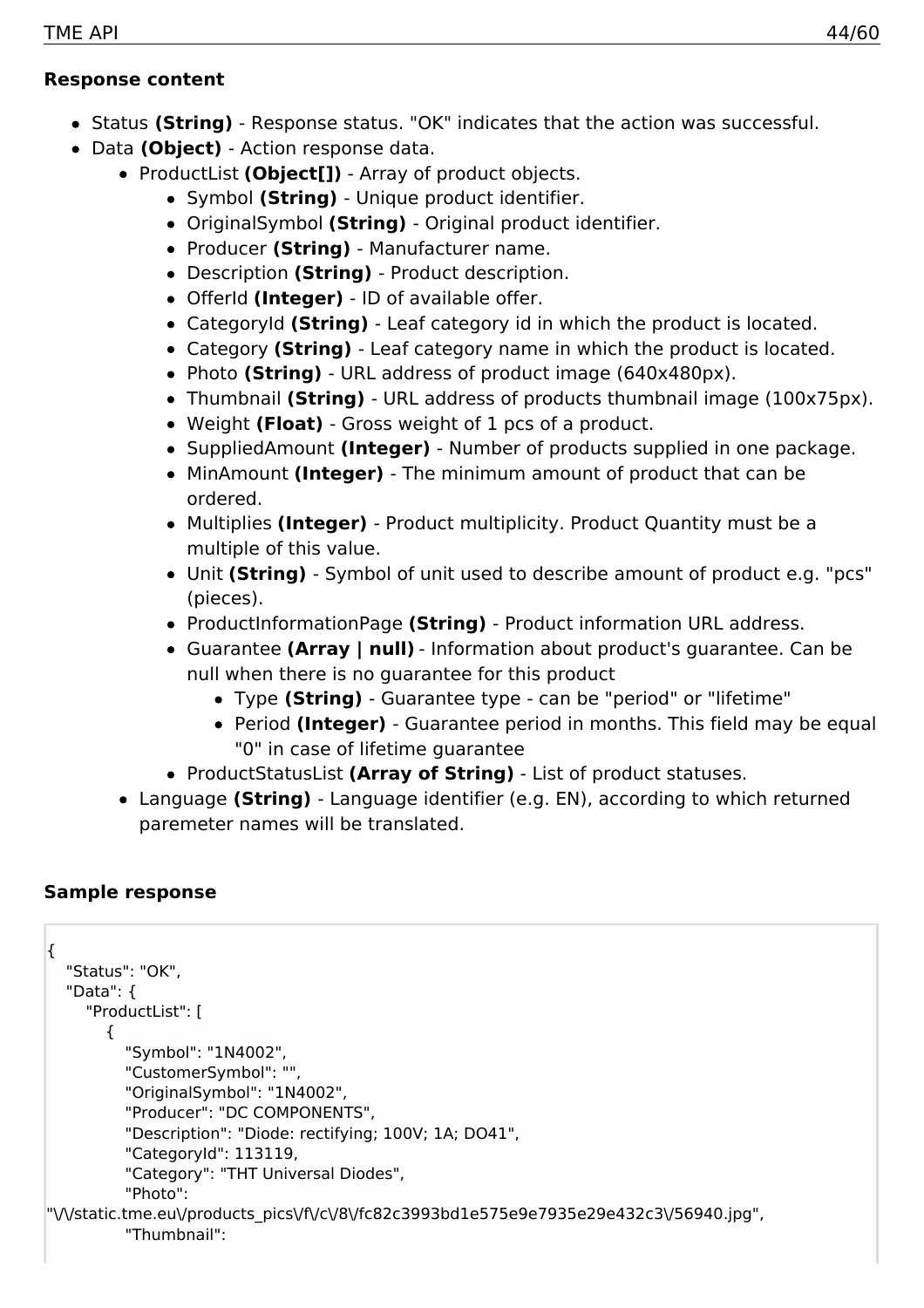```
"\/\/static.tme.eu\/products_pics\/f\/c\/8\/fc82c3993bd1e575e9e7935e29e432c3\/56940_t.jpg",
         "Weight": 0.325,
         "SuppliedAmount": 2500,
         "MinAmount": 25,
         "Multiples": 25,
         "ProductStatusList": [],
         "Unit": "pcs",
         "ProductInformationPage": "\/\/www.tme.eu\/pl\/details\/1n4002\/diody-uniwersalne-tht\/dc-
components\/",
         "Guarantee": null,
         "QuotNumber": ""
       },
       {
         "Symbol": "1N4007",
         "CustomerSymbol": "DIODE-07",
         "OriginalSymbol": "1N4007",
         "Producer": "DC COMPONENTS",
         "Description": "Diode: rectifying; 1kV; 1A; DO41",
         "CategoryId": 113119,
         "Category": "THT Universal Diodes",
         "Photo":
"\/\/static.tme.eu\/products_pics\/f\/c\/8\/fc82c3993bd1e575e9e7935e29e432c3\/56940.jpg",
         "Thumbnail":
"\/\/static.tme.eu\/products_pics\/f\/c\/8\/fc82c3993bd1e575e9e7935e29e432c3\/56940_t.jpg",
         "Weight": 0.302,
         "SuppliedAmount": 0,
         "MinAmount": 10,
         "Multiples": 10,
         "ProductStatusList": [],
         "Unit": "pcs",
         "ProductInformationPage": "\/\/www.devel.tme.eu\/en\/details\/1n4007\/tht-universal-diodes\/",
         "Guarantee": {
           "Type": "lifetime",
           "Period": 0
         },
         "QuotNumber": ""
       }
    ],
    "Language": "EN"
  }
}
TME API 45/60
```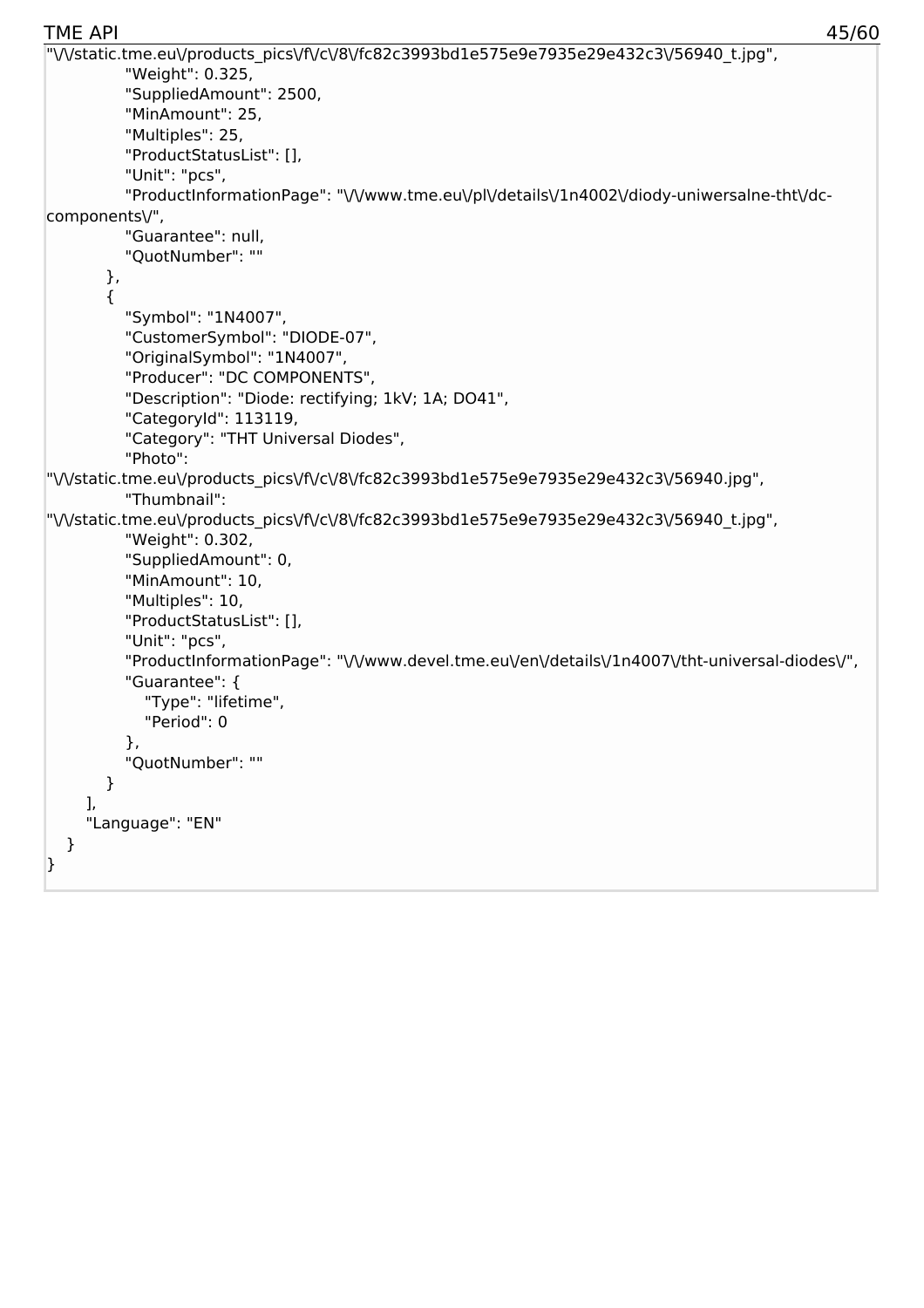## <span id="page-45-0"></span>**Products/GetProductsFiles**

This action returns a list of additional photos and documents correlated with specified products. This method is limited by the maximum number of symbols that can be submitted as an input to this action. The maximum number of symbols is equal to 50.

GetProductsFiles can return theese types of documents:

- INS Manual.
- DTE Documentation,
- KCH Safety Data Sheet,
- GWA Warranty,
- INB Safety instruction,
- MOV Video,
- YTB YouTube video,
- PRE Presentation,
- SFT Software.

### **Request parameters**

### **Token** : String

Anonymous or private token.

### **Country** : String

Country identifier (e.g. GB). This field is required if you are using an anonymous token to authenticate. For a private token this field is optional.

### **Language** : String

Language identifier (e.g. EN).

### **SymbolList** : Array of String

List of product symbols for which files will be returned. Maximum 50 symbols.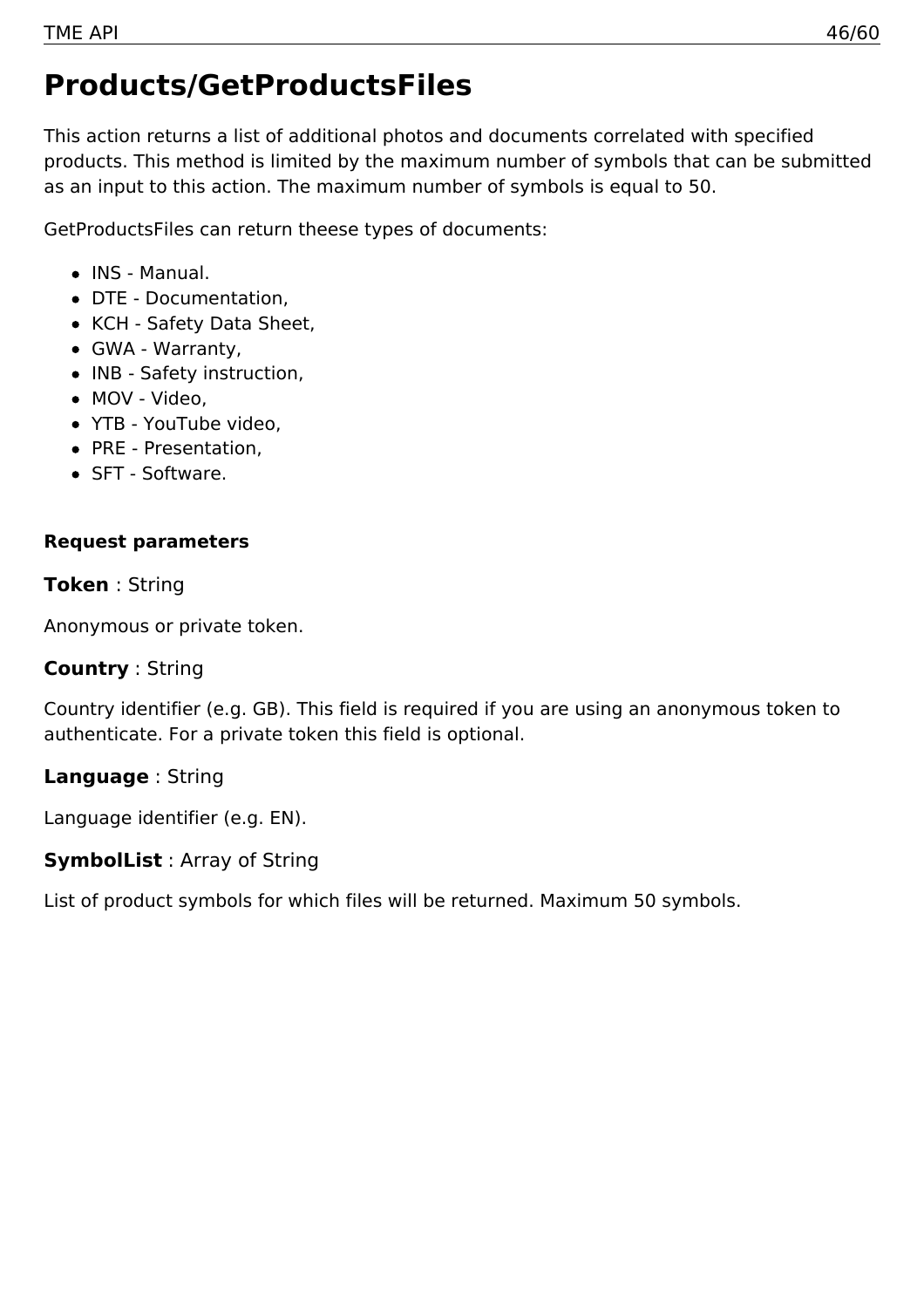### **Response content**

- Status **(String)** Response status. "OK" indicates that the action was successful.
- Data **(Object)** Action response data.
	- ProductList (Object[]) Array of product objects.
		- Symbol **(String)** Unique product identifier.
		- Files **(Object[])** Array of file objects.
			- PhotoList **(Array of String)** Array of URLs leading to photos.
			- ThumbnailList **(Array of String)** Array of URLs leading to photo thumbnails.
			- HighResolutionPhotoList **(Array of String)** Array of URLs leading to photos in high resolution.
			- PresentationList (Object[]) Array of products presentations Every presentation always contains 8 addresses leading to product photo taken from a different angle.
			- DocumentList **(Object[])** Array of document objects.
				- DocumentUrl **(String)** URL leading to the document.
				- DocumentType **(String)** Document type.
				- Filesize **(String)** Document size in bytes.
				- Language **(String)** Document's content language.
			- AdditionalPhotoList **(Object[])** Array of photo objects.
				- Photo **(String)** URL leading to the photo.
				- Thumbnail **(String)** URL leading to the thumnail.
				- HighResolutionPhoto **(String)** URL leading to the high resolution photo.
			- ParametersImages **(Object[])** Array of additional images for products parameters.
				- Name **(String)** Name of image.
				- Url **(String)** URL to image.

```
{
  "Status": "OK",
  "Data": {
    "ProductList": [
       {
          "Symbol": "1N4005",
          "Files": {
            "PhotoList": [
               "\/\/static0.tme.eu\/products_pics\/a\/9\/3\/edc9267037bb5db\/1n4005.jpg"
            ],
            "ThumbnailList": [
               "\/\/static2.tme.eu\/products_pics\/a\/9\/3\/edc9267037bb5db\/1n4005_t.jpg"
            ],
            "HighResolutionPhotoList": [
               "\/\/static2.tme.eu\/products_pics\/a\/9\/3\/edc9267037bb5db\/1n4005_highres.jpg"
            ],
            "PresentationList": [
               \Gamma
```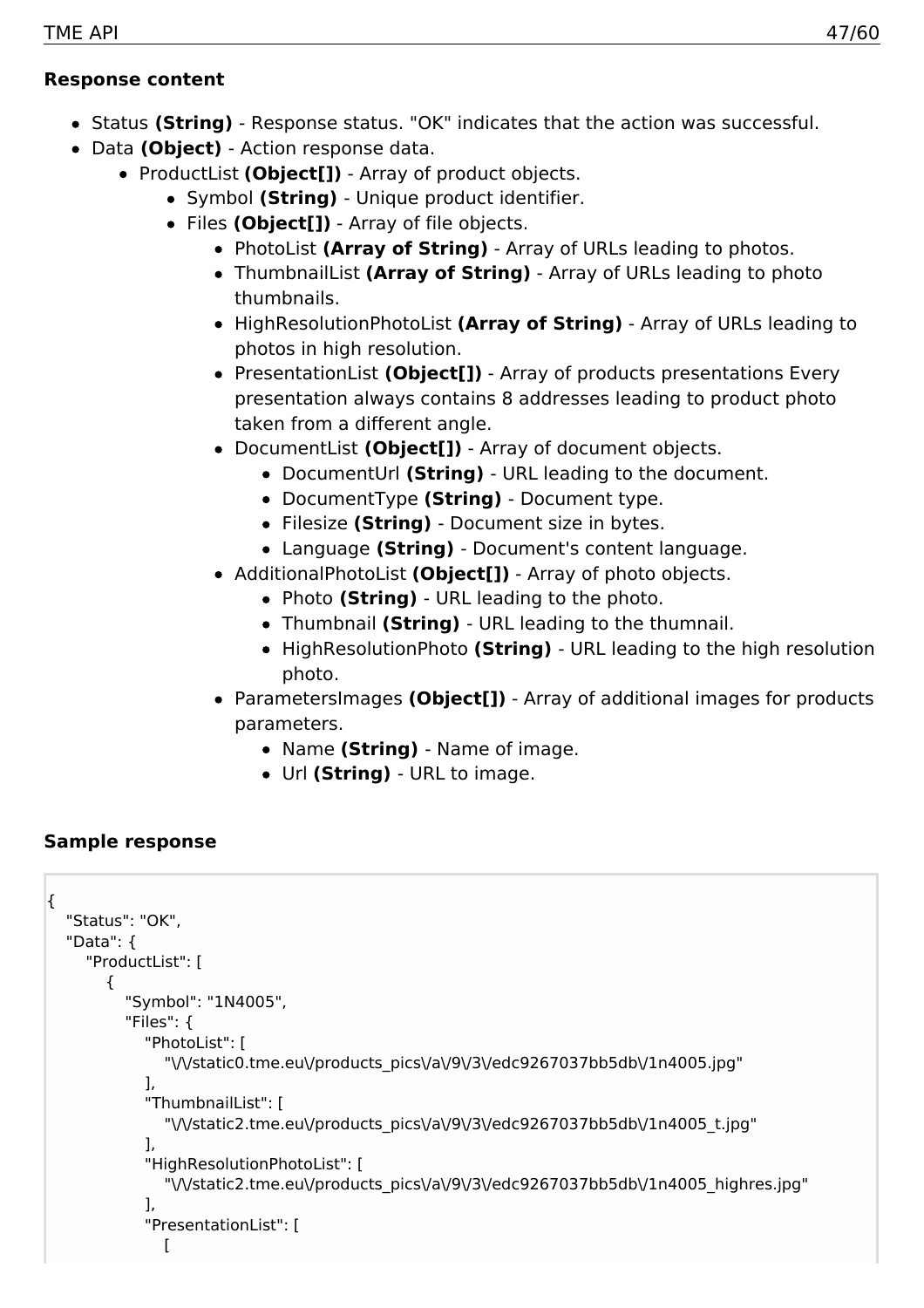"\/\/static3.tme.eu\/products\_pics\/4\/b\/d\/4bdec46e0cb96c44b317ed58b64fb613\/prime\_presentation\/pres 00000.jpg",

"\/\/static3.tme.eu\/products\_pics\/4\/b\/d\/4bdec46e0cb96c44b317ed58b64fb613\/prime\_presentation\/pre 00001.jpg",

"\/\/static3.tme.eu\/products\_pics\/4\/b\/d\/4bdec46e0cb96c44b317ed58b64fb613\/prime\_presentation\/pre 00002.jpg",

"\/\/static3.tme.eu\/products\_pics\/4\/b\/d\/4bdec46e0cb96c44b317ed58b64fb613\/prime\_presentation\/pres 00003.jpg",

"\/\/static3.tme.eu\/products\_pics\/4\/b\/d\/4bdec46e0cb96c44b317ed58b64fb613\/prime\_presentation\/pres 00004.jpg",

"\/\/static3.tme.eu\/products\_pics\/4\/b\/d\/4bdec46e0cb96c44b317ed58b64fb613\/prime\_presentation\/pre 00005.jpg",

"\/\/static3.tme.eu\/products\_pics\/4\/b\/d\/4bdec46e0cb96c44b317ed58b64fb613\/prime\_presentation\/pres 00006.jpg",

"\/\/static3.tme.eu\/products\_pics\/4\/b\/d\/4bdec46e0cb96c44b317ed58b64fb613\/prime\_presentation\/pre 00007.jpg"

```
]
            ],
            "AdditionalPhotoList": [
              {
                 "Photo":
"\/\/static2.tme.eu\/products_pics\/8\/2\/e\/82ecf1ae749d42ac48dbf89f71e8bcfe\/424401.jpg",
                 "Thumbnail":
"\/\/static2.tme.eu\/products_pics\/8\/2\/e\/82ecf1ae749d42ac48dbf89f71e8bcfe\/424401_t.jpg",
                 "HighResolutionPhoto":
"\/\/static2.tme.eu\/products_pics\/8\/2\/e\/82ecf1ae749d42ac48dbf89f71e8bcfe\/high_res_424401.jpg"
              },
              {
                 "Photo":
"\/\/static2.tme.eu\/products_pics\/b\/6\/5\/b659336581d031d3ea53ec197cc25095\/424498.jpg",
                 "Thumbnail":
"\/\/static2.tme.eu\/products_pics\/b\/6\/5\/b659336581d031d3ea53ec197cc25095\/424498_t.jpg",
                 "HighResolutionPhoto":
"\/\/static2.tme.eu\/products_pics\/b\/6\/5\/b659336581d031d3ea53ec197cc25095\/high_res_424498.jpg"
              }
            ],
            "DocumentList": [
              {
                 "DocumentUrl": "\/\/www.tme.eu\/Document\/0fb18890e16351\/1N4005.pdf",
                 "DocumentType": "DTE",
                 "Filesize": "484221",
                 "Language": "EN"
              },
              {
                 "DocumentUrl":
"\/\/www.tme.eu\/Document\/bf40f15624e10d463049c6971dac57ab\/Diotec%20dual-use_itar_eccn.pdf",
                 "DocumentType": "GWA",
                 "Filesize": "29670",
                 "Language": "PL"
              },
              {
                 "DocumentUrl":
```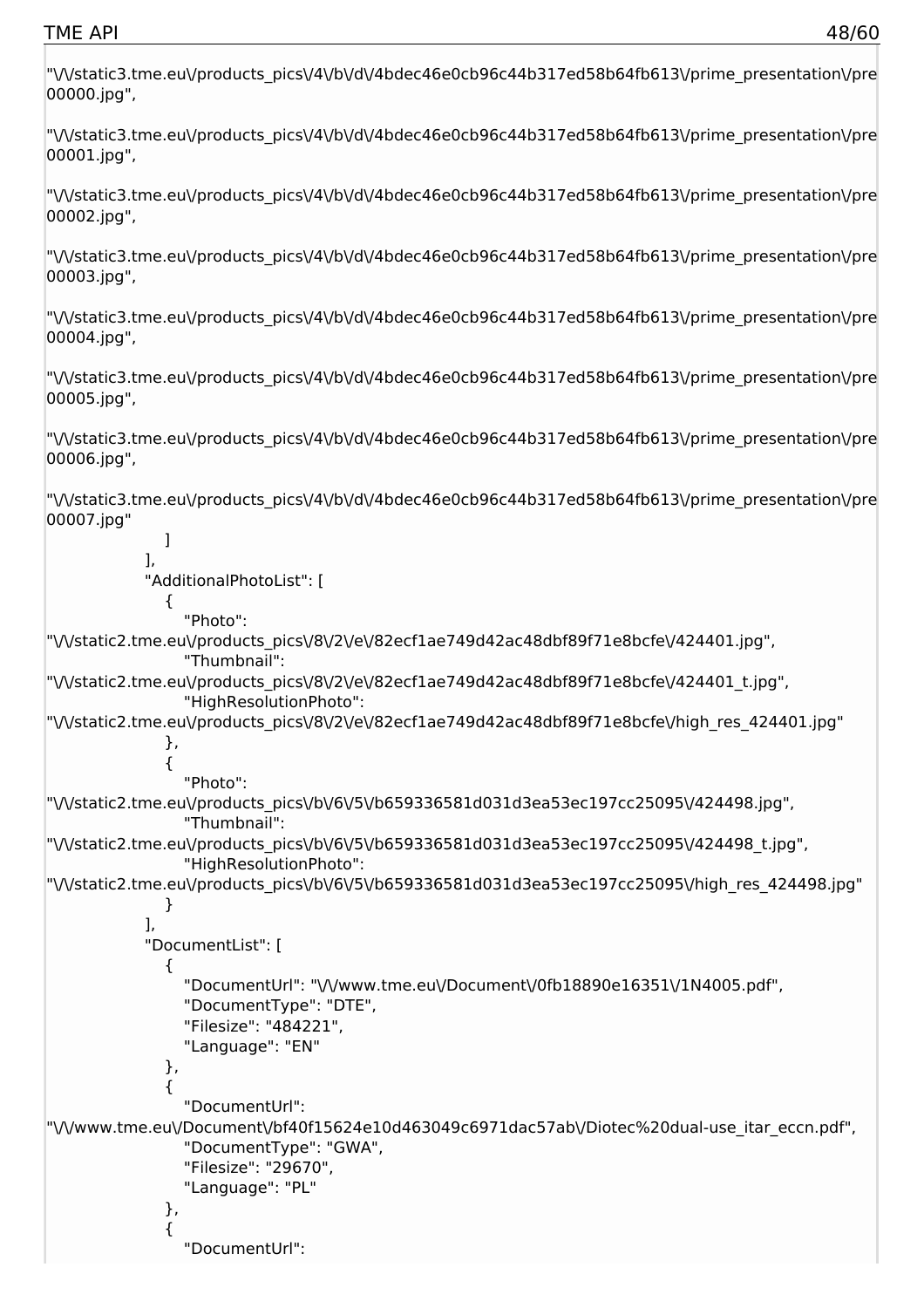```
"\/\/www.tme.eu\/Document\/b6009b0b04a99481ef66da513e089baf\/R%C4%99kawice%20-
%20kategorie.pdf",
               "DocumentType": "KCH",
               "Filesize": "270493",
               "Language": "PL"
            },
             {
               "DocumentUrl": "\/\/www.tme.eu\/Document\/248f1406f7f1c0349ea89481124fb270\/CE-
RoHS%20II%20for%20Distis%20-%20July%202012.ppt",
               "DocumentType": "PRE",
               "Filesize": "387072",
               "Language": "EN"
            },
             {
               "DocumentUrl":
"\/\/www.tme.eu\/Document\/f7eb3ac126e21e93c38da22b1ce11c26\/search.avi",
               "DocumentType": "MOV",
               "Filesize": "20796",
               "Language": "EN"
            },
             {
               "DocumentUrl":
"\/\/www.tme.eu\/Document\/0383893a4b1f49a94ae6297b1ce50b7f\/YouTube.txt",
               "DocumentType": "YTB",
               "Filesize": "42",
               "Language": "EN"
            }
          ],
          "ParametersImages": [
             {
               "Name": "Wymiary",
               "Url": "\/\/tme.eu\/html\/gfx\/img_3871.gif"
            }
          ]
        }
      }
    ]
  }
}
TME API 49/60
```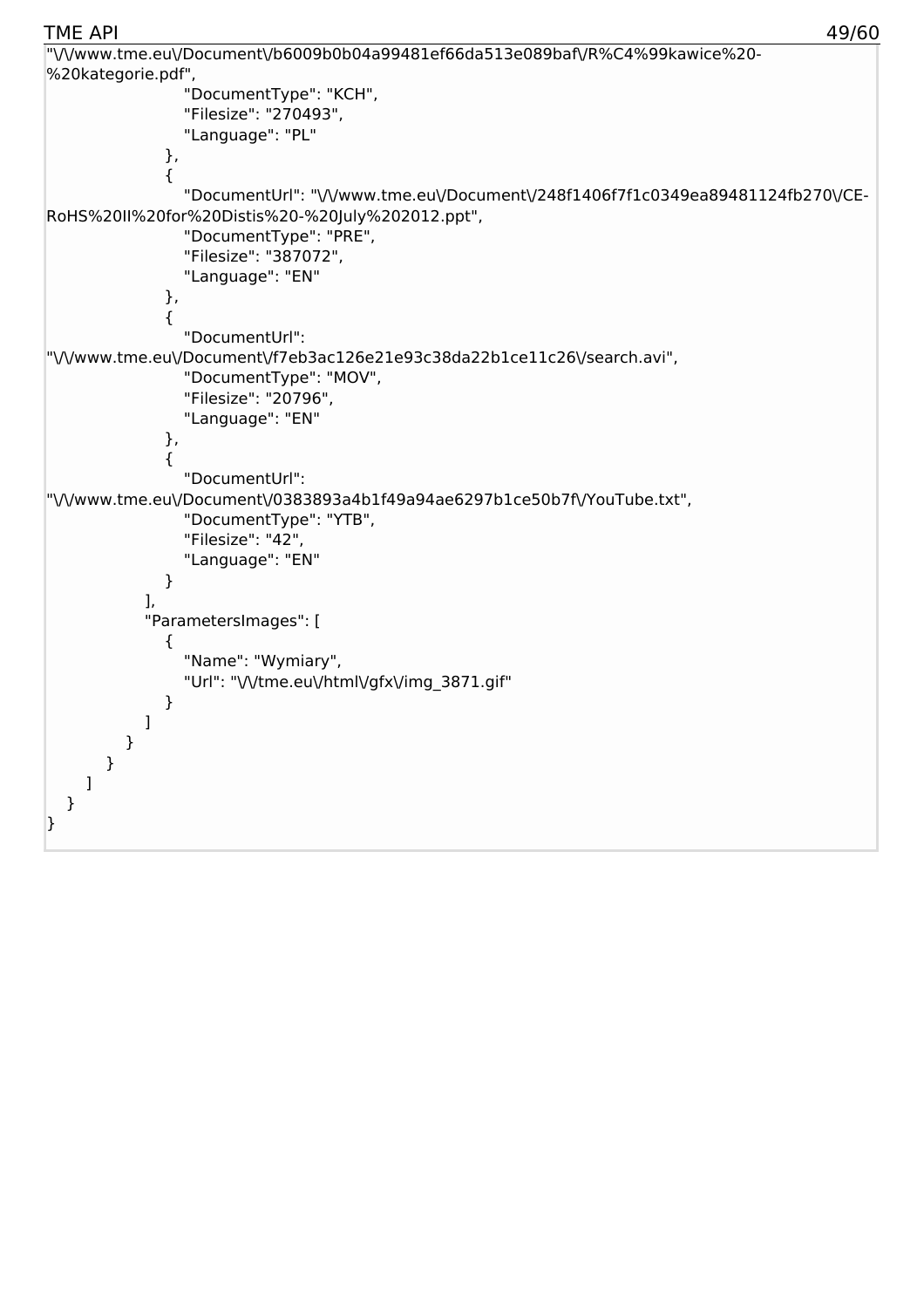### <span id="page-49-0"></span>**Products/GetStocks**

This action returns a list of stock values for specified product list. This method is limited by the maximum number of symbols that can be submitted as an input to this action. The maximum number of symbols is equal to 50. In case of using a private token it returns the current stock value. For anonymous token it returns the stock value from the previous day.

#### **Request parameters**

#### **Token** : String

Anonymous or private token.

### **Country** : String

Country identifier (e.g. GB). This field is required if you are using an anonymous token to authenticate. For a private token this field is optional.

### **Language** : String

Language identifier (e.g. EN), according to which returned amount symbol will be translated.

### **SymbolList** : Array of String

List of product symbols for which stock values will be returned. Maximum 50 symbols.

#### **Response content**

- Status **(String)** Response status. "OK" indicates that the action was successful.
- Data **(Object)** Action response data.
	- ProductList **(Object[])** Array of product objects.
		- Symbol **(String)** Unique product identifier.
		- Amount **(Integer)** Amount of products in stock.
		- Unit **(String)** Symbol of a unit used to express the stock value of given product eg. "pcs" (number of pieces).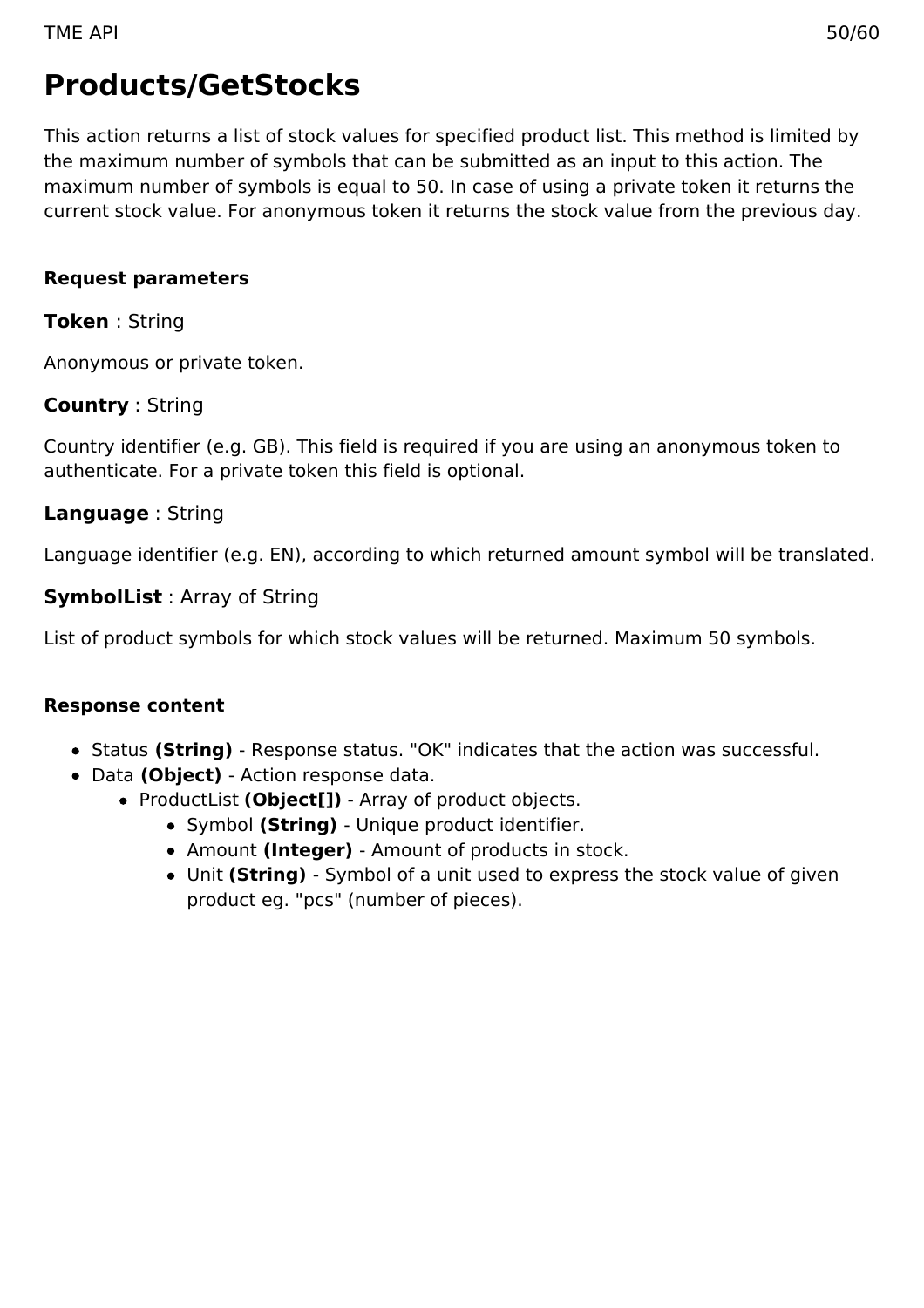```
{
    "Status": "OK",
    "Data": {
        "ProductList": [
            {
                "Symbol": "1N4005",
                "Amount": 38699,
                "Unit": "pcs"
            }
,
            {
                "Symbol": "1N4007",
                "Amount": 2573709,
                "Unit": "pcs"
            }
       ]
   }
|<br>| Sample response<br>|-<br>| Status": "OK",<br>| "Data": {<br>| "ProductList": {<br>| "ProductList": {<br>| "Symbol": "1N4005",<br>| "Symbol": "1N4007",<br>| ,<br>| "Symbol": "1N4007",<br>| "Amount": 2573709,<br>| "Linit": "pcs"<br>| "Symbol": "1N4007",<br>|
```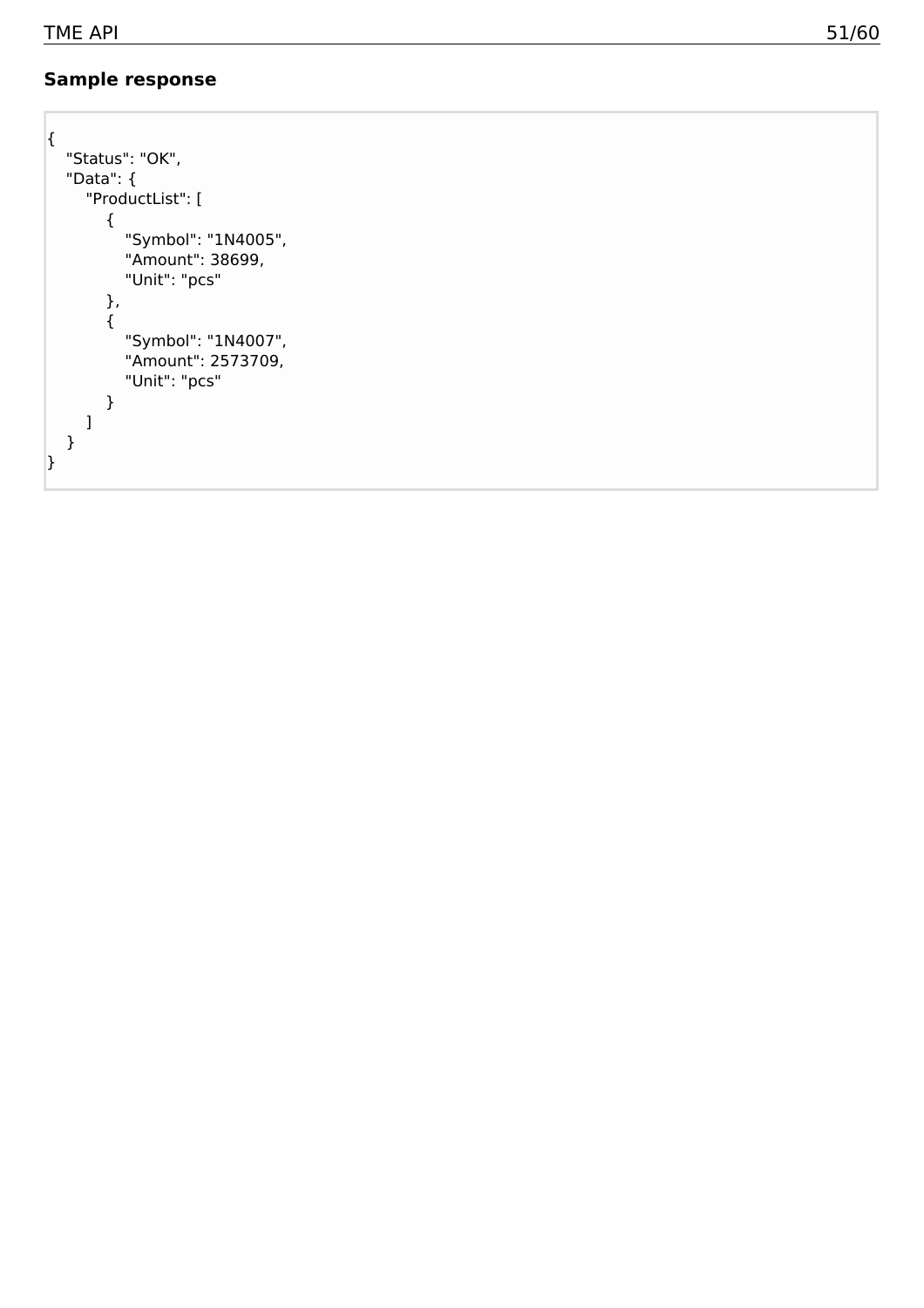### <span id="page-51-0"></span>**Products/GetSymbols**

Action returns a list of symbols of products available in the offer.

### **Request parameters**

### **Token** : String

Anonymous or private token.

### **Country** : String

Country identifier (e.g. GB). This field is required if you are using an anonymous token to authenticate. For a private token this field is optional.

### **Language** : String

Language identifier (e.g. EN), according to which returned amount symbol will be translated.

### **CategoryId** : String

Category identifier for products group. List of available categories is returned by /Products/GetCategories action.

### **Response content**

- Status **(String)** Response status. "OK" indicates that the action was successful.
- Data **(Object)** Action response data.
	- SymbolList **(Array of String)** Array of product symbols.

```
{
  "Status": "OK",
  "Data": {
     "SymbolList": [
       "0.5W-10V",
       "0.5W-11V",
       "0.5W-12V",
       "0.5W-13V",
       "..."
     ]
  }
}
```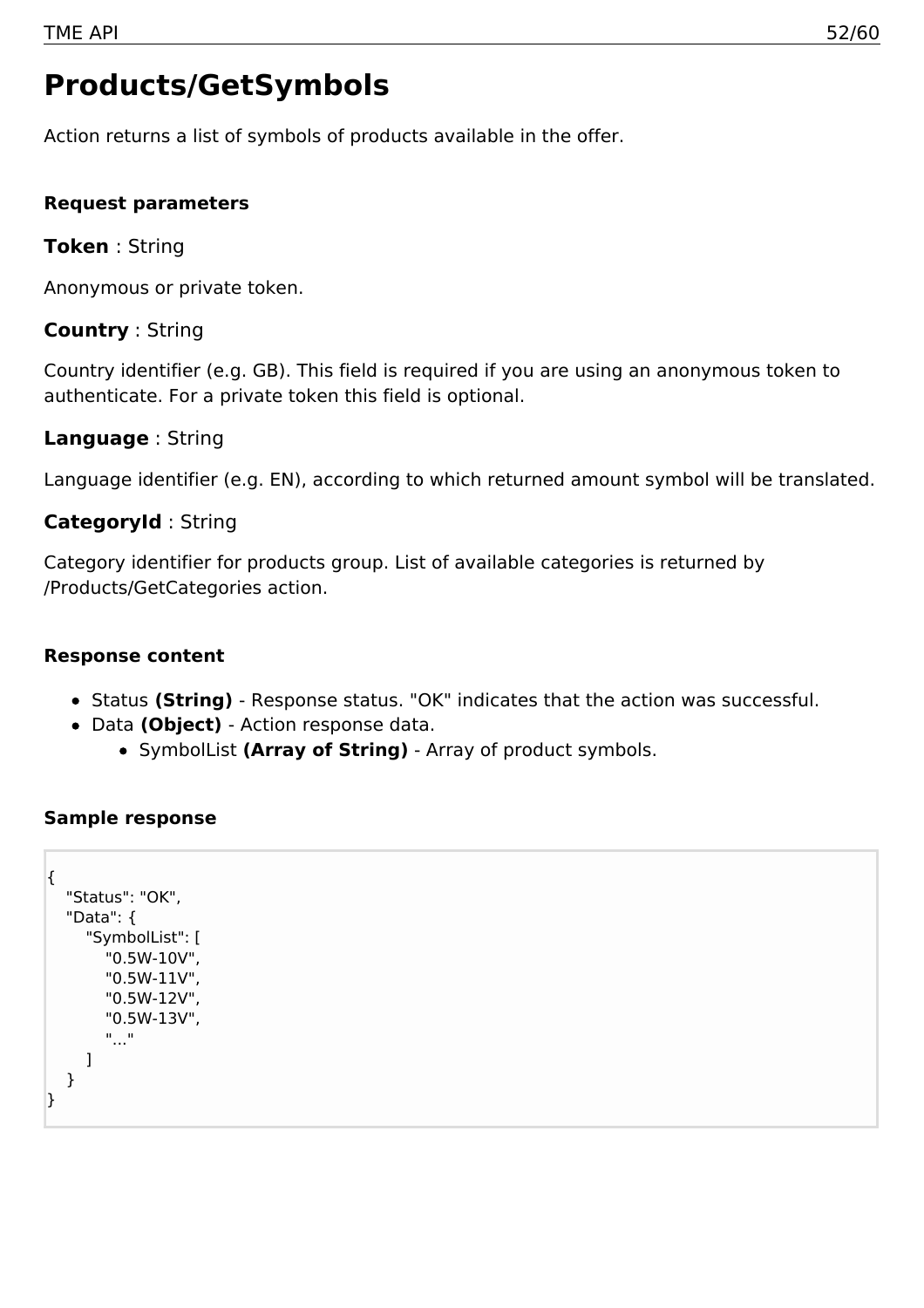## <span id="page-52-0"></span>**Products/GetSimilarProducts**

Action returns similar products. Consider that not all of the TME symbols have similar products.

### **Request parameters**

### **Token** : String

Anonymous or private token.

### **Country** : String

Country identifier (e.g. GB). This field is required if you are using an anonymous token to authenticate. For a private token this field is optional.

### **Language** : String

Language identifier (e.g. EN), according to which returned paremeter names will be translated.

### **SymbolList** : Array of String

List of product symbols for which similar products will be returned. Maximum 50 symbols.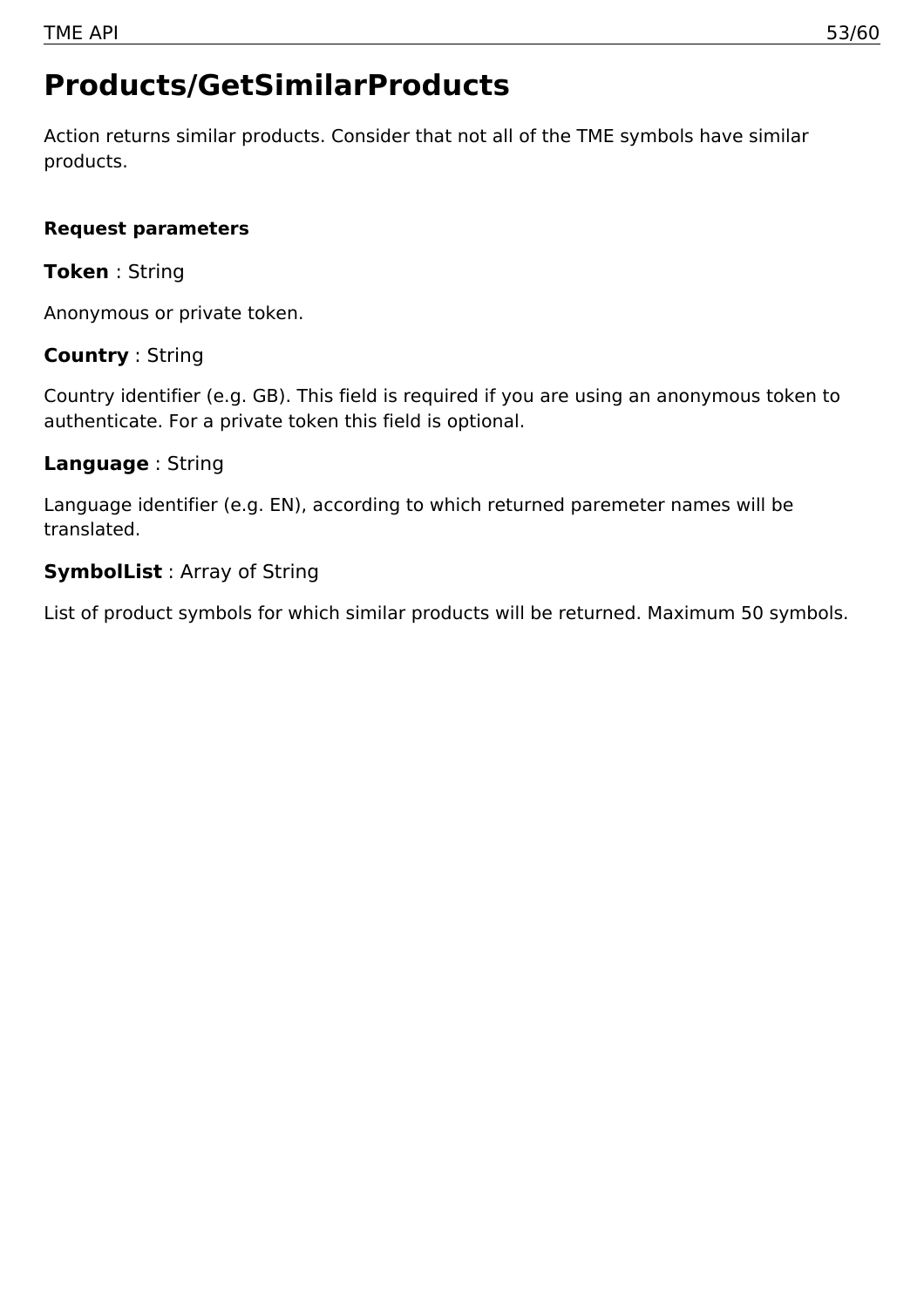### **Response content**

- Status **(String)** Response status. "OK" indicates that the action was successful.
- Data **(Object)** Action response data.
	- ProductList (Object[]) Array of product objects.
		- Symbol **(String)** Unique product identifier.
		- OriginalSymbol **(String)** Original product identifier.
		- Producer **(String)** Manufacturer name.
		- Description **(String)** Product description.
		- OfferId **(Integer)** ID of available offer.
		- CategoryId **(String)** Leaf category id in which the product is located.
		- Category **(String)** Leaf category name in which the product is located.
		- Photo **(String)** URL address of product image (640x480px).
		- Thumbnail **(String)** URL address of products thumbnail image (100x75px).
		- Weight **(Float)** Gross weight of 1 pcs of a product.
		- SuppliedAmount **(Integer)** Number of products supplied in one package.
		- MinAmount **(Integer)** The minimum amount of product that can be ordered.
		- Multiplies **(Integer)** Product multiplicity. Product Quantity must be a multiple of this value.
		- Unit **(String)** Symbol of unit used to describe amount of product e.g. "pcs" (pieces).
		- ProductStatusList **(Array of String)** List of product statuses.
		- ProductInformationPage **(String)** Product information URL address.
	- Language **(String)** Language identifier (e.g. EN), according to which returned paremeter names will be translated.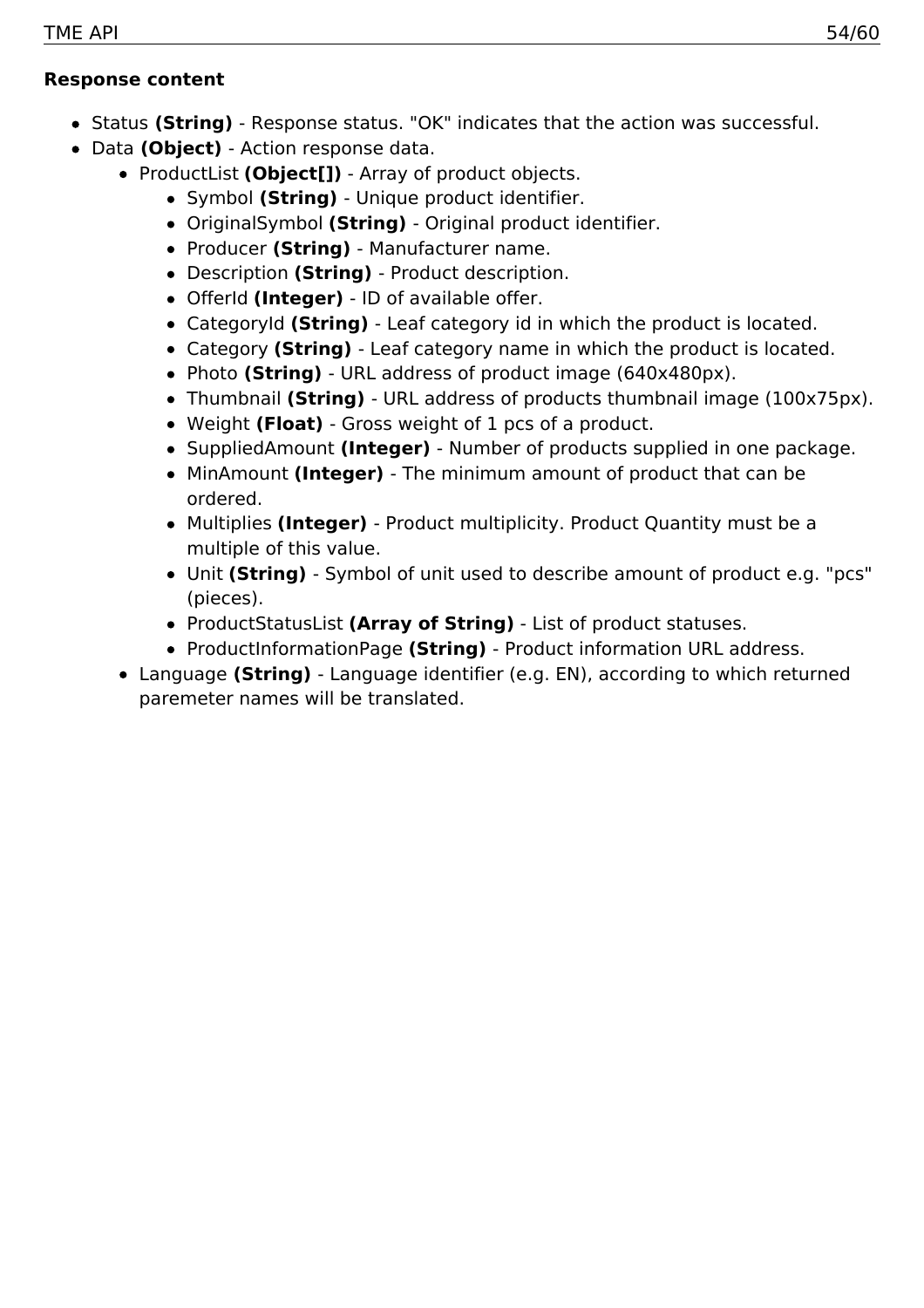**Contract Contract** 

| $\{$<br>"Status": "OK",                                                                                   |
|-----------------------------------------------------------------------------------------------------------|
| "Data": $\{$                                                                                              |
| "ProductList": [                                                                                          |
| $\{$                                                                                                      |
| "Symbol": "AX-101",                                                                                       |
| "ProductList": [                                                                                          |
| {                                                                                                         |
| "Symbol": "AX-100",<br>"OriginalSymbol": "AX-100M",                                                       |
| "Producer": "AXIOMET",                                                                                    |
| "Description": "Digital multimeter; LCD 3,5 digit (1999); Sampling:3x\/s;                                 |
| 0\u00f740\u00b0C",                                                                                        |
| "CategoryId": "112610",                                                                                   |
| "Category": "portable digital multimeters",                                                               |
| "Photo":                                                                                                  |
| "\/\/static.tme.eu\/katalog_pics\/2\/8\/7\/2877b2306598c9d0ede906cf2da4e3ba\/ax-100.jpg",<br>"Thumbnail": |
| "\/\/static.tme.eu\/katalog_pics\/2\/8\/7\/2877b2306598c9d0ede906cf2da4e3ba\/ax-100_t.jpg",               |
| "Weight": 300,                                                                                            |
| "SuppliedAmount": 1,                                                                                      |
| "MinAmount": 1,                                                                                           |
| "Multiples": 1,                                                                                           |
| "Unit": "pcs",<br>"ProductStatusList": [],                                                                |
| "ProductInformationPage": "\/\/www.tme.eu\/en\/details\/ax-101\/portable-digital-                         |
| multimeters\/axiomet\/",                                                                                  |
| "OfferId": null                                                                                           |
| ł                                                                                                         |
|                                                                                                           |
| }                                                                                                         |
| J,<br>"Language": "EN"                                                                                    |
| }                                                                                                         |
| }                                                                                                         |
|                                                                                                           |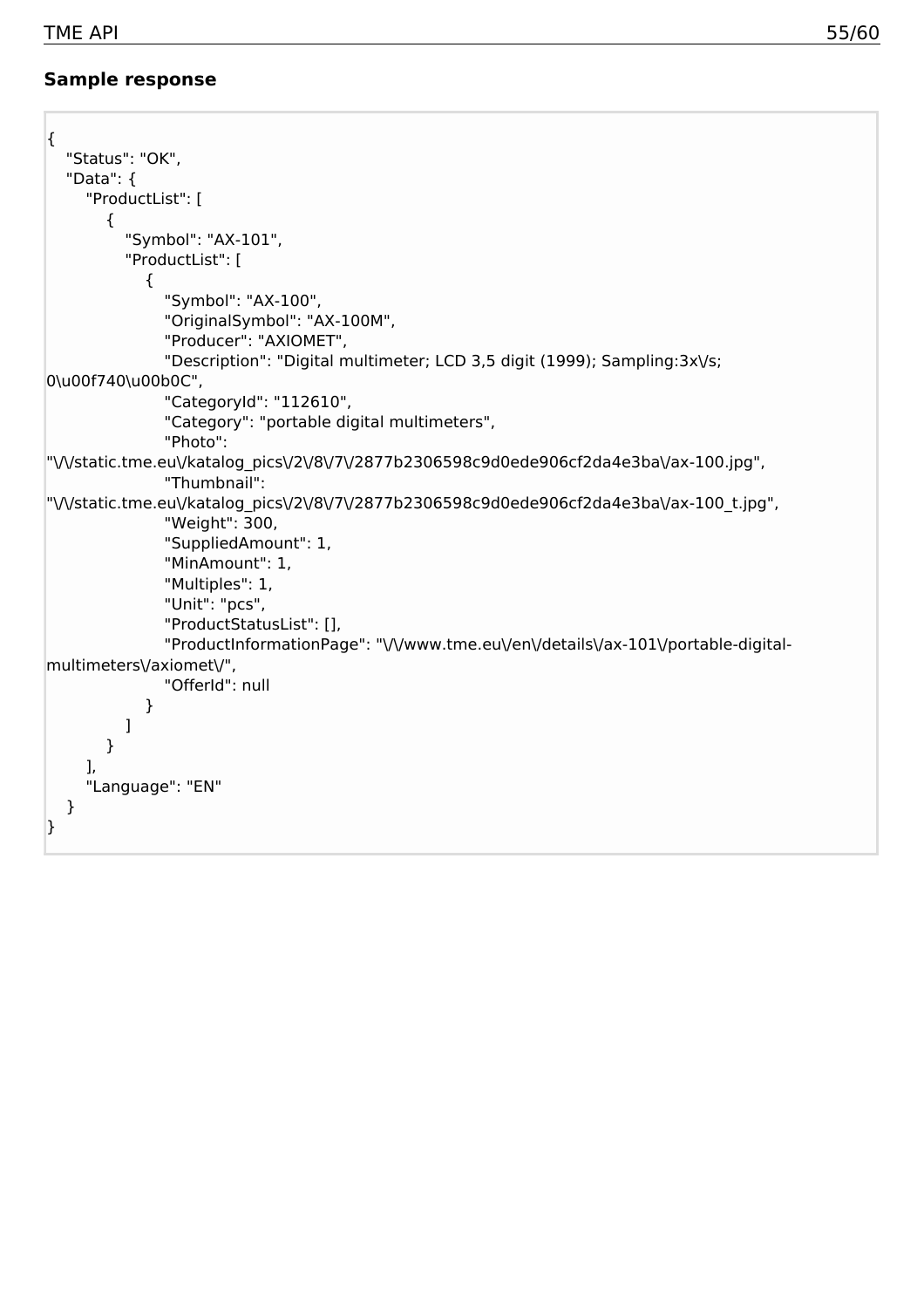## <span id="page-55-0"></span>**Products/GetRelatedProducts**

Action returns related products. Consider that not all of the TME symbols have related products.

### **Request parameters**

**Token** : String

Anonymous or private token.

### **Language** : String

Language identifier (e.g. EN), according to which returned paremeter names will be translated.

### **Symbol** : String

Product symbol for which related products will be returned.

### **Response content**

- Status **(String)** Response status. "OK" indicates that the action was successful.
- Data **(Object)** Action response data.
	- ProductList **(Array of String)** Array of related products symbols.

```
{
  "Status": "OK",
  "Data": {
     "ProductList": [
       "TO-SA10",
       "TO-SA01",
       "TO-SA11",
       "IDL-MPT2.CP",
       "IDL-MPT3.CP",
       "IDL-MPT1R.CP"
    ]
  }
}
```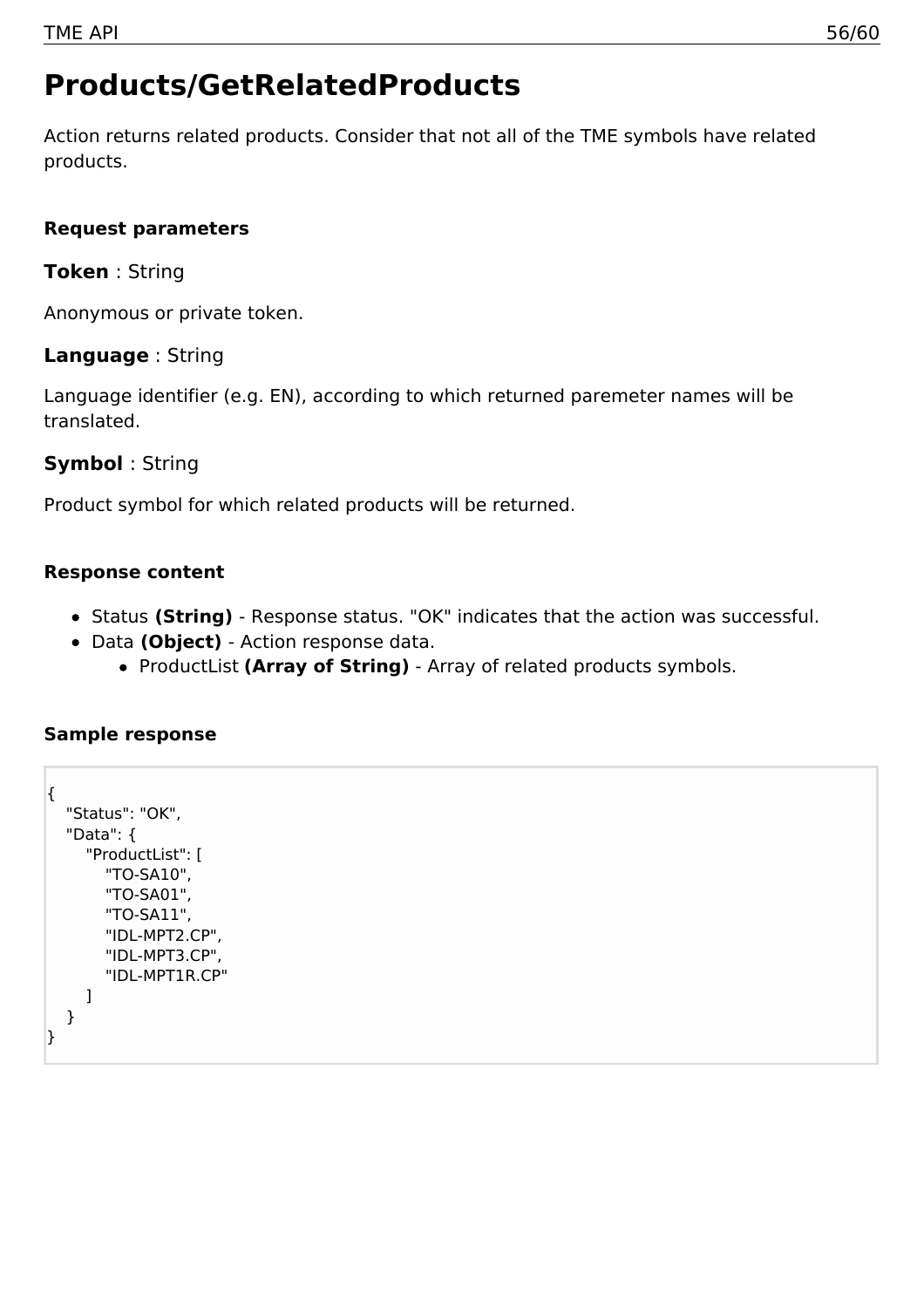# <span id="page-56-0"></span>**Other methods**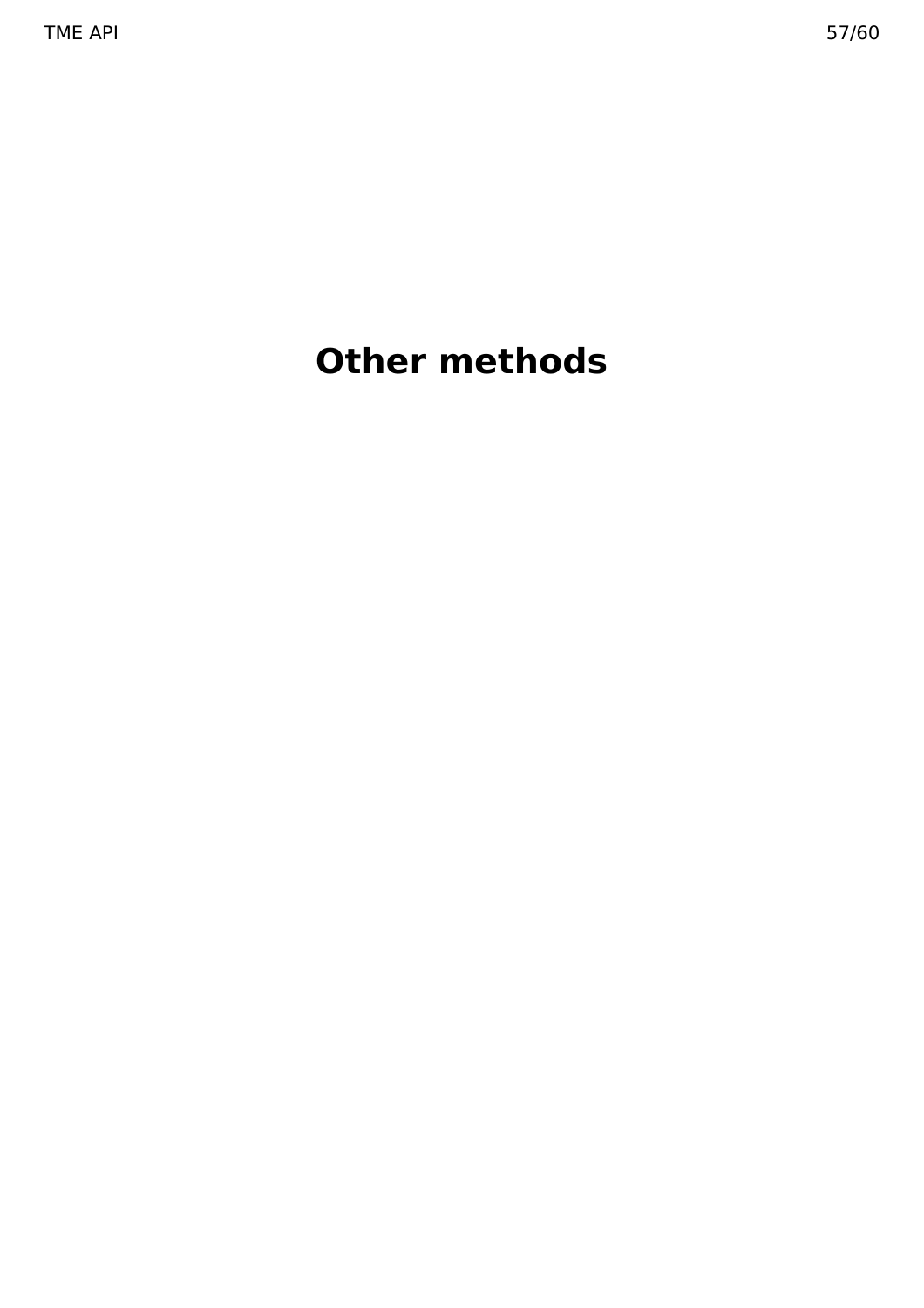## <span id="page-57-0"></span>**Utils/GetCountries**

Action returns a list of countries supported by our system.

### **Request parameters**

**Token** : String

Anonymous or private token

**Language** : String

Language identifier (e.g. EN), according to which returned category list will be translated.

### **Response content**

- Status **(String)** Response status. "OK" indicates that the action was successful.
- CountryList **(Complex)** Structure containing information about countries
	- CountryId **(String)** Unique country identifier
	- Name **(String)** Country name
	- CurrencyList **(List)** Supported currencies.
	- Currency **(String)** Default currency for country

### **Sample response**

null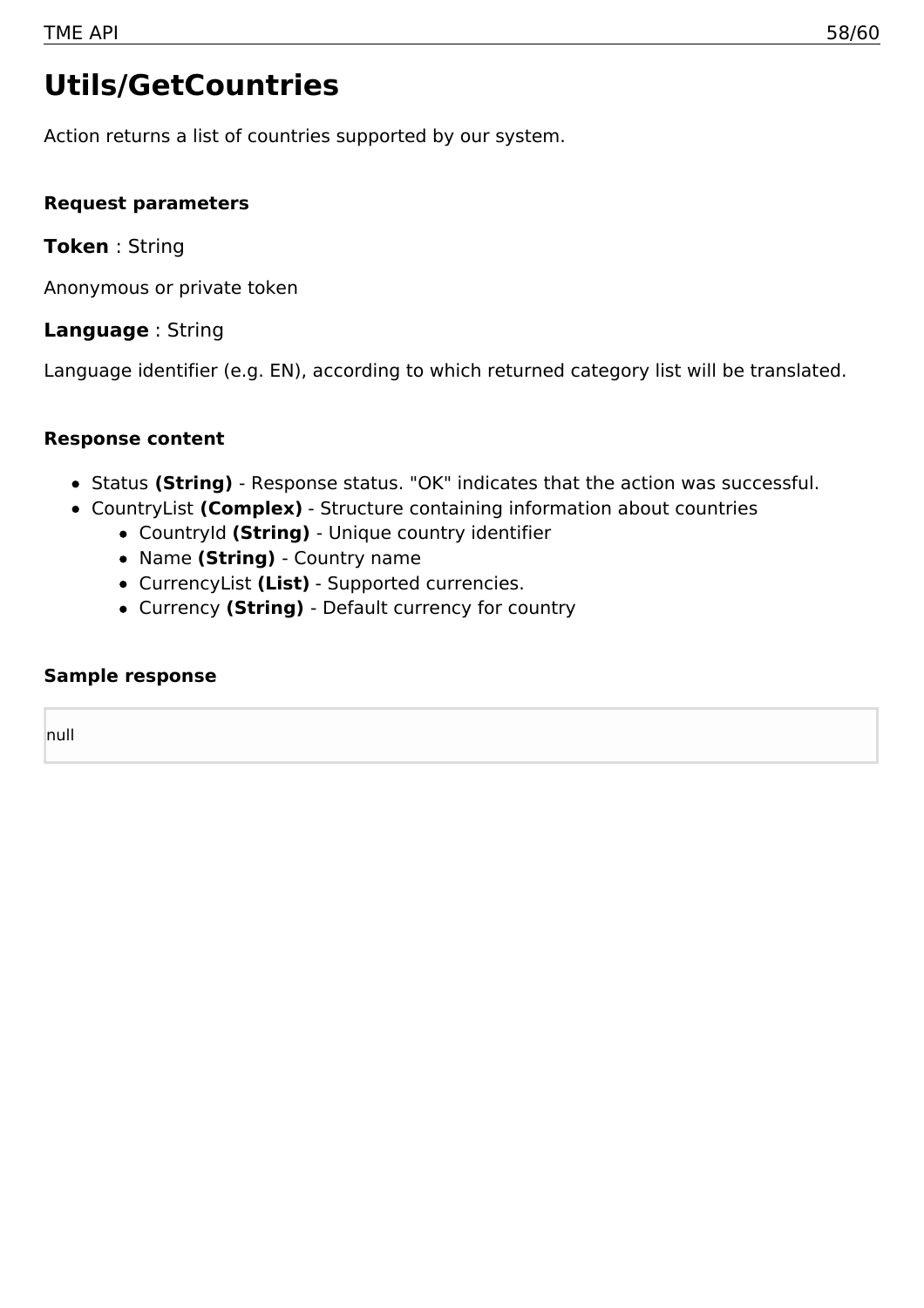### <span id="page-58-0"></span>**Utils/GetLanguages**

Action returns a list of languages supported by our system.

### **Request parameters**

**Token** : String

Anonymous or private token

### **Response content**

- Status **(String)** Response status. "OK" indicates that the action was successful.
- LanguageList **(Complex)** Structure containing information about languages
	- LanguageId **(String)** Unique language identifier

| $\{$ |                                |  |  |  |
|------|--------------------------------|--|--|--|
|      | "Status": "OK",                |  |  |  |
|      | "Data": {                      |  |  |  |
|      | "LanguageList": [              |  |  |  |
|      | "AT",                          |  |  |  |
|      | "BG",                          |  |  |  |
|      | "CH",                          |  |  |  |
|      | "CZ",                          |  |  |  |
|      | "DE",                          |  |  |  |
|      | "EE",                          |  |  |  |
|      | "EN",                          |  |  |  |
|      | "ES",                          |  |  |  |
|      | "FI",<br>"FR",                 |  |  |  |
|      | "GR",                          |  |  |  |
|      | "HR",                          |  |  |  |
|      | "HU",                          |  |  |  |
|      | "IT",                          |  |  |  |
|      | "LT",                          |  |  |  |
|      | "LV",                          |  |  |  |
|      | "NL",                          |  |  |  |
|      | "PL",                          |  |  |  |
|      | "PT",                          |  |  |  |
|      | "RO",                          |  |  |  |
|      | "RU",                          |  |  |  |
|      | "SE",                          |  |  |  |
|      | "SK",                          |  |  |  |
|      | "TR",<br>"UA"                  |  |  |  |
|      | $\begin{array}{c} \end{array}$ |  |  |  |
|      | $\}$                           |  |  |  |
| }    |                                |  |  |  |
|      |                                |  |  |  |